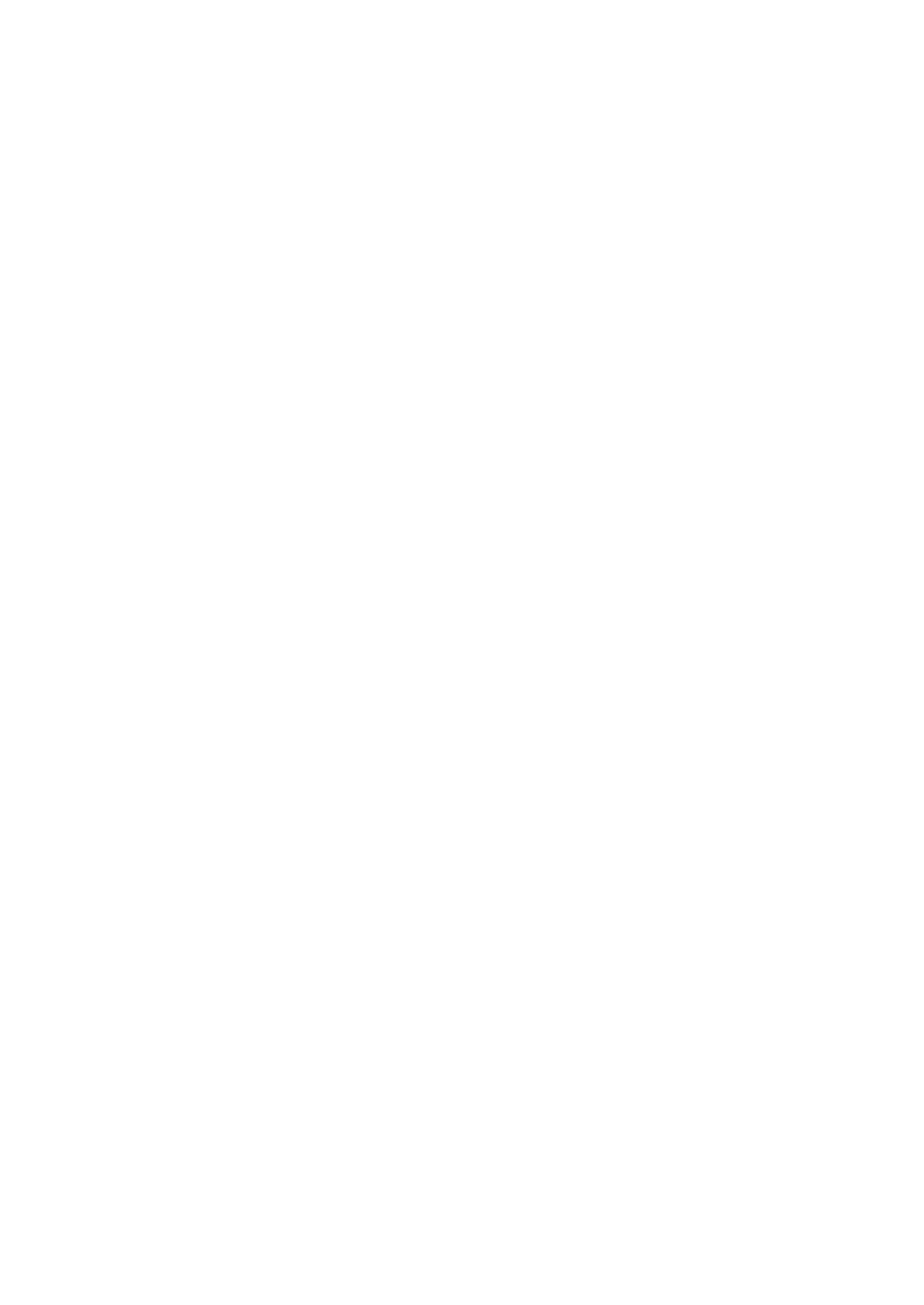### **Contents**

| 1 |     | $1 - 1$                                                             |                                                                     |  |  |
|---|-----|---------------------------------------------------------------------|---------------------------------------------------------------------|--|--|
| 2 |     |                                                                     |                                                                     |  |  |
|   | 2.1 |                                                                     | $2 - 1$                                                             |  |  |
|   | 2.2 | 2.2.1                                                               | $2 - 3$<br>$2 - 3$                                                  |  |  |
|   | 2.3 |                                                                     | $2 - 4$                                                             |  |  |
| 3 |     |                                                                     | $3-1$                                                               |  |  |
|   | 3.1 | 3.1.1<br>3.1.2<br>3.1.3                                             | 3-1<br>$3-1$<br>$3-1$<br>$3 - 1$                                    |  |  |
|   | 3.2 |                                                                     | $3 - 2$                                                             |  |  |
|   | 3.3 | 3.3.1<br>3.3.2<br>NextMove PCI Expansion card and CAN Bracket board | 3-3<br>$3 - 3$<br>$3-3$                                             |  |  |
|   |     |                                                                     |                                                                     |  |  |
| 4 |     |                                                                     | $4 - 1$                                                             |  |  |
|   | 4.1 |                                                                     | 4-1                                                                 |  |  |
|   | 4.2 | 4.2.1                                                               | $4 - 1$<br>$4 - 2$                                                  |  |  |
|   | 4.3 | 4.3.1<br>4.3.2<br>Analog outputs (Drive Demand/Command) - X7        | 4-4<br>$4 - 5$<br>$4 - 7$                                           |  |  |
|   | 4.4 | 4.4.1<br>4.4.2<br>4.4.3<br>4.4.4<br>4.4.5                           | $4 - 8$<br>$4 - 10$<br>$4 - 11$<br>$4 - 12$<br>$4 - 13$<br>$4 - 14$ |  |  |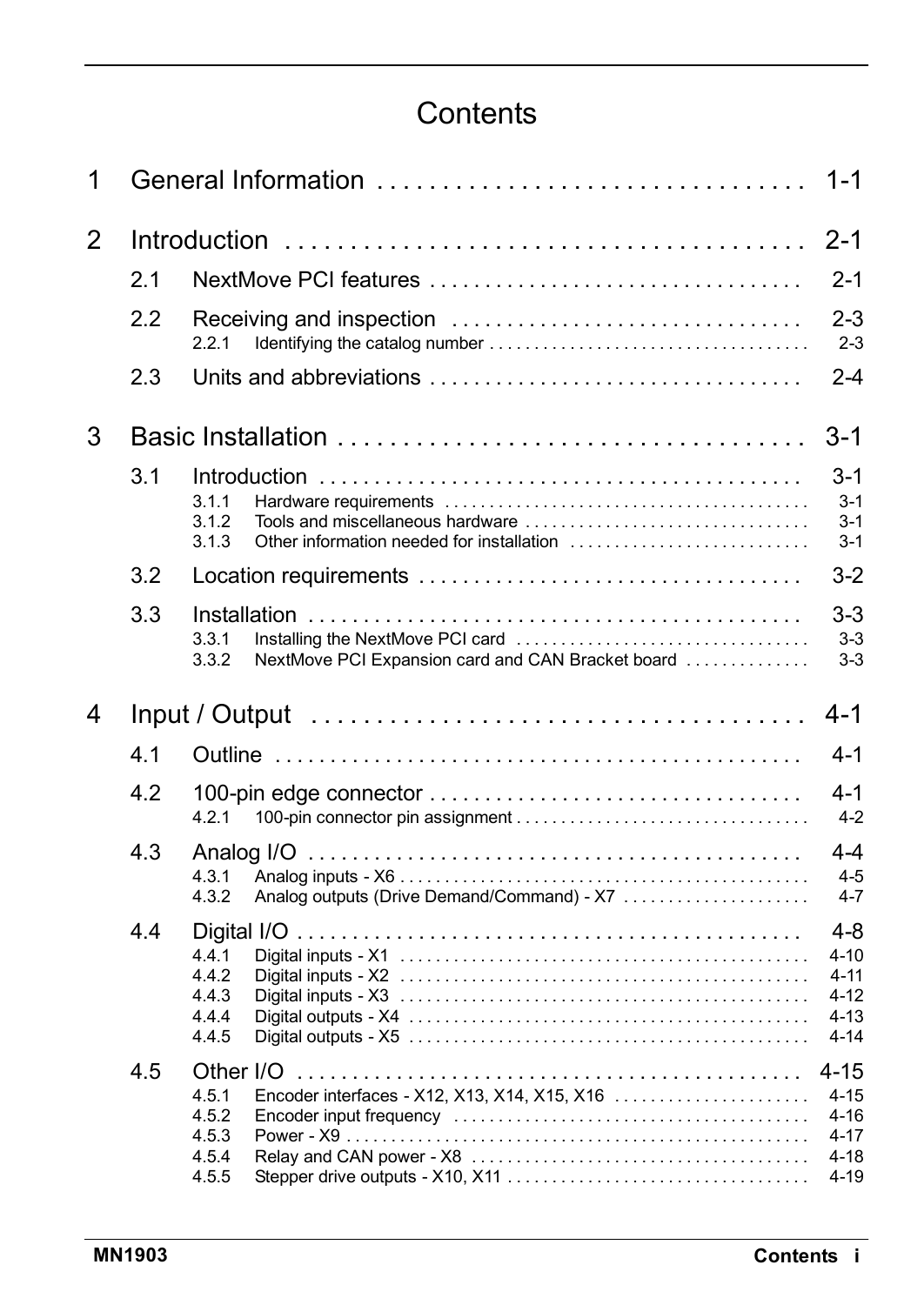|   | 4.6  | 4.6.1<br>4.6.2                                                                                                                                       | $4 - 20$<br>$4 - 21$<br>$4 - 22$                             |
|---|------|------------------------------------------------------------------------------------------------------------------------------------------------------|--------------------------------------------------------------|
|   | 4.7  | 4.7.1                                                                                                                                                | $4 - 23$<br>$4 - 23$                                         |
|   | 4.8  | 4.8.1                                                                                                                                                | $4 - 23$<br>$4 - 23$                                         |
|   | 4.9  | Connection summary - minimum system wiring                                                                                                           | $4 - 24$                                                     |
| 5 |      |                                                                                                                                                      | $5-1$                                                        |
|   | 5.1  | Installing the driver software - Windows 95, 98 and ME<br>5.1.1<br>5.1.2<br>5.1.3<br>Installing the driver software - Windows 2000<br>5.1.4<br>5.1.5 | $5 - 1$<br>$5-1$<br>$5 - 2$<br>$5-2$<br>$5-3$<br>$5 - 4$     |
|   | 5.2  | 5.2.1                                                                                                                                                | $5 - 7$<br>$5 - 7$                                           |
|   | 5.3  | 5.3.1<br>5.3.2<br>5.3.3<br>5.3.4<br>5.3.5                                                                                                            | $5 - 8$<br>$5-8$<br>$5 - 8$<br>$5-9$<br>$5 - 10$<br>$5 - 11$ |
|   | 5.4  | Servo axis - testing and tuning<br>5.4.1<br>5.4.2                                                                                                    | $5 - 12$<br>$5 - 12$<br>$5 - 13$                             |
|   | 5.5  | Servo axis - tuning for current control<br>5.5.1<br>5.5.2<br>5.5.3<br>5.5.4                                                                          | $5 - 16$<br>$5 - 16$<br>$5 - 18$<br>$5 - 19$<br>$5 - 20$     |
|   | 5.6  | Servo axis - eliminating steady-state errors                                                                                                         | $5 - 21$                                                     |
|   | 5.7  | Servo axis - tuning for velocity control<br>5.7.1<br>5.7.2                                                                                           | $5-22$<br>$5 - 22$<br>$5 - 25$                               |
|   | 5.8  | 5.8.1                                                                                                                                                | $5 - 27$<br>$5 - 27$                                         |
|   | 5.9  | Digital input/output configuration<br>5.9.1<br>5.9.2                                                                                                 | $5 - 28$<br>$5 - 28$<br>$5 - 29$                             |
|   | 5.10 |                                                                                                                                                      | $5 - 30$<br>$5 - 31$                                         |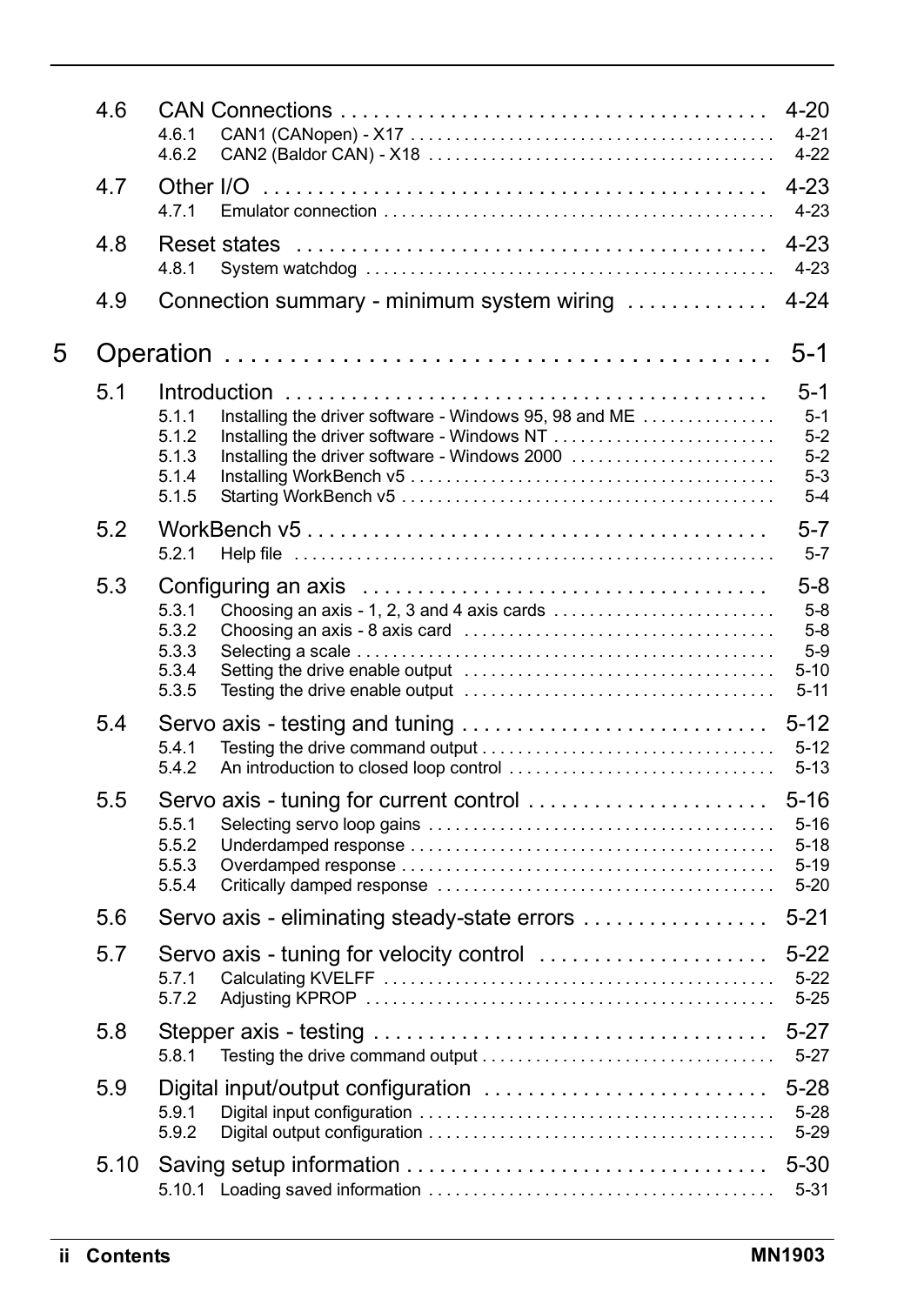| 6.1 | 6.1.1<br>6.1.2                                                                            |                                                                                                               | $6-1$<br>$6 - 1$<br>$6 - 1$                                                                            |
|-----|-------------------------------------------------------------------------------------------|---------------------------------------------------------------------------------------------------------------|--------------------------------------------------------------------------------------------------------|
| 6.2 | 621<br>622<br>6.2.3                                                                       | Motor control entrepresentative control entrepresentative control entrepresentative control entrepresentative | $6 - 2$<br>$6 - 2$<br>$6 - 3$<br>$6 - 3$                                                               |
|     |                                                                                           |                                                                                                               | 7-1                                                                                                    |
| 7.1 | 7.1.1<br>7.1.2<br>713<br>714<br>7.1.5<br>7.1.6<br>717<br>718<br>7.1.9<br>7.1.10<br>7 1 11 | Analog outputs (Drive Demand/Command - X7)                                                                    | 7-1<br>$7-1$<br>$7-1$<br>$7-2$<br>$7-2$<br>$7-2$<br>$7-3$<br>$7-3$<br>$7-3$<br>$7-4$<br>$7-4$<br>$7-4$ |
|     |                                                                                           |                                                                                                               |                                                                                                        |

## Appendices

| А |     |       |                                                                                                                                                                                                                                |       |
|---|-----|-------|--------------------------------------------------------------------------------------------------------------------------------------------------------------------------------------------------------------------------------|-------|
|   | A 1 |       |                                                                                                                                                                                                                                | A-1   |
|   |     | A 1 1 |                                                                                                                                                                                                                                | A-1   |
|   |     | A.1.2 |                                                                                                                                                                                                                                |       |
|   |     | A 1 3 |                                                                                                                                                                                                                                | $A-3$ |
|   |     | A 14  |                                                                                                                                                                                                                                | $A-4$ |
|   |     | A.1.5 |                                                                                                                                                                                                                                | $A-5$ |
|   |     | A 16  |                                                                                                                                                                                                                                | $A-5$ |
|   |     | A 1 7 |                                                                                                                                                                                                                                | $A-5$ |
|   |     | A 1 8 | Baldor CAN nodes entertainment of the contract of the Baldor CAN nodes and contract the contract of the contract of the contract of the contract of the contract of the contract of the contract of the contract of the contra | $A-6$ |
|   |     | A 1 9 |                                                                                                                                                                                                                                | $A-7$ |
|   |     |       |                                                                                                                                                                                                                                | $A-7$ |
|   |     |       |                                                                                                                                                                                                                                |       |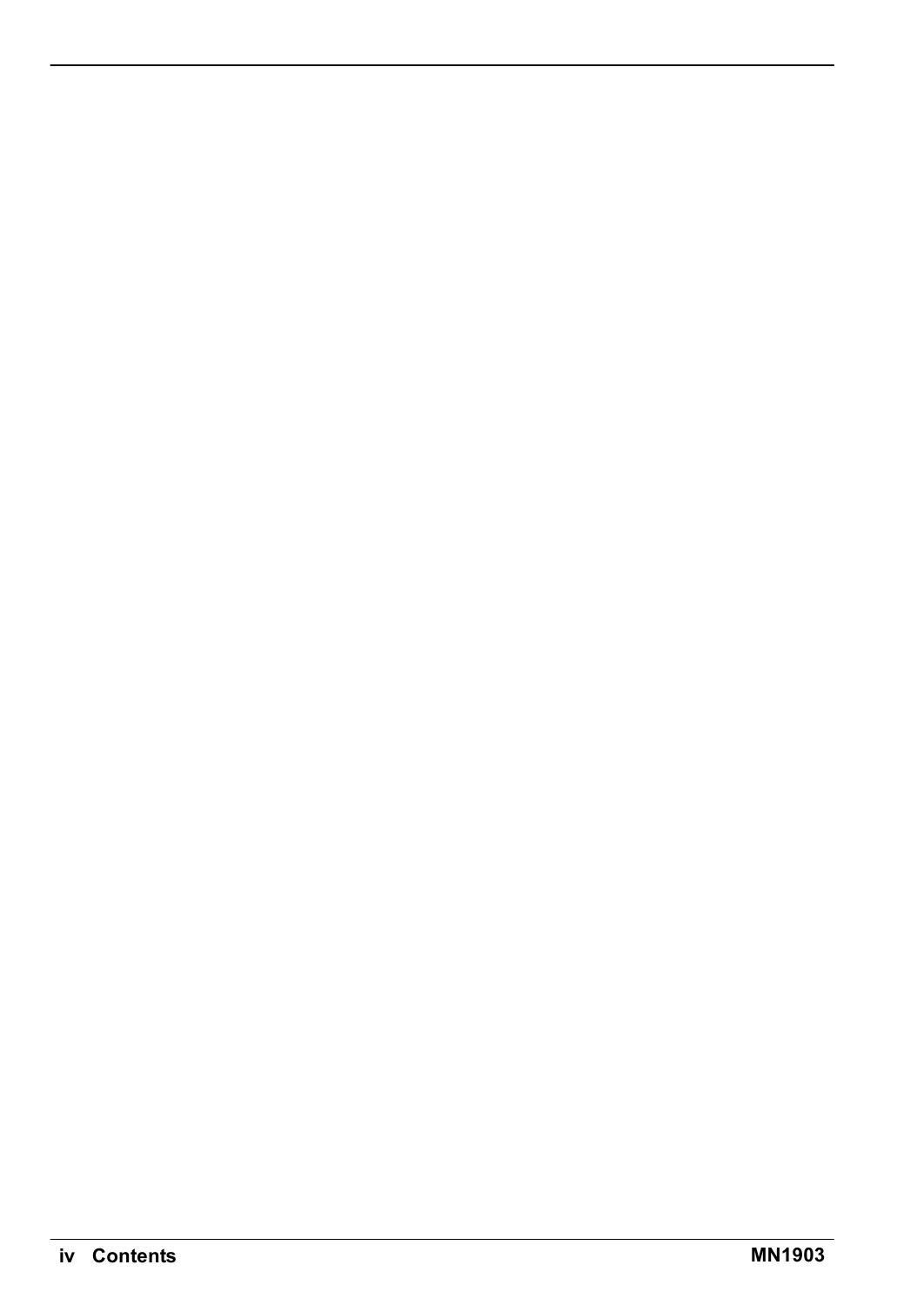LT0166A00 Copyright Baldor (c) 2002. All rights reserved.

This manual is copyrighted and all rights are reserved. This document or attached software may not. in whole or in part, be copied or reproduced in any form without the prior written consent of BALDOR. BALDOR makes no representations or warranties with respect to the contents hereof and specifically disclaims any implied warranties of fitness for any particular purpose. The information in this document is subject to change without notice.

BALDOR assumes no responsibility for any errors that may appear in this document.

Mint<sup>™</sup> is a registered trademark of Baldor.

Windows 95, Windows 98, Windows ME, Windows NT, Windows 2000 and Windows XP are registered trademarks of the Microsoft Corporation.

UL and cUL are registered trademarks of Underwriters Laboratories.

Limited Warranty:

For a period of two (2) years from the date of original purchase, BALDOR will repair or replace without charge controls and accessories which our examination proves to be defective in material or workmanship. This warranty is valid if the unit has not been tampered with by unauthorized persons, misused, abused, or improperly installed and has been used in accordance with the instructions and/or ratings supplied. This warranty is in lieu of any other warranty or guarantee expressed or implied. BALDOR shall not be held responsible for any expense (including installation and removal), inconvenience, or consequential damage, including injury to any person or property caused by items of our manufacture or sale. (Some countries and U.S. states do not allow exclusion or limitation of incidental or consequential damages, so the above exclusion may not apply.) In any event, BALDOR's total liability, under all circumstances, shall not exceed the full purchase price of the control. Claims for purchase price refunds, repairs, or replacements must be referred to BALDOR with all pertinent data as to the defect, the date purchased, the task performed by the control, and the problem encountered. No liability is assumed for expendable items such as fuses. Goods may be returned only with written notification including a BALDOR Return Authorization Number and any return shipments must be prepaid.

| Baldor UK Ltd                  |                                | <b>Baldor ASR GmbH</b>                                                                              |                                 |  |
|--------------------------------|--------------------------------|-----------------------------------------------------------------------------------------------------|---------------------------------|--|
| <b>Mint Motion Centre</b>      |                                |                                                                                                     | Telephone: +49 (0) 89 90508-0   |  |
| 6 Bristol Distribution Park    |                                | Fax: The Transfer                                                                                   | +49 (0) 89 90508-492            |  |
| Hawkley Drive                  |                                |                                                                                                     |                                 |  |
| Bristol, BS32 0BF              |                                | <b>Baldor ASR AG</b>                                                                                |                                 |  |
|                                | Telephone: +44 (0) 1454 850000 |                                                                                                     | Telephone: +41 (0) 52 647 4700  |  |
| Fax: Fax:                      | +44 (0) 1454 850001            | Fax: Fax:                                                                                           | +41 (0) 52 659 2394             |  |
| Email:                         | technical.support@baldor.co.uk |                                                                                                     |                                 |  |
| Web site:                      | www.baldor.co.uk               | Australian Baldor Pty Ltd                                                                           |                                 |  |
|                                |                                |                                                                                                     | Telephone: +61 2 9674 5455      |  |
| <b>Baldor Electric Company</b> |                                |                                                                                                     | Fax: +61 2 9674 2495            |  |
|                                | Telephone: +1 501 646 4711     |                                                                                                     |                                 |  |
|                                | Fax: +1 501 648 5792           | Baldor Electric (F.E.) Pte Ltd                                                                      |                                 |  |
| Email: Email:                  | sales@baldor.com               | Telephone: +65 744 2572                                                                             |                                 |  |
| Web site:                      | www.baldor.com                 | Fax: The Transfer of the Transfer of Transfer of Transfer of Transfer of Transfer of Transfer of Tr | +65 747 1708                    |  |
|                                |                                | Baldor Italia S.R.L                                                                                 |                                 |  |
|                                |                                |                                                                                                     | Telephone: +39 (0) 11 56 24 440 |  |
|                                |                                | Fax: Fax:                                                                                           | +39 (0) 11 56 25 660            |  |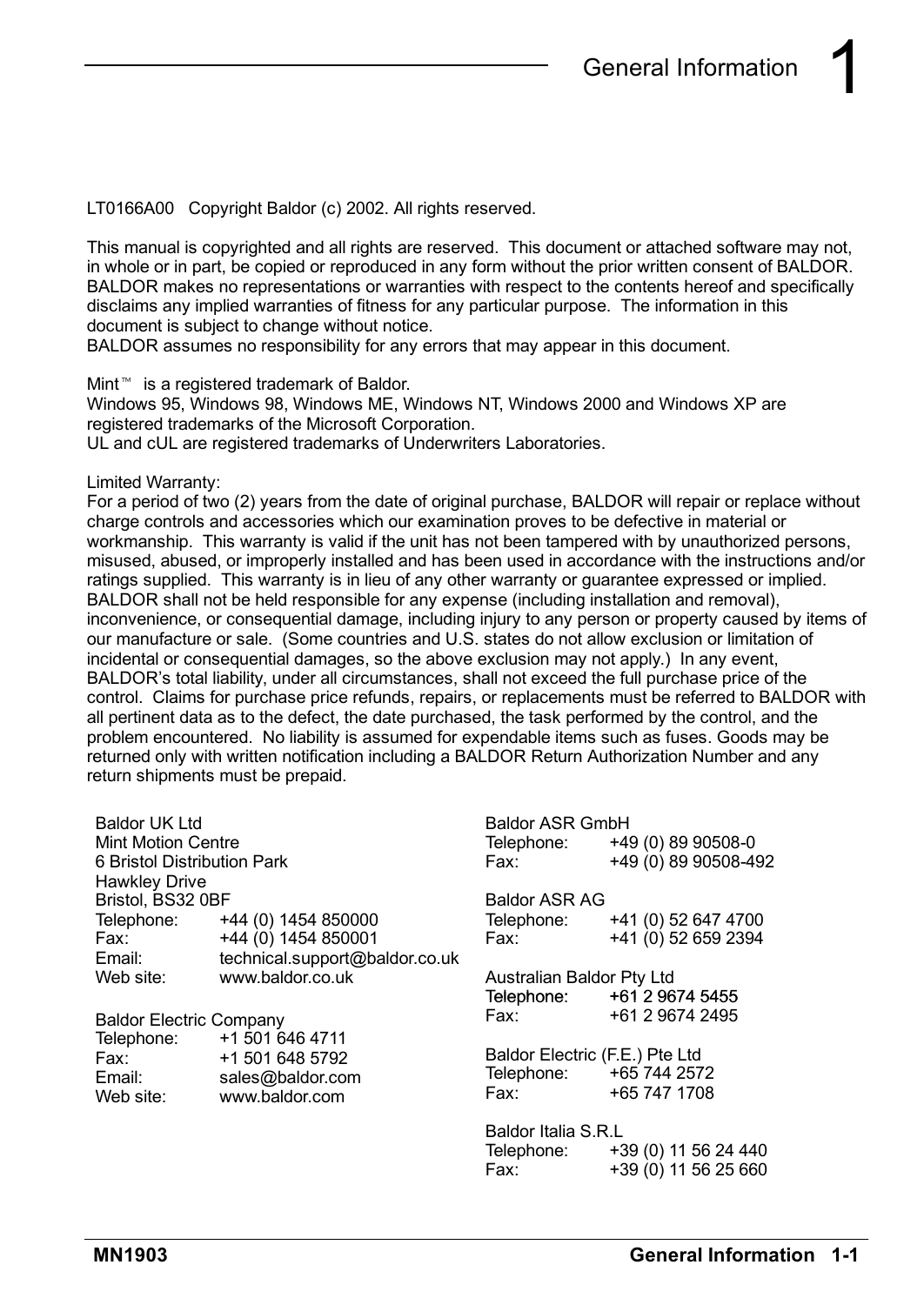### **Safety Notice**

Only qualified personnel should attempt the start-up procedure or troubleshoot this equipment. This equipment may be connected to other machines that have rotating parts or parts that are controlled by this equipment. Improper use can cause serious or fatal injury. Only qualified personnel should attempt to start-up, program or troubleshoot this equipment.

### **Precautions**

**WARNING**: Do not touch any circuit board, power device or electrical connection before you first ensure that no high voltage is present at this equipment or other equipment to which it is connected. Electrical shock can cause serious or fatal injury. Only qualified personnel should attempt to start-up, program or troubleshoot this equipment.

**WARNING**: Be sure that you are completely familiar with the safe operation and programming of this equipment. This equipment may be connected to other machines that have rotating parts or parts that are controlled by this equipment. Improper use can cause serious or fatal injury. Only qualified personnel should attempt to program, start-up or troubleshoot this equipment.

**WARNING**: The stop input to this equipment should not be used as the single means of achieving a safety critical stop. Drive disable, motor disconnect, motor brake and other means should be used as appropriate. Only qualified personnel should attempt to program, start-up or troubleshoot this equipment.

**RNING:** Improper operation or programming may cause violent motion of the motor shaft and driven equipment. Be certain that unexpected motor shaft movement will not cause injury to personnel or damage to equipment. Peak torque of several times the rated motor torque can occur during control failure.

**UTION:** The safe integration of this equipment into a machine system is the responsibility of the machine designer. Be sure to comply with the local safety requirements at the place where the machine is to be used. In Europe these are the Machinery Directive, the ElectroMagnetic Compatibility Directive and the Low Voltage Directive. In the United States this is the National Electrical code and local codes.



UTION: Electrical components can be damaged by static electricity. Use ESD (electro-static discharge) procedures when handling this drive.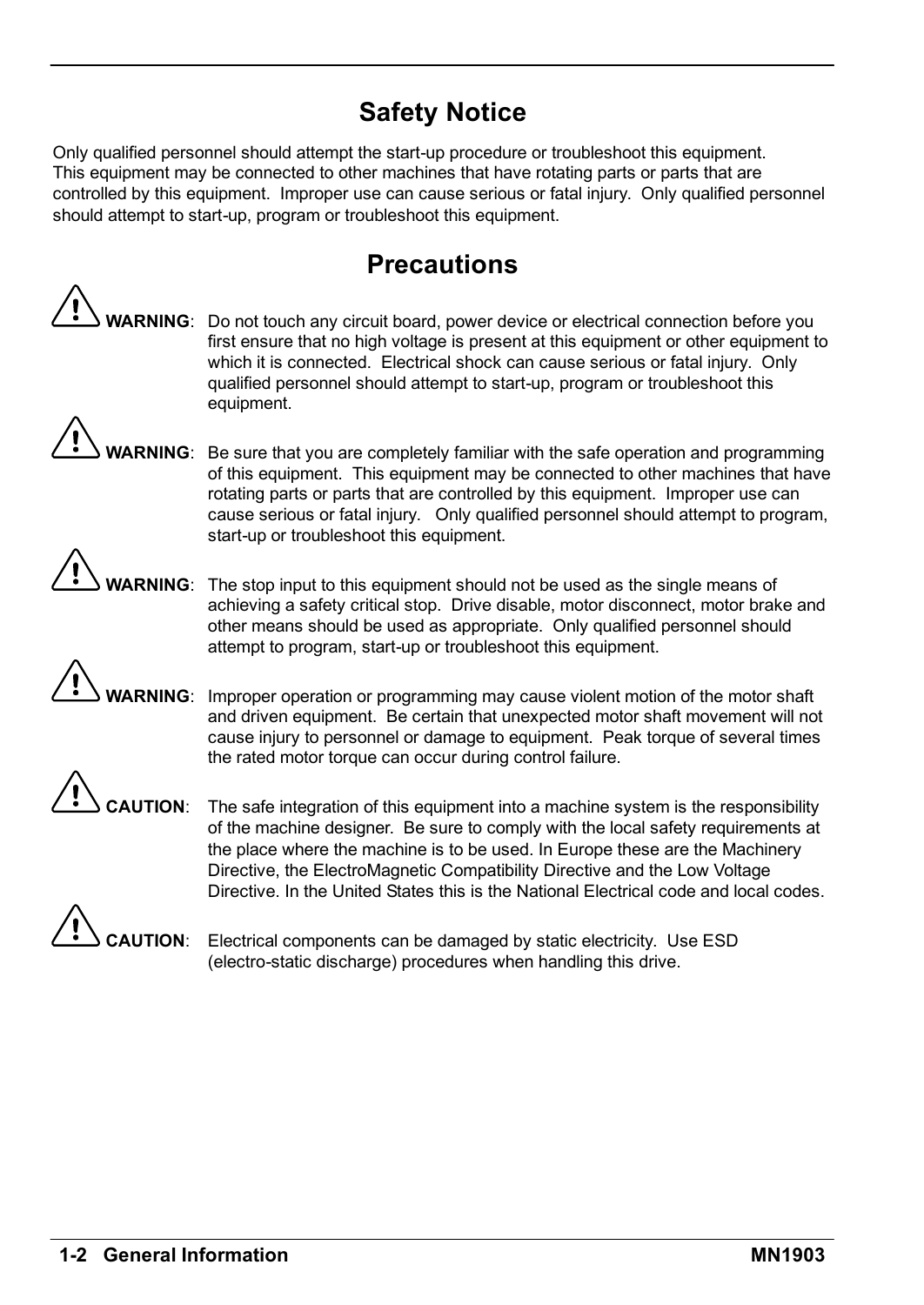### **2.1 NextMove PCI features**

NextMove PCI is a high speed multi-axis intelligent motion controller for use in PCI bus based PC systems.



NextMove PCI features the MintMT motion control language. MintMT is a structured form of Basic, custom designed for stepper or servo motion control applications. It allows you to get started very quickly with simple motion control programs. In addition, MintMT includes a wide range of powerful commands for complex applications.

Standard features include:

- $\blacksquare$  Control of up to eight axes
- Point to point moves, software cams and gearing
- 20 digital inputs, software configurable as level or edge triggered
- 12 digital outputs with NPN (FET) or PNP (Darlington) options available
- 4 differential analog inputs with 12-bit resolution
- CANopen protocol for peer-to-peer communications with MintMT controllers and other third party devices
- Proprietary CAN protocol for control of Baldor remote I/O devices
- **F** Programmable in MintMT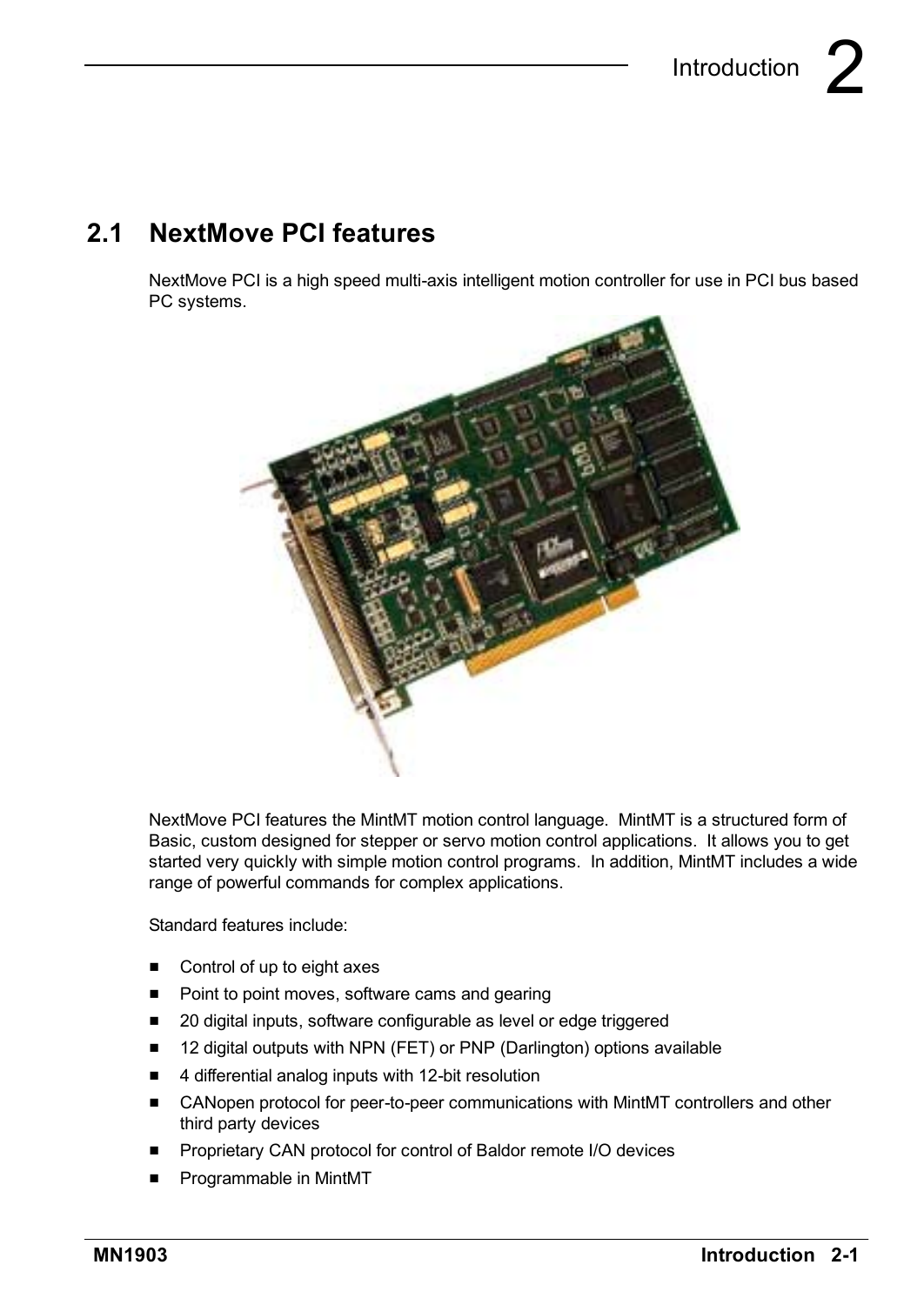Included with NextMove PCI is the Baldor Motion Toolkit CD. This contains a number of utilities and useful resources to get the most from you MintMT controller. These include:

- Mint WorkBench v5 This is the user interface for communicating with the NextMove PCI. Installing Mint WorkBench will also install firmware for NextMove PCI.
- PC Developer Libraries These include ActiveX interfaces that allow PC applications to be written that communicate with the NextMove PCI.
- Embedded Developer Libraries Allows embedded C31 applications to be developed using the Texas Instruments TMS320C3x compiler.

This manual is intended to guide you through the installation of NextMove PCI.

The chapters should be read in sequence.

The *Basic Installation* section describes the mechanical installation of the NextMove PCI. The following sections require knowledge of the low level input/output requirements of the installation and an understanding of computer software installation. If you are not qualified in these areas you should seek assistance before proceeding.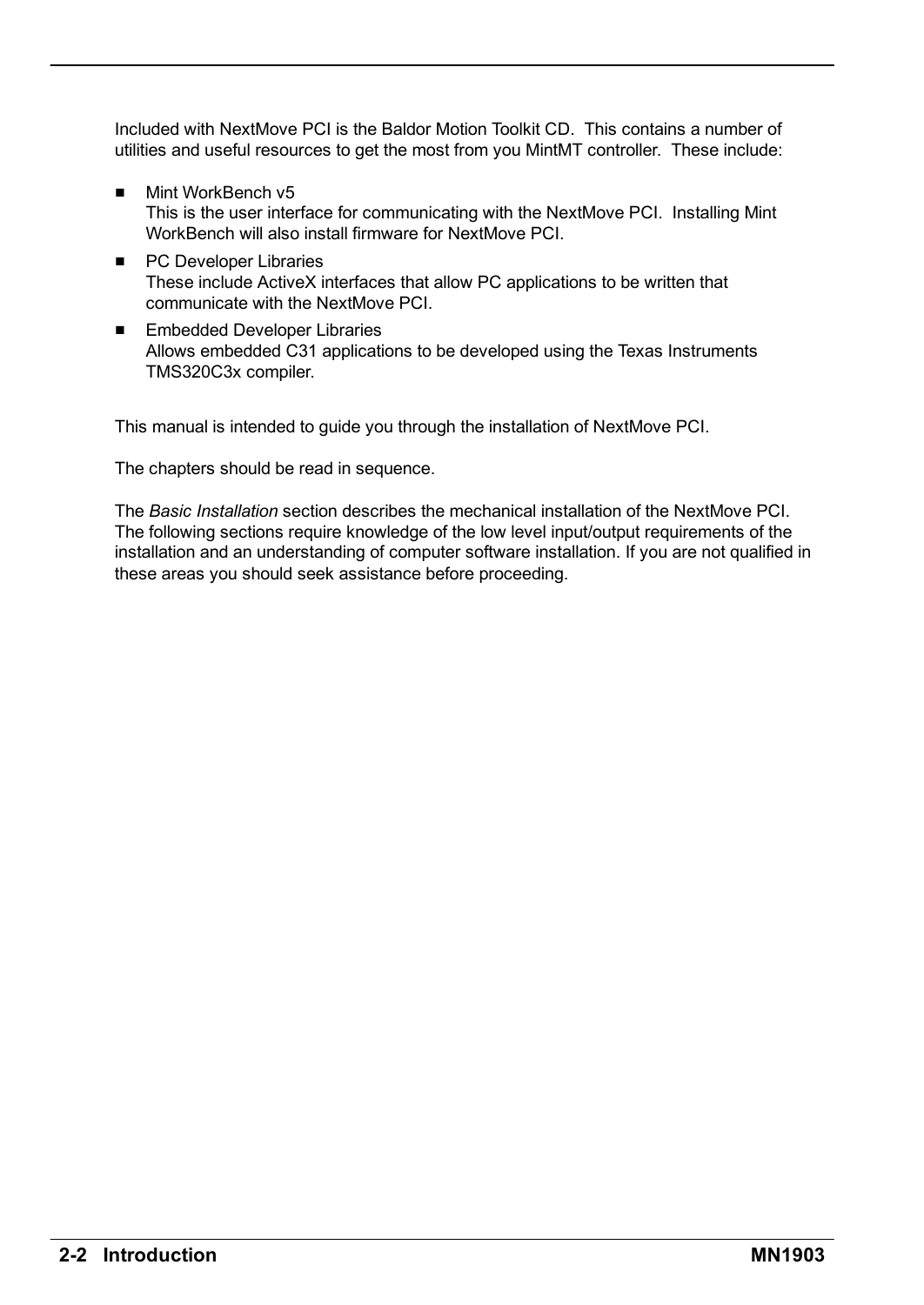### **2.2 Receiving and inspection**

When you receive your NextMove PCI, there are several things you should do immediately:

- 1. Check the condition of the packaging and report any damage immediately to the carrier that delivered your NextMove PCI.
- 2. Remove the NextMove PCI from the shipping container but do not remove its anti-static bag until you are ready to install it. The packing materials may be retained for future shipment.
- 3. Verify that the catalog number of the NextMove PCI you received is the same as the catalog number listed on your purchase order. The catalog/part number is described in the next section.
- 4. Inspect the NextMove PCI for external damage during shipment and report any damage to the carrier that delivered it.
- 5. If the NextMove PCI is to be stored for several weeks before use, be sure that it is stored in a location that conforms to the storage humidity and temperature specifications shown in section 3.2.

#### **2.2.1 Identifying the catalog number**

NextMove PCI cards are available with different specifications. As a reminder of which card has been installed, it is a good idea to write the catalog number in the space provided below.

**Catalog number: PCI001-**\_\_\_\_\_\_\_

**Installed in:** \_\_\_\_\_\_\_\_\_\_\_\_\_\_\_\_\_\_\_\_\_\_\_\_ **Date:** \_\_\_\_\_\_

A description of the catalog numbers are shown in the following table:

| Catalog<br>number | <b>Description</b>                               |
|-------------------|--------------------------------------------------|
| PCI001-501        | NMPCI main card with PNP digital outputs, 1 axis |
| PC1001-502        | NMPCI main card with PNP digital outputs, 2 axes |
| PC1001-503        | NMPCI main card with PNP digital outputs, 3 axes |
| PCI001-504        | NMPCI main card with PNP digital outputs, 4 axes |
| PCI001-505        | NMPCI main card with PNP digital outputs, 8 axes |
| PC1001-510        | NMPCI main card with NPN digital outputs, 1 axis |
| PCI001-511        | NMPCI main card with NPN digital outputs, 2 axes |
| PC1001-512        | NMPCI main card with NPN digital outputs, 3 axes |
| PCI001-508        | NMPCI main card with NPN digital outputs, 4 axes |
| PC1001-513        | NMPCI main card with NPN digital outputs, 8 axes |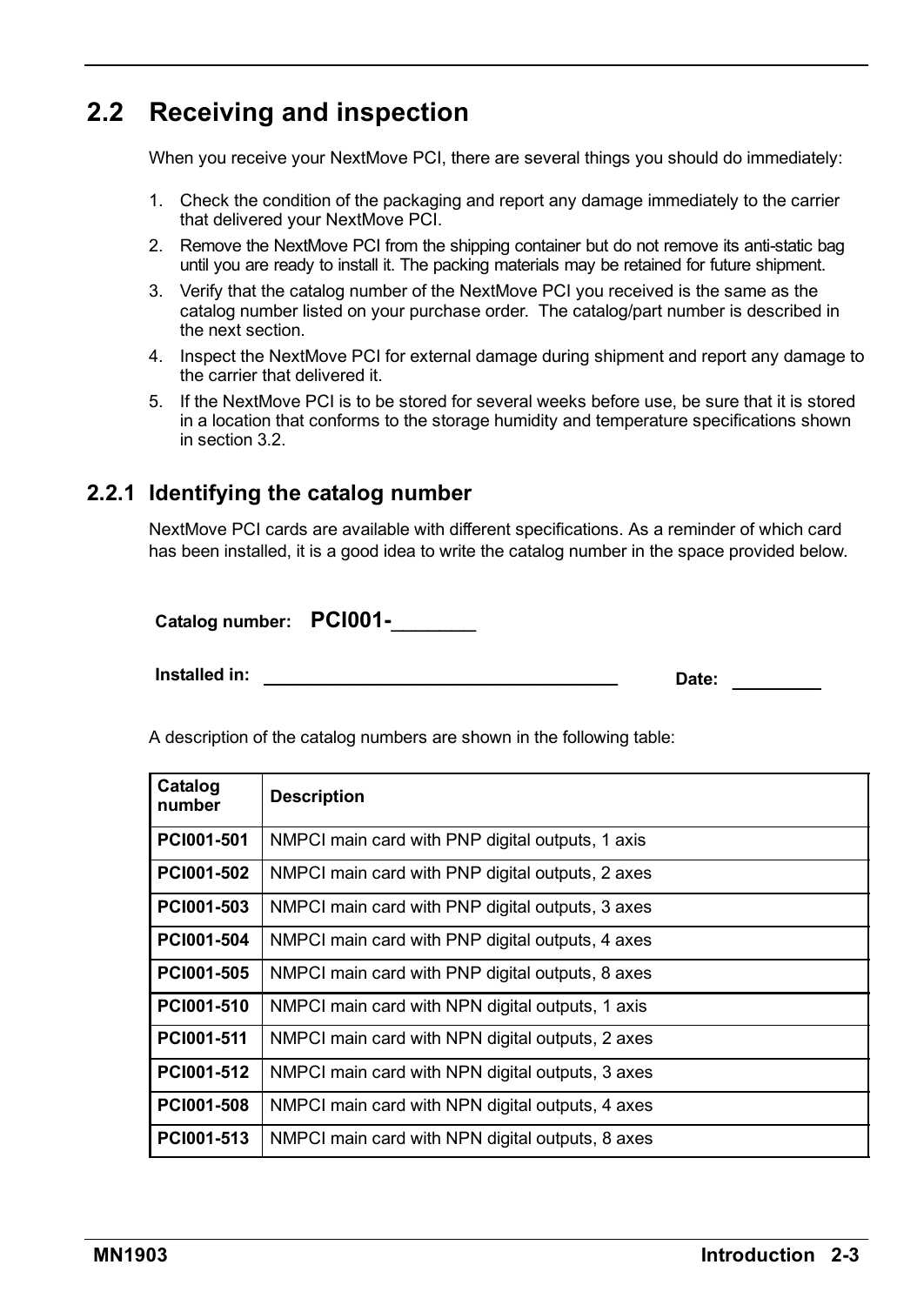### **2.3 Units and abbreviations**

The following units and abbreviations may appear in this manual:

| W Watt<br>A  Ampere<br>$\Omega$ Ohm<br>µF microfarad<br>mH millihenry                             | V  Volt (also VAC and VDC)                                                                                                                                                      |
|---------------------------------------------------------------------------------------------------|---------------------------------------------------------------------------------------------------------------------------------------------------------------------------------|
| ms millisecond<br>$\mu$ s microsecond<br>ns  nanosecond                                           |                                                                                                                                                                                 |
| MB  megabytes                                                                                     | Kbaud kilobaud (the same as Kbit/s in most applications)<br>CDROM Compact Disc Read Only Memory<br>CTRL+E $\dots \dots$ on the PC keyboard, press Ctrl then E at the same time. |
| $mm \ldots \ldots \ldots \ldots$ millimeter<br>$in \dots \dots \dots \dots \dots$ inch<br>ft feet | Ib-in pound-inch (torque)<br>Nm  Newton-meter (torque)                                                                                                                          |
| $(NC)$ Not Connected                                                                              | DAC Digital to Analog Converter<br>ADC Analog to Digital Converter<br>AWG American Wire Gauge                                                                                   |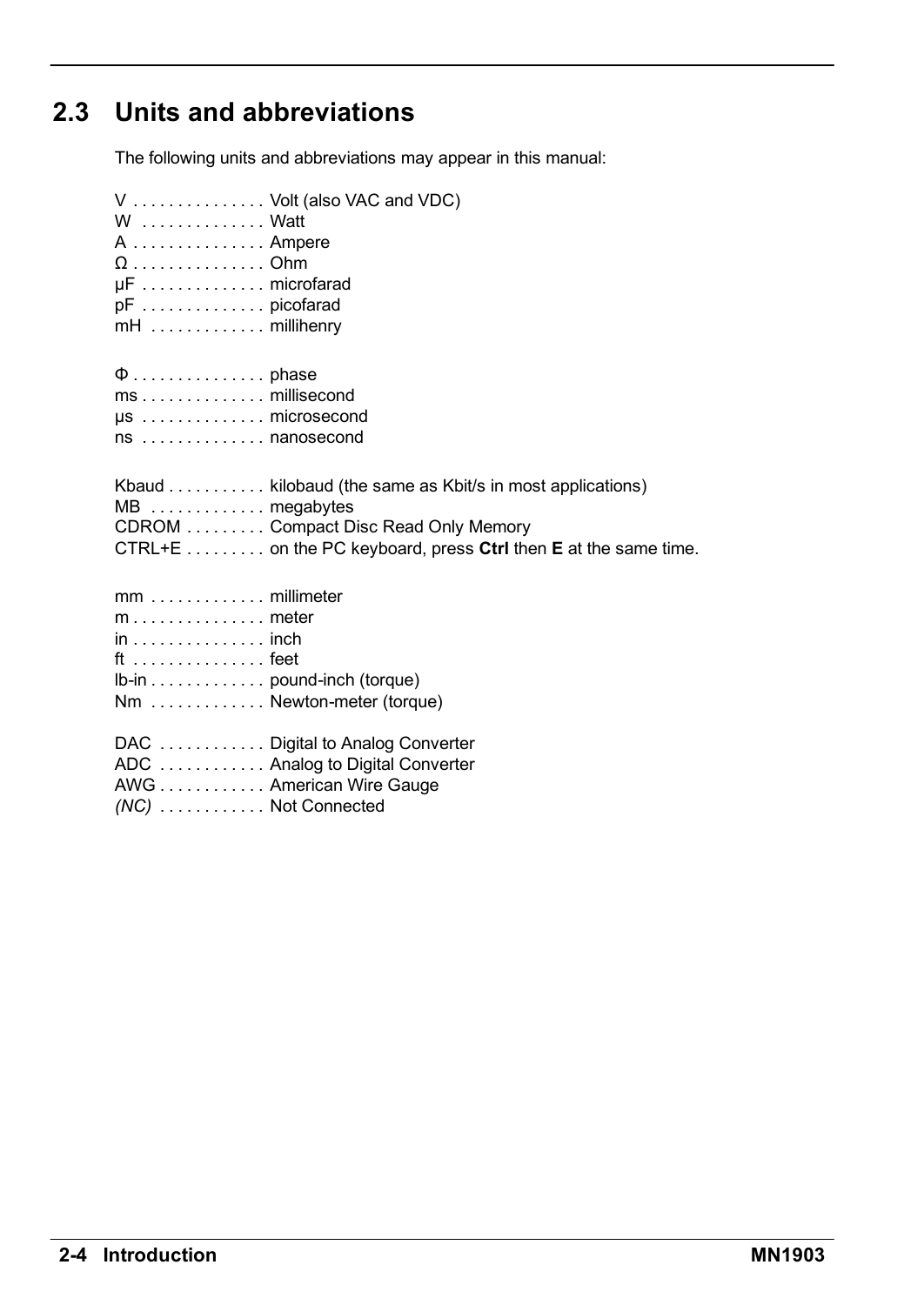### **3.1 Introduction**

#### **You should read all the sections in** *Basic Installation***.**

It is important that the correct steps are followed when installing the NextMove PCI. This section describes the mechanical and electrical installation of the NextMove PCI.

#### **3.1.1 Hardware requirements**

The components you will need to complete the basic installation are described below:

|                     | <b>Minimum specification</b>                                                  | <b>Recommended specification</b> |  |
|---------------------|-------------------------------------------------------------------------------|----------------------------------|--|
| <b>Processor</b>    | Intel Pentium 133MHz                                                          | Intel Pentium 200MHz or faster   |  |
| <b>RAM</b>          | 32MB                                                                          | 64MB                             |  |
| Hard disk space     | 40MB                                                                          | 60MB                             |  |
| <b>CD-ROM</b>       | A CD-ROM drive                                                                |                                  |  |
| <b>Screen</b>       | 800 x 600, 256 colors                                                         | 1024 x 768, 256 colors           |  |
| Mouse               | A mouse or similar pointing device                                            |                                  |  |
| Operating<br>system | Windows 95, Windows 98, Windows ME,<br>Windows NT, Windows 2000 or Windows XP |                                  |  |
| <b>PCI slot</b>     | One spare PCI slot                                                            |                                  |  |

■ A PC that fulfills the following specification:

#### **3.1.2 Tools and miscellaneous hardware**

- H Your PC operating system user manual might be useful if you are not familiar with Windows.
- A small cross-head screwdriver for fitting the card.

### **3.1.3 Other information needed for installation**

You will need the following information to complete the installation:

■ Knowledge of which digital inputs/outputs will be 'Active Low' or 'Active High' to meet the requirements and specification of the system you are going to build.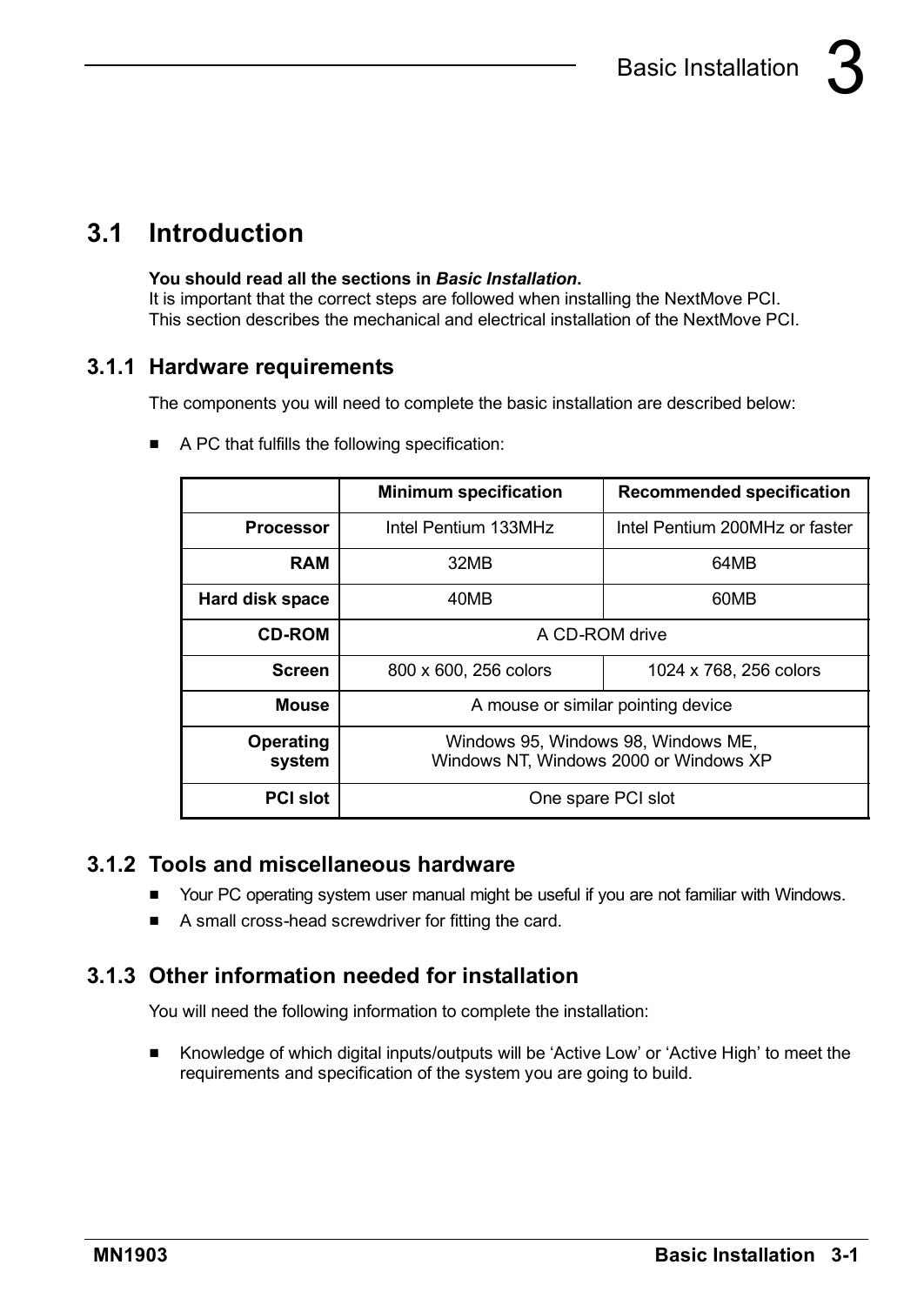### **3.2 Location requirements**

#### **It is essential that you read and understand this section before beginning the installation**.



**CAUTION**: To prevent equipment damage, be certain that input and output signals are powered and referenced correctly.



**CAUTION**: To ensure reliable performance of this equipment be certain that all signals to/from the NextMove PCI are shielded correctly.



**CAUTION**: Avoid locating the NextMove PCI or host PC immediately above or beside heat generating equipment, or directly below water steam pipes.



**CAUTION**: Avoid locating the NextMove PCI or host PC in the vicinity of corrosive substances or vapors, metal particles and dust.

The safe operation of this equipment depends upon its use in the appropriate environment. The following points must be considered:

- The NextMove PCI must be installed in an enclosed cabinet located so that it can only be accessed by service personnel using tools.
- The maximum suggested operating altitude is 6560ft (2000m).
- $\blacksquare$  The NextMove PCI must be installed in an ambient temperature of 32°F to 104°F (0°C to 40°C).
- $\blacksquare$  The NextMove PCI must be installed in relative humidity levels of less than 80% for temperatures up to 87°F (31°C) decreasing linearly to 50% relative humidity at 104°F (40°C) (non-condensing).
- The NextMove PCI must be installed where the pollution degree according to IEC664 shall not exceed 2.
- **Power is supplied to the card from the host PC power supply bus.**
- The atmosphere shall not contain flammable gases or vapors.
- $\blacksquare$  There shall not be abnormal levels of nuclear radiation or X-rays.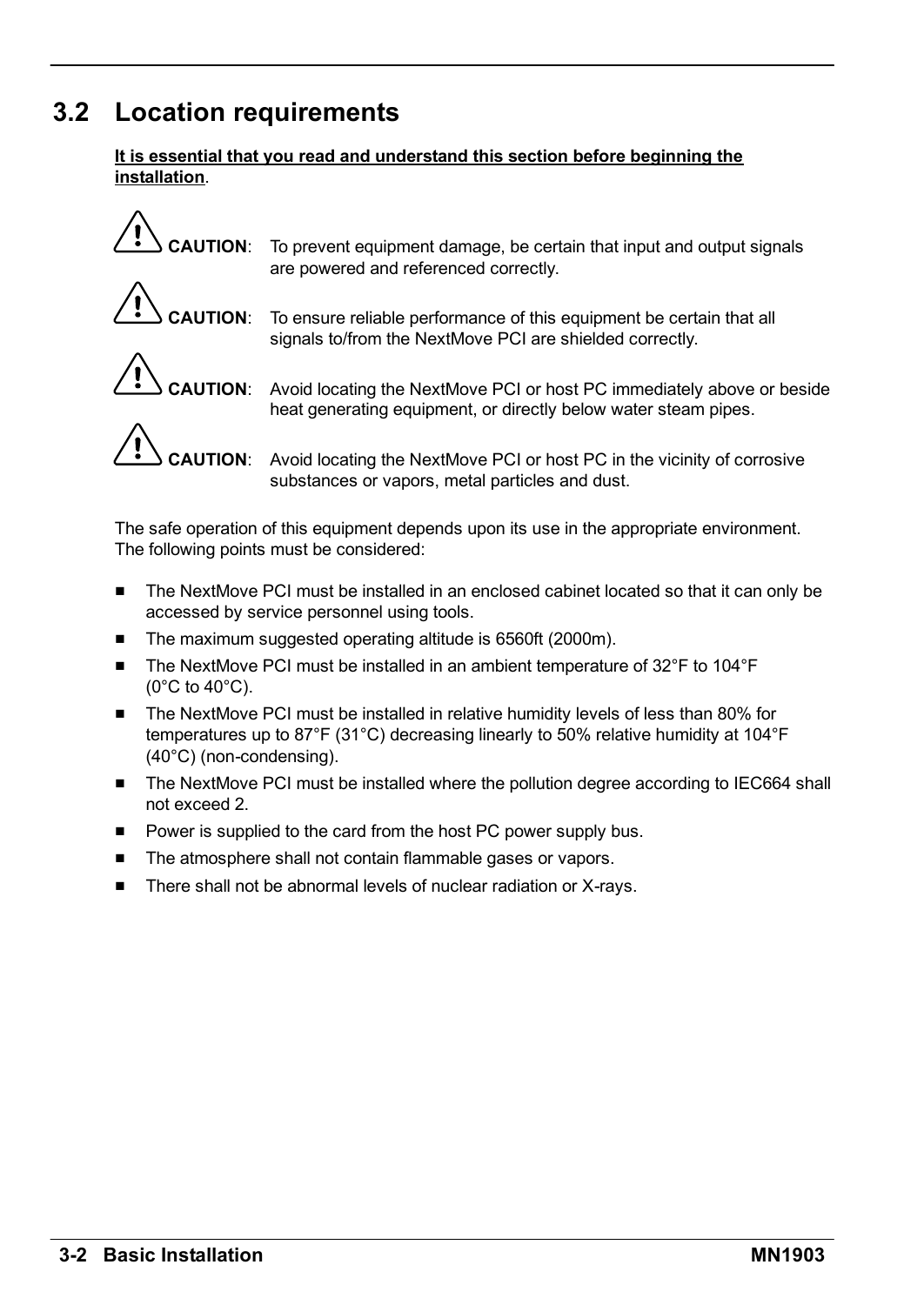### **3.3 Installation**

NextMove PCI can be installed into an AT style personal computer that has a free 7 inch PCI card slot. The Baldor Motion Toolkit CD supports the following operating systems: Windows 95, Windows 98, Windows ME, Windows NT4 and Windows 2000.

#### **3.3.1 Installing the NextMove PCI card**

**CAUTION**: Before touching the card, be sure to discharge static electricity from your body and clothing by touching a grounded metal surface. Alternatively, wear an earth strap while handling the card.

- 1. Exit any applications that are running and close all windows. Shutdown Windows.
- 2. Turn off the power (if not automatically done by Windows) and unplug all power cords.
- 3. Remove the cover from the computer system unit.
- 4. Locate an unused PCI slot.
- 5. Remove the backplate cover from the slot, and save the screw for later use.
- 6. Discharge any static electricity from your body and clothing.
- 7. Remove the card from its protective wrapper. Do not touch the gold contacts at the bottom of the card.
- 8. Alian the bottom of the card (gold contacts) with the slot and press the card firmly into the socket. When correctly installed, the card locks into place.
- 9. Make sure that the top of the card is level (not slanted) and that the slot on top of the cardís metal bracket lines up with the screw hole in the PC case.
- 10. Insert the screw and tighten to secure the card.

*If you are also installing NextMove PCI expansion card(s) or a CAN Bracket board see section 3.3.2 before continuing with step 11.*

- 11. Replace the computer cover and screws.
- 12. Reconnect any cables and power cords that were disconnected or unplugged.

#### **3.3.2 NextMove PCI Expansion card and CAN Bracket board**

- 1. Remove the backplate and install the NextMove PCI expansion card in the neighboring slot on the component side of the main NextMove PCI card. See sections A.1.1 for details about connections to the NextMove PCI card.
- 2. If you are installing a CAN Bracket board, remove the backplate from a spare PCI slot location and install the card. See sections 4.6 and A.1.9 for details about the connections to the NextMove PCI card.

### **This completes the basic installation.**

**You should read the following sections in sequence before using the NextMove PCI.**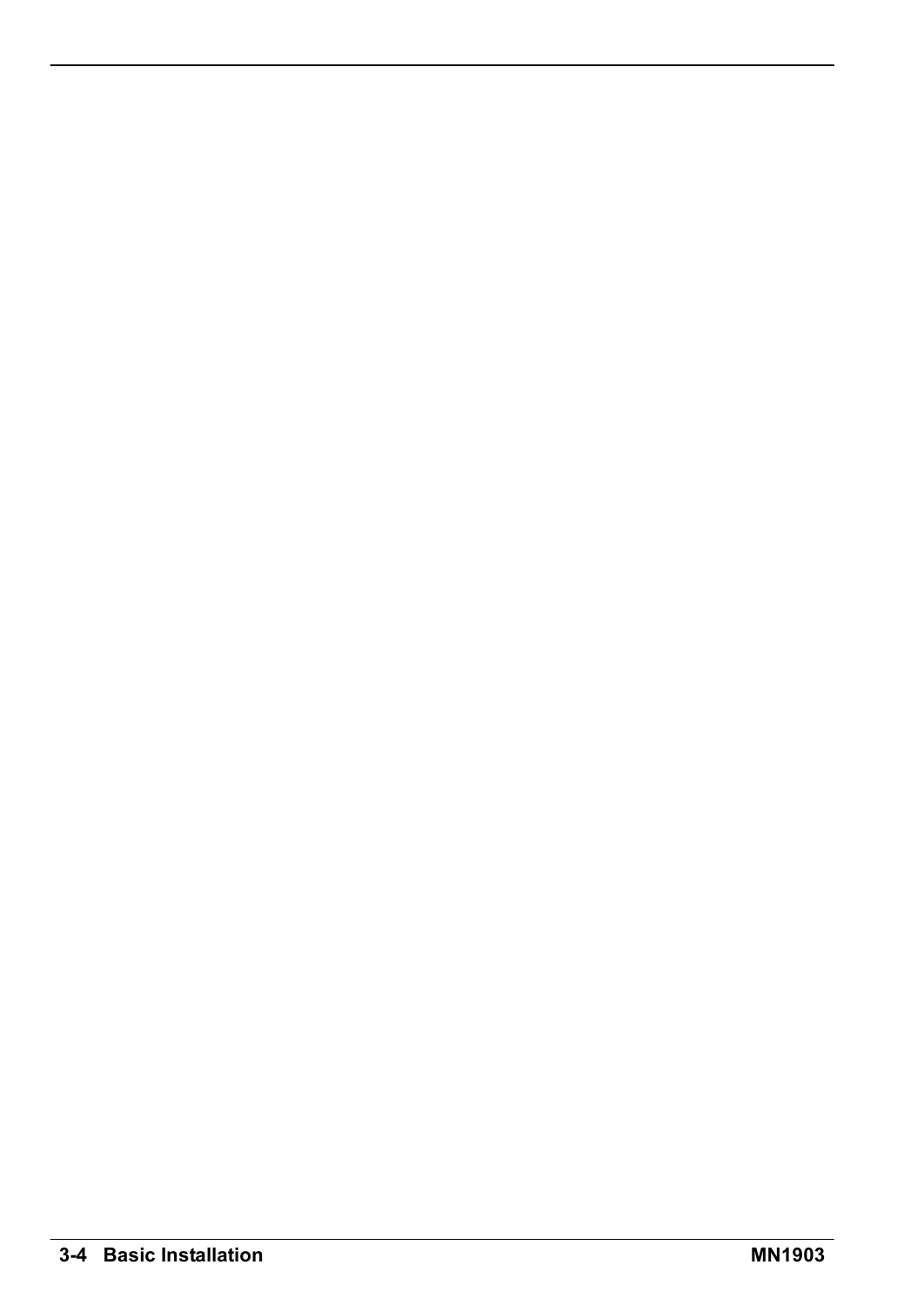### **4.1 Outline**

This section describes the digital and analog input and output capabilities of the NextMove PCI.

The following conventions will be used to refer to the inputs and outputs:

| I/O Input / Output  |  |
|---------------------|--|
| DIN  Digital Input  |  |
| DOUT Digital Output |  |
| AIN  Analog Input   |  |
| AOUT  Analog Output |  |

**Connections to the NextMove PCI card are made using the 100-pin cable assembly and DIN rail mounted NextMove PCI Breakout module (supplied as options, see Appendix A). All connector numbers in the following sections refer to the breakout module.**

### **4.2 100-pin edge connector**

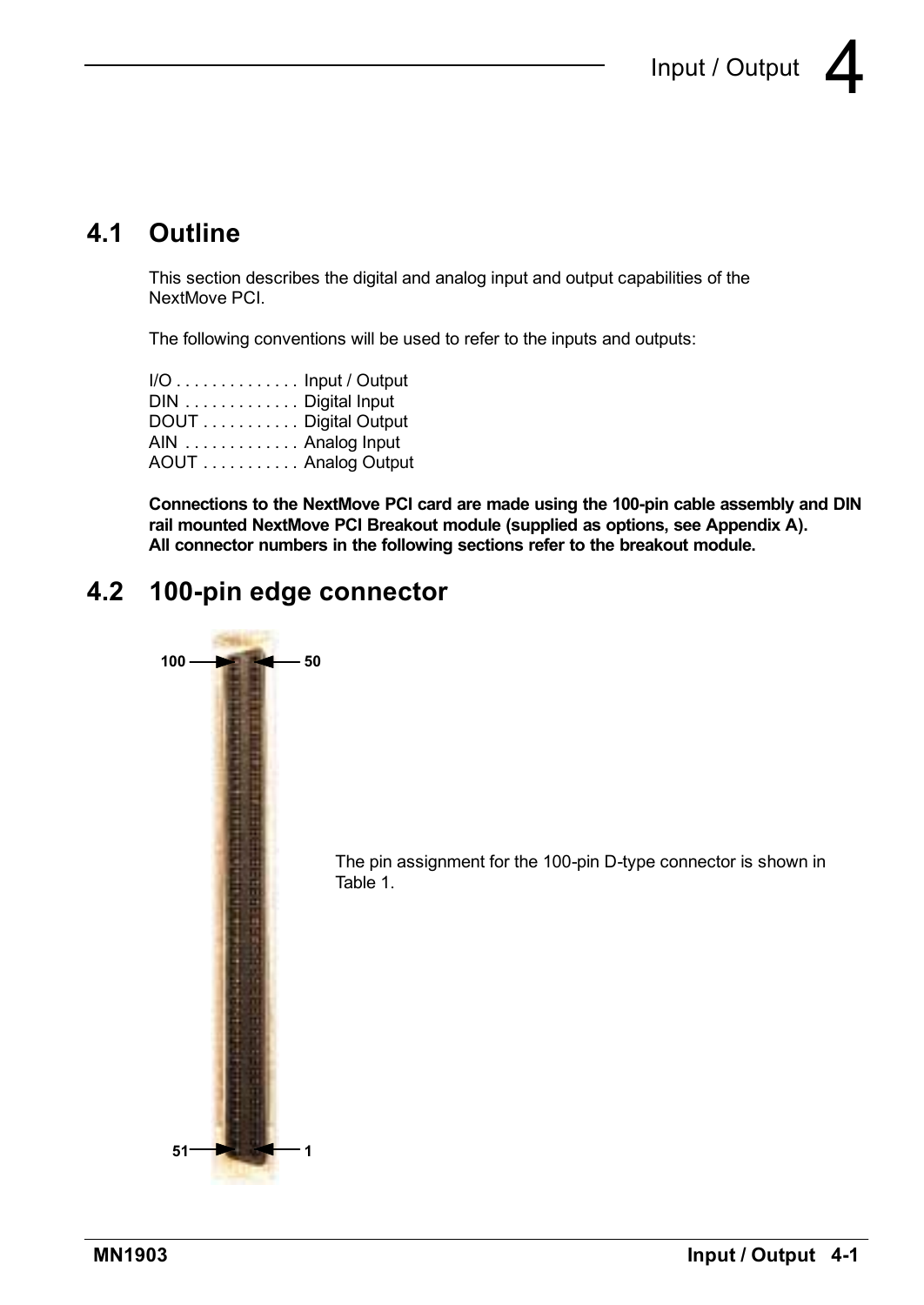| Pin            | Signal              | Pin | Signal              |
|----------------|---------------------|-----|---------------------|
| 1              | AIN0+               | 51  | $AlN1+$             |
| $\overline{2}$ | AIN0-               | 52  | AIN1-               |
| 3              | $AlN2+$             | 53  | $AlN3+$             |
| 4              | AIN2-               | 54  | AIN3-               |
| 5              | Demand <sub>0</sub> | 55  | Demand1             |
| 6              | Demand <sub>2</sub> | 56  | Demand3             |
| $\overline{7}$ | Analog GND          | 57  | <b>GND</b>          |
| 8              | <b>GND</b>          | 58  | +5V out             |
| 9              | CAN1 transmit       | 59  | CAN2 transmit       |
| 10             | CAN1 receive        | 60  | CAN2 receive        |
| 11             | Encoder 2 CHA-      | 61  | Encoder 0 CHA-      |
| 12             | Encoder 2 CHA+      | 62  | Encoder 0 CHA+      |
| 13             | Encoder 2 CHB-      | 63  | Encoder 0 CHB-      |
| 14             | Encoder 2 CHB+      | 64  | Encoder 0 CHB+      |
| 15             | Encoder 2 CHZ-      | 65  | Encoder 0 CHZ-      |
| 16             | Encoder 2 CHZ+      | 66  | Encoder 0 CHZ+      |
| 17             | Encoder 3 CHA-      | 67  | Encoder 1 CHA-      |
| 18             | Encoder 3 CHA+      | 68  | Encoder 1 CHA+      |
| 19             | Encoder 3 CHB-      | 69  | Encoder 1 CHB-      |
| 20             | Encoder 3 CHB+      | 70  | Encoder 1 CHB+      |
| 21             | Encoder 3 CHZ-      | 71  | Encoder 1 CHZ-      |
| 22             | Encoder 3 CHZ+      | 72  | Encoder 1 CHZ+      |
| 23             | Master encoder CHA- | 73  | Master encoder CHB- |
| 24             | Master encoder CHA+ | 74  | Master encoder CHB+ |
| 25             | Master encoder CHZ- | 75  | Master encoder CHZ+ |
| 26             | Step Output 0       | 76  | +5V out             |
| 27             | Step Output 2       | 77  | Direction Output 0  |
| 28             | Step Output 1       | 78  | Direction Output 2  |

### **4.2.1 100-pin connector pin assignment**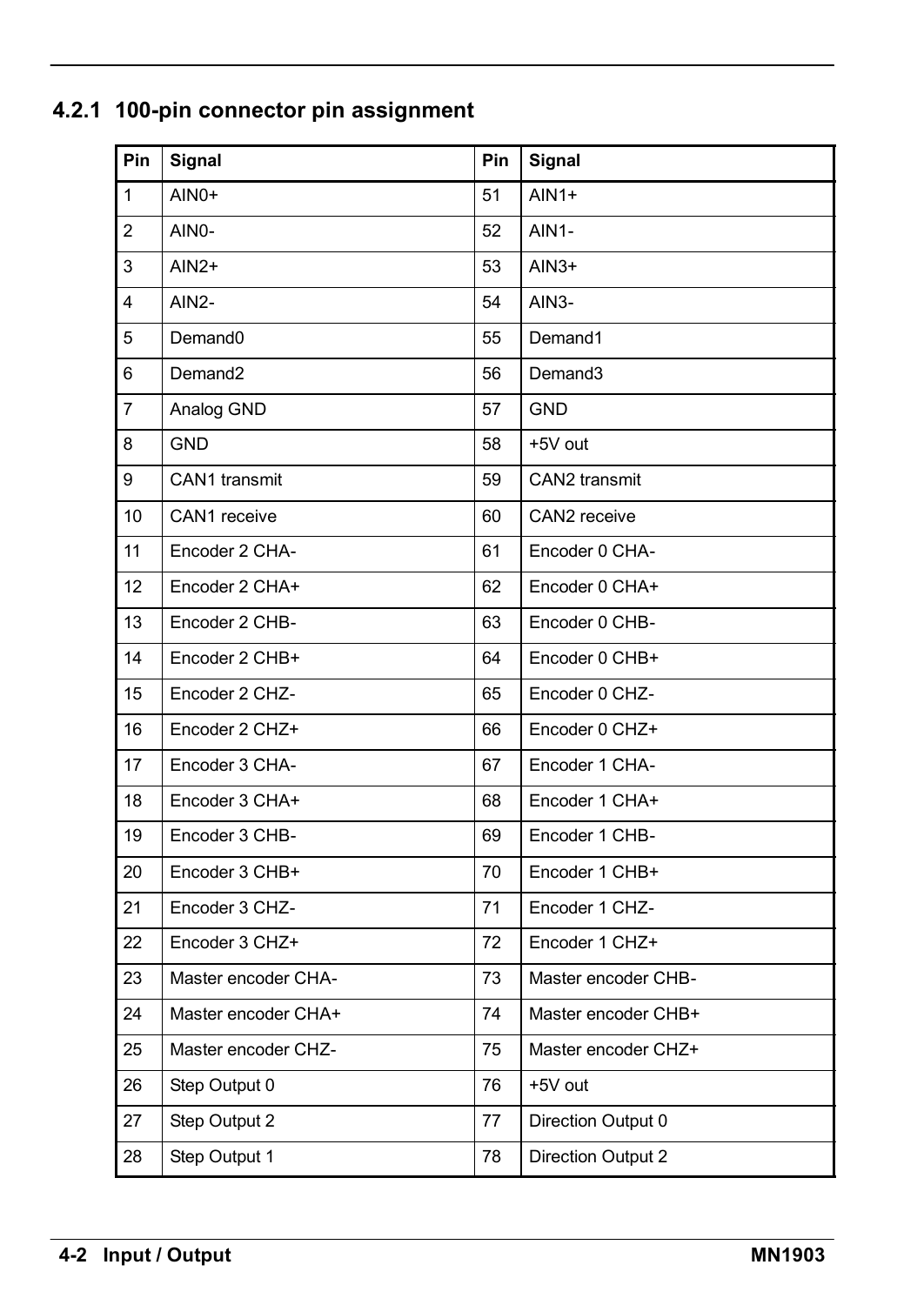| Pin | Signal             | Pin | Signal             |
|-----|--------------------|-----|--------------------|
| 29  | Direction Output 1 | 79  | Direction Output 3 |
| 30  | Step Output 3      | 80  | DOUT11             |
| 31  | DOUT10             | 81  | USR V+             |
| 32  | DOUT9              | 82  | DOUT8              |
| 33  | DOUT7              | 83  | USR V+             |
| 34  | DOUT6              | 84  | DOUT5              |
| 35  | DOUT4              | 85  | CGND               |
| 36  | DOUT3              | 86  | DOUT2              |
| 37  | DOUT1              | 87  | CGND               |
| 38  | DOUT0              | 88  | Common2            |
| 39  | <b>DIN19</b>       | 89  | DIN17              |
| 40  | <b>DIN18</b>       | 90  | <b>DIN16</b>       |
| 41  | <b>DIN15</b>       | 91  | <b>DIN13</b>       |
| 42  | <b>DIN14</b>       | 92  | <b>DIN12</b>       |
| 43  | <b>DIN11</b>       | 93  | DIN9               |
| 44  | <b>DIN10</b>       | 94  | DIN8               |
| 45  | DIN7               | 95  | DIN <sub>5</sub>   |
| 46  | DIN <sub>6</sub>   | 96  | DIN4               |
| 47  | DIN <sub>3</sub>   | 97  | DIN1               |
| 48  | DIN <sub>2</sub>   | 98  | DIN <sub>0</sub>   |
| 49  | Common1            | 99  | Relay NC           |
| 50  | Relay COM          | 100 | Relay NO           |

**Table 1 - 100-pin connector pin assignment**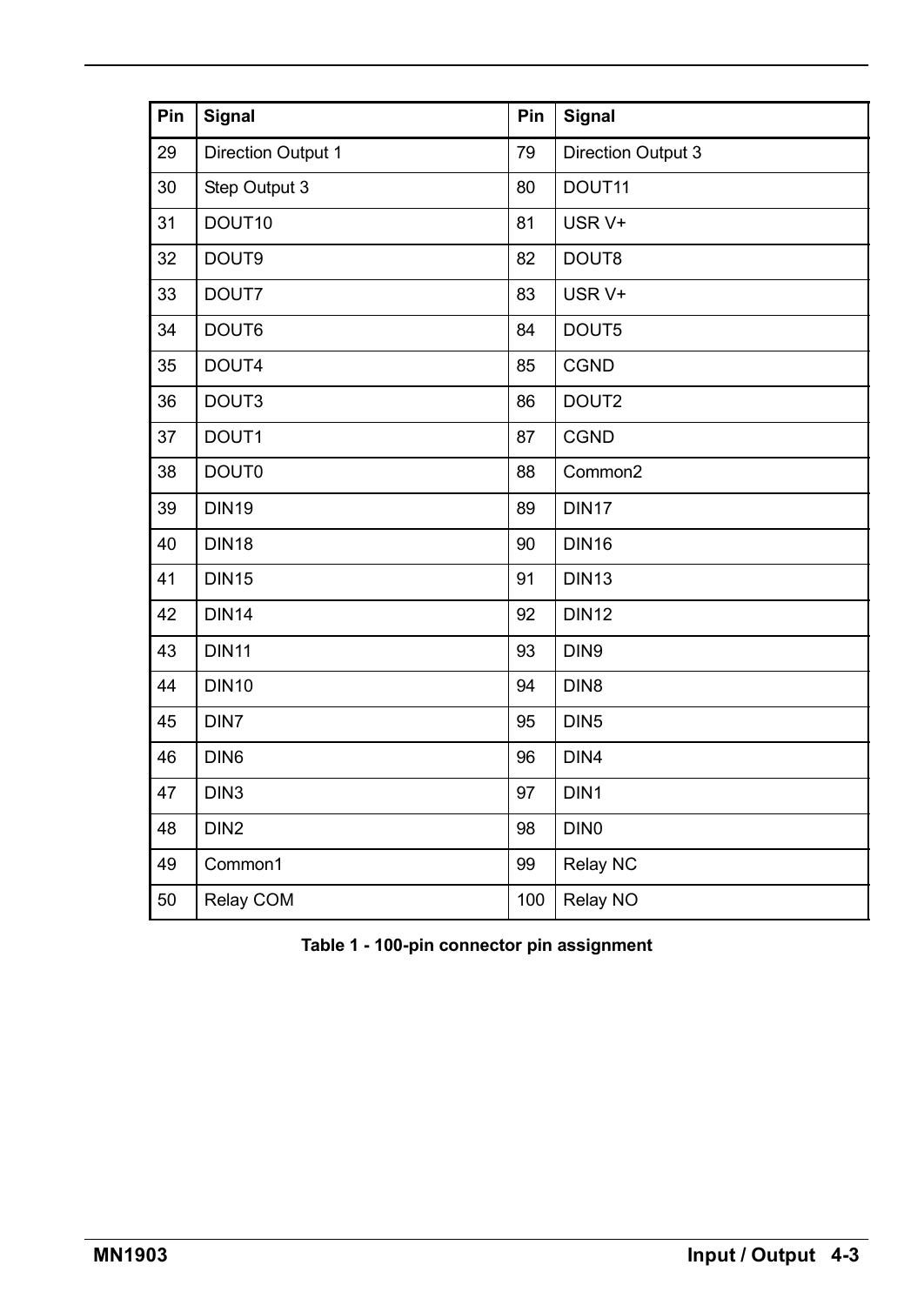### **4.3 Analog I/O**

The NextMove PCI provides:

- Four 12-bit resolution analog inputs. The inputs are available on connector X6 on the NextMove PCI Breakout module.
- Four 14-bit resolution analog outputs. The outputs are available on connector X7 on the NextMove PCI Breakout module.

Sections 4.3.1 to 4.3.2 describe each analog input and output.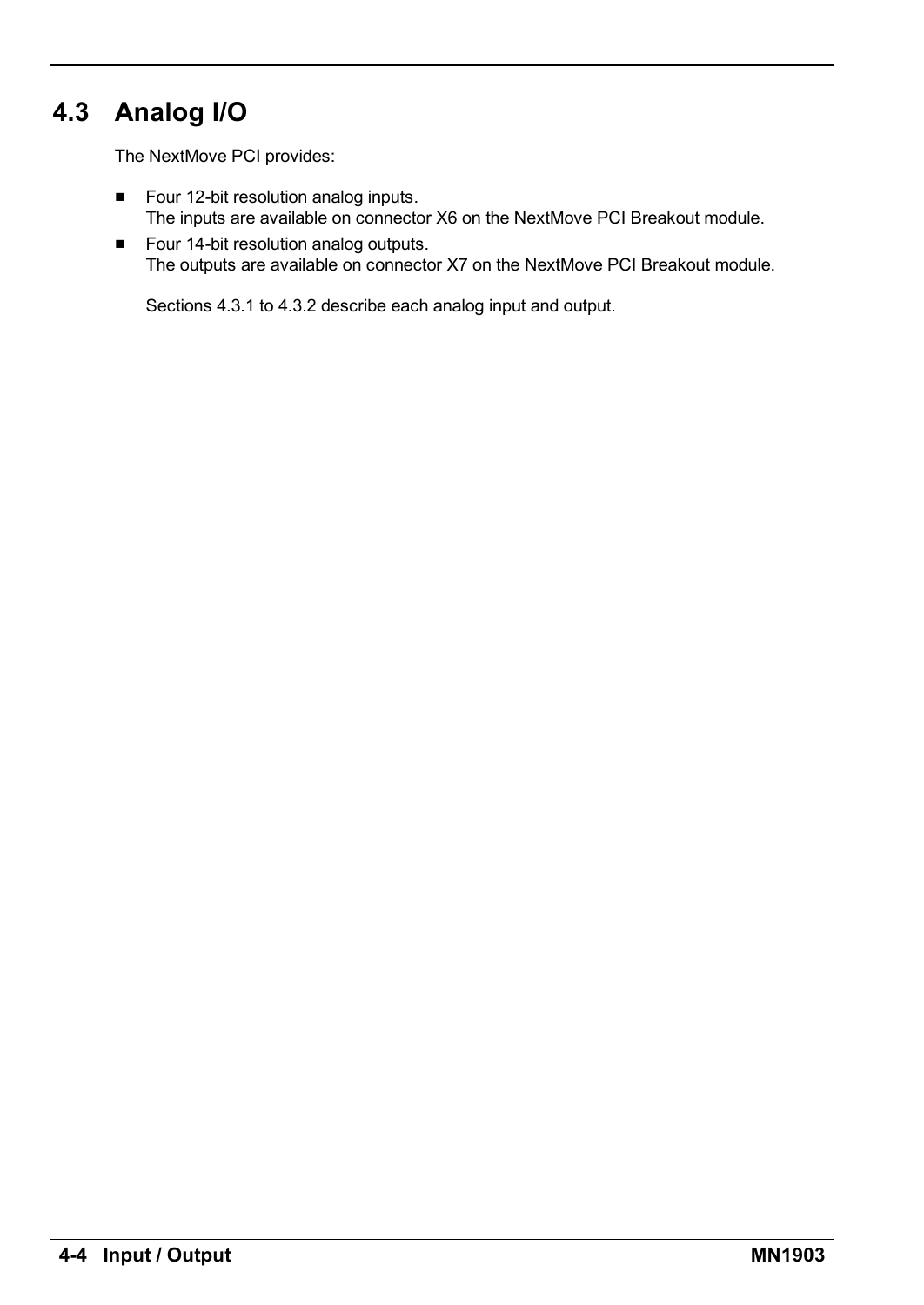#### **4.3.1 Analog inputs - X6**

| 12                     | Location                                                                         | Breakout module, connector X6       |                                                                                                                          |
|------------------------|----------------------------------------------------------------------------------|-------------------------------------|--------------------------------------------------------------------------------------------------------------------------|
|                        | <b>Pin</b>                                                                       | Name                                | MintMT keyword / description                                                                                             |
|                        | $\mathbf{1}$                                                                     | <b>AGND</b>                         | Analog ground                                                                                                            |
| <b>Address Address</b> | $\overline{2}$                                                                   | $AlNO+$                             | AI NO                                                                                                                    |
|                        | 3                                                                                | AIN0-                               |                                                                                                                          |
|                        | 4                                                                                | $AlN1+$                             | AIN1                                                                                                                     |
|                        | 5                                                                                | $AlN1-$                             |                                                                                                                          |
|                        | 6                                                                                | Shield                              | Shield connection                                                                                                        |
|                        | 7                                                                                | <b>AGND</b>                         | Analog ground                                                                                                            |
|                        | 8                                                                                | $AlN2+$                             | AIN <sub>2</sub>                                                                                                         |
|                        | 9                                                                                | AIN <sub>2</sub> -                  |                                                                                                                          |
|                        | 10                                                                               | $AlN3+$                             | AI <sub>N3</sub>                                                                                                         |
|                        | 11                                                                               | $AlN3-$                             |                                                                                                                          |
|                        | 12                                                                               | Shield                              | Shield connection                                                                                                        |
|                        | <b>Description</b><br>Input impedance: $>5k\Omega$<br>Sampling frequency: 2.5kHz | Single ended or differential inputs | Voltage range: software selectable 0-5V, ±5V, 0-10V, ±10V<br>Resolution: 12-bit with sign (accuracy ±4.9mV @ ±10V input) |

Shielded twisted pairs should be used and connected as shown in Figure 1. The shield connection should be made at one end only. The analog inputs pass through a differential buffer and second order Butterworth filter with a cut-off frequency of 1kHz. Both the filtered and unfiltered signals are converted using a multiplexed 12-bit ADC. This has four input voltage ranges that can be selected in MintMT using the ADCMODE keyword.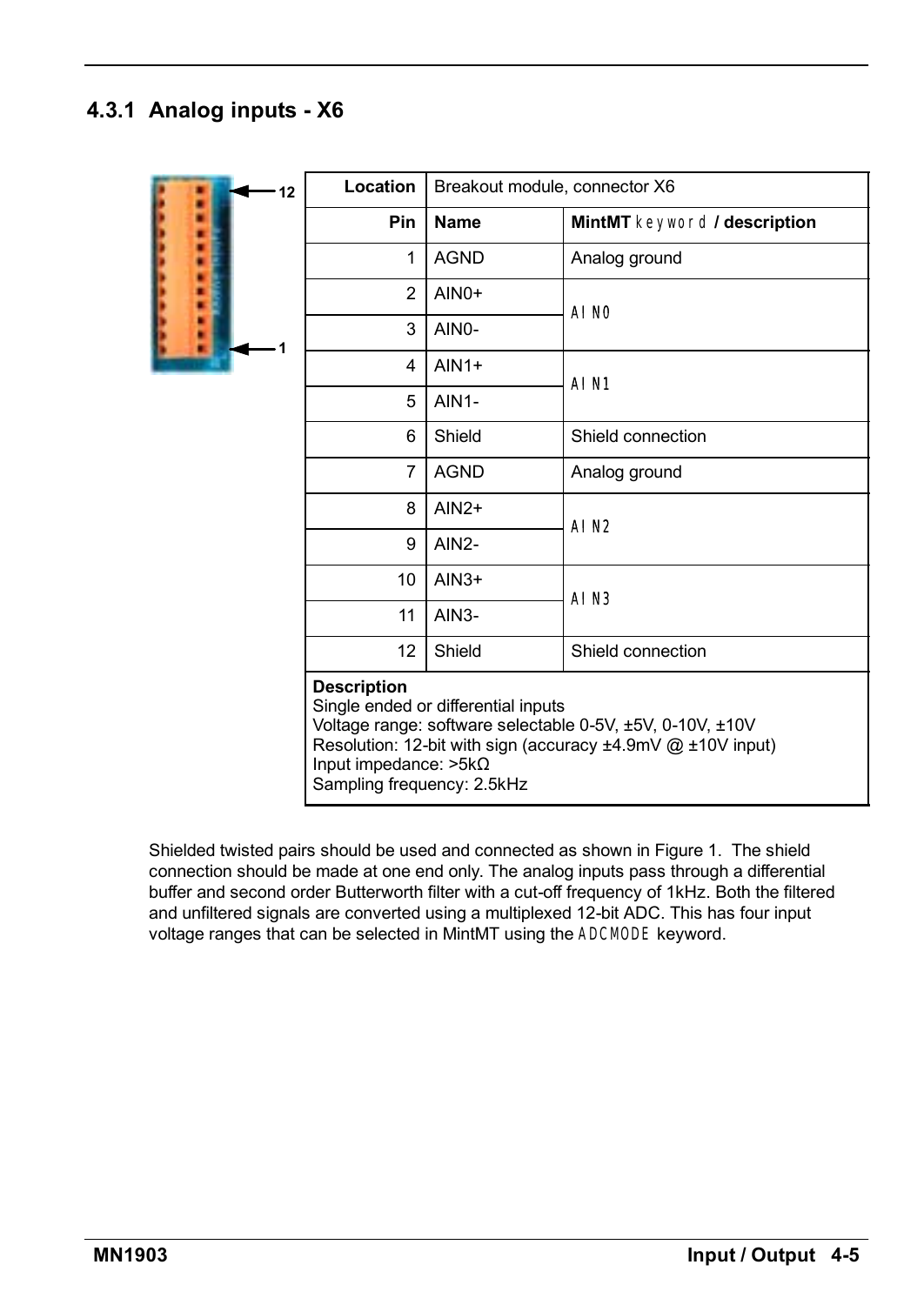

**Figure 1 - Analog input wiring, AIN0 shown**

For differential inputs connect input lines to AIN+ and AIN-. Leave AGND unconnected. For single ended inputs, connect signal to AIN+. Connect signal ground to AIN- and AGND.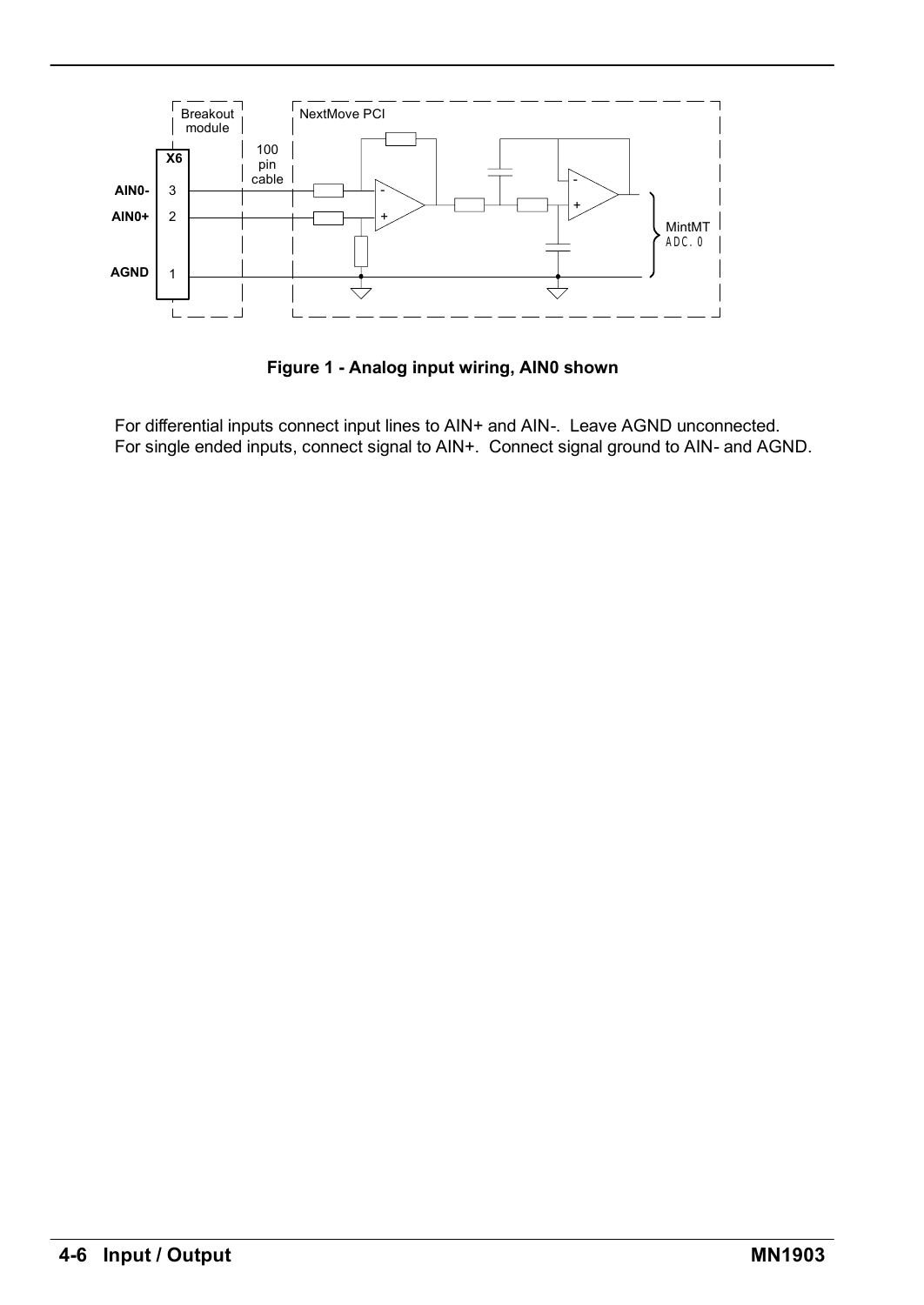### **4.3.2 Analog outputs (Drive Demand/Command) - X7**

| 12 | Location           | Breakout module, connector X7                                                                                                                                             |                                 |
|----|--------------------|---------------------------------------------------------------------------------------------------------------------------------------------------------------------------|---------------------------------|
|    | <b>Pin</b>         | Name                                                                                                                                                                      | <b>Description</b>              |
|    | 1                  | Demand <sub>0</sub>                                                                                                                                                       | Demand output signal for axis 0 |
|    | $\mathfrak{p}$     | <b>AGND</b>                                                                                                                                                               | Analog ground                   |
|    | 3                  | Shield                                                                                                                                                                    | Shield connection               |
|    | 4                  | Demand1                                                                                                                                                                   | Demand output signal for axis 1 |
|    | 5                  | <b>AGND</b>                                                                                                                                                               | Analog ground                   |
|    | 6                  | Shield                                                                                                                                                                    | Shield connection               |
|    | 7                  | Demand <sub>2</sub>                                                                                                                                                       | Demand output signal for axis 2 |
|    | 8                  | <b>AGND</b>                                                                                                                                                               | Analog ground                   |
|    | 9                  | Shield                                                                                                                                                                    | Shield connection               |
|    | 10                 | Demand                                                                                                                                                                    | Demand output signal for axis 3 |
|    | 11                 | <b>AGND</b>                                                                                                                                                               | Analog ground                   |
|    | 12                 | Shield                                                                                                                                                                    | Shield connection               |
|    | <b>Description</b> | Four independent command outputs<br>Output range: ±10VDC (±0.1%).<br>Resolution: 14-bit (accuracy ±1.22mV).<br>Output current: 1mA maximum<br>Update frequency: Immediate |                                 |

MintMT and the Mint Motion Library use the analog outputs to control servo drives. Demand / Command outputs 0 to 3 correspond to axes 0 to 3. The analog outputs may be used to drive loads of 10kΩ or greater. The outputs are referenced to PC system ground. Shielded twisted pair cable should be used. The shield connection should be made at one end only.



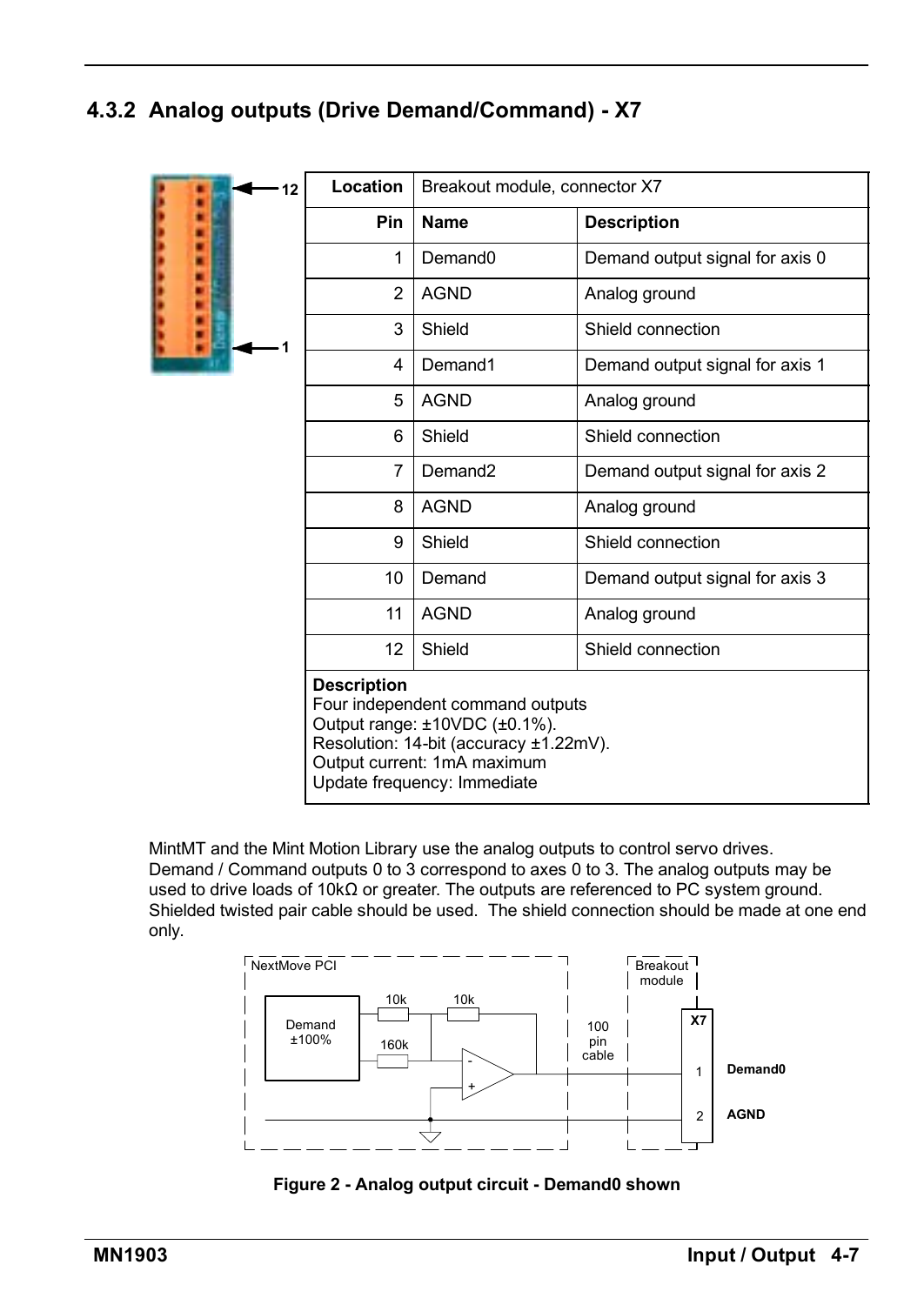### **4.4 Digital I/O**

There are a total of 20 general purpose digital inputs. Inputs can be configured in MintMT for any of the following functions:

- $\blacksquare$  forward limit (end of travel) input on any axis
- $\blacksquare$  reverse limit (end of travel) input on any axis
- $\blacksquare$  home input on any axis
- $\blacksquare$  drive error input on any axis.

The inputs use two separate common connections. This can be useful for separating inputs which are active low from others which are active high. If all inputs are similar then the commons can be connected together to form one common connection. The arrangement of the inputs, their common power connection and the connectors on which they are available are described in Table 2 :

| Input             | Common  | <b>Breakout module connector</b> |
|-------------------|---------|----------------------------------|
| DIN <sub>0</sub>  |         |                                  |
| DIN1              |         |                                  |
| DIN <sub>2</sub>  |         | X3 - Fast position inputs        |
| DIN3              |         |                                  |
| DIN4              | Common1 |                                  |
| DIN <sub>5</sub>  |         |                                  |
| DIN <sub>6</sub>  |         |                                  |
| DIN7              |         |                                  |
| DIN <sub>8</sub>  |         | X2 - General purpose inputs      |
| DIN9              |         |                                  |
| <b>DIN10</b>      |         |                                  |
| <b>DIN11</b>      |         |                                  |
| <b>DIN12</b>      |         |                                  |
| DIN <sub>13</sub> |         |                                  |
| <b>DIN14</b>      | Common2 |                                  |
| <b>DIN15</b>      |         |                                  |
| <b>DIN16</b>      |         | X1 - General purpose inputs      |
| DIN <sub>17</sub> |         |                                  |
| <b>DIN18</b>      |         |                                  |
| <b>DIN19</b>      |         |                                  |

#### **Table 2 - Digital input arrangement**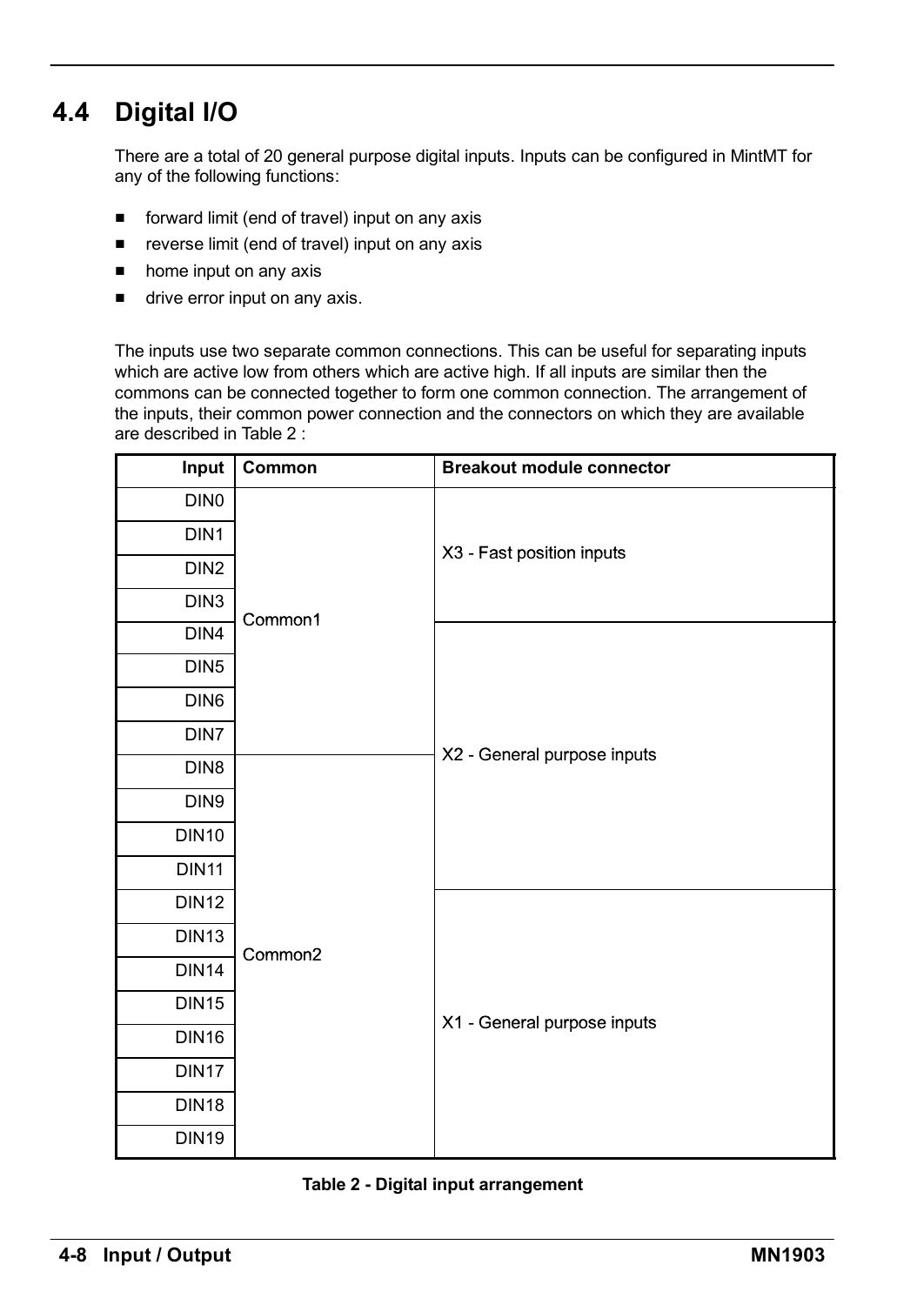Inputs can be shared between axes, and are programmable in MintMT (using the keywords I NPUTACTI VELEVEL, I NPUTMODE, I NPUTPOSTRI GGER and I NPUTNEGTRI GGER) to determine their active level and if they should be edge triggered. Four of the inputs, DIN0-DIN3, are fast position latch inputs.

There are a total of 12 general purpose digital outputs. An output can be configured in MintMT as a general purpose output, a drive enable output or a general error output. Outputs can be shared between axes and are programmable, using the MintMT keyword OUTPUTACTIVELEVEL, to determine their active level.

The outputs are driven by a module fitted to the NextMove PCI card. Two module types are available:

- Current sourcing, PNP Darlington with overcurrent and short circuit protection (OPT025-507, fitted as standard).
- Current sinking, open drain N-channel MOSFET (OPT025-508).

If further digital outputs are required, an expansion card is recommended (see section A.1.1). If an expansion card is not available, unused stepper axes can be configured as Off, and their direction and pulse output pins then used as outputs. See the MintMT keywords CONFIG and STEPPERIO.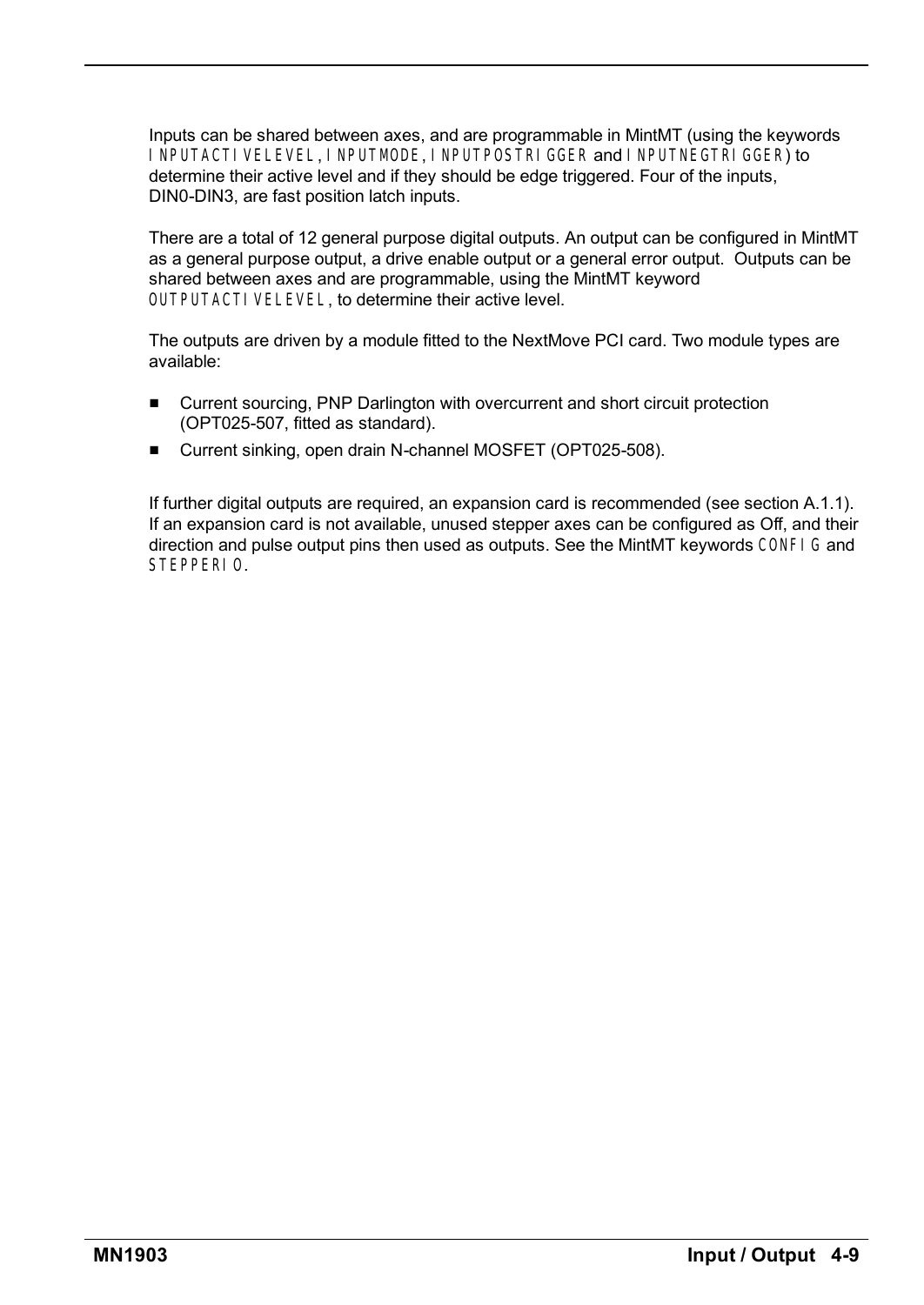### **4.4.1 Digital inputs - X1**

| 12 | <b>Location</b>    |                          | Breakout module, connector X1                               |                     |
|----|--------------------|--------------------------|-------------------------------------------------------------|---------------------|
|    | Pin                | <b>Name</b>              | MintMT keyword /<br>description                             | Common              |
|    | 1                  | Shield                   | Shield connection                                           |                     |
|    | $\overline{2}$     | <b>DIN12</b>             | INX. 12                                                     |                     |
|    | 3                  | <b>DIN13</b>             | INX. 13                                                     |                     |
|    | 4                  | <b>DIN14</b>             | INX. 14                                                     |                     |
|    | 5                  | <b>DIN15</b>             | INX. 15                                                     | Common <sub>2</sub> |
|    | 6                  | <b>DIN16</b>             | <b>INX. 16</b>                                              |                     |
|    | $\overline{7}$     | <b>DIN17</b>             | <b>INX. 17</b>                                              |                     |
|    | 8                  | <b>DIN18</b>             | <b>INX. 18</b>                                              |                     |
|    | 9                  | <b>DIN19</b>             | INX. 19                                                     |                     |
|    | 10                 | Shield                   | Shield connection                                           |                     |
|    | 11                 | $\overline{a}$           | (NC)                                                        |                     |
|    | 12                 | Common <sub>2</sub>      | Common connection                                           |                     |
|    | <b>Description</b> | Sampling frequency: 1kHz | Eight general purpose optically isolated AC digital inputs. |                     |



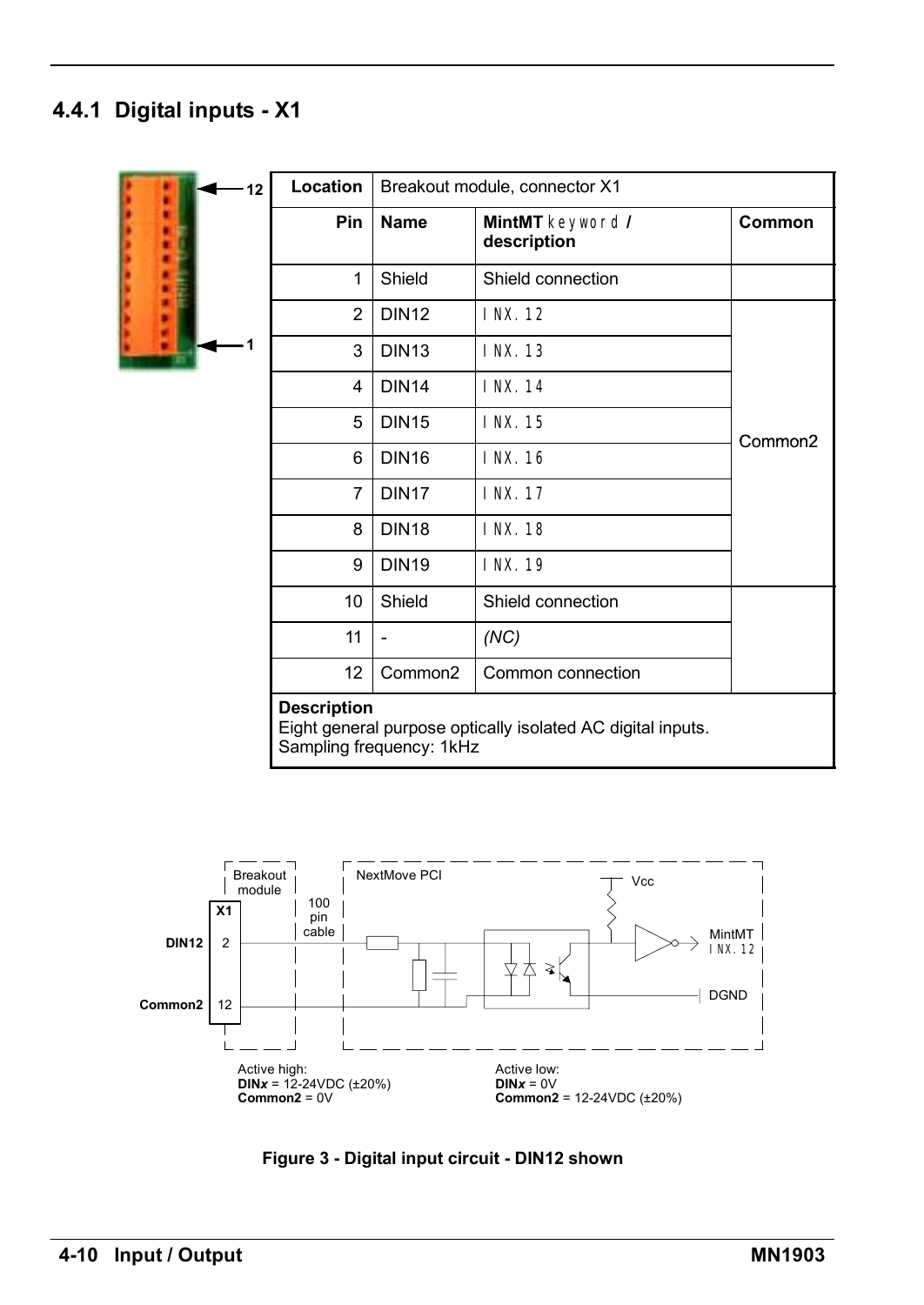The inputs are conditioned using low pass RC filters and Schmitt trigger buffers. If an input is configured as edge triggered, the triggering pulse must have a duration of at least 1ms (one software scan) to guarantee acceptance by MintMT. Voltages below 2V are considered as 0V. The use of shielded cable for inputs is recommended.

**Active high**: The digital inputs will be active when a voltage of +24VDC (±20%) is applied to them and will sink a maximum of 8mA each.

**Active low**: The digital inputs will be active when grounded (<2V) and will source a maximum of 8mA each.

**Note:** Sustained input voltages above 28V will damage the inputs.

#### **4.4.2 Digital inputs - X2**

| 12 <sup>2</sup>                                                                   | Location       |                     | Breakout module, connector X2   |                     |  |  |  |
|-----------------------------------------------------------------------------------|----------------|---------------------|---------------------------------|---------------------|--|--|--|
|                                                                                   | Pin            | <b>Name</b>         | MintMT keyword /<br>description | Common              |  |  |  |
|                                                                                   | 1              | Shield              | Shield connection               |                     |  |  |  |
|                                                                                   | $\overline{2}$ | DIN4                | <b>INX. 4</b>                   |                     |  |  |  |
|                                                                                   | 3              | DIN <sub>5</sub>    | I NX. 5                         | Common1             |  |  |  |
|                                                                                   | 4              | DIN <sub>6</sub>    | INX.6                           |                     |  |  |  |
|                                                                                   | 5              | DIN7                | <b>INX. 7</b>                   |                     |  |  |  |
|                                                                                   | 6              | DIN <sub>8</sub>    | <b>INX.8</b>                    |                     |  |  |  |
|                                                                                   | $\overline{7}$ | DIN <sub>9</sub>    | INX. 9                          | Common <sub>2</sub> |  |  |  |
|                                                                                   | 8              | <b>DIN10</b>        | INX.10                          |                     |  |  |  |
|                                                                                   | 9              | <b>DIN11</b>        | INX. 11                         |                     |  |  |  |
|                                                                                   | 10             | Shield              | Shield connection               |                     |  |  |  |
|                                                                                   | 11             | Common1             | Common connection               |                     |  |  |  |
|                                                                                   | 12             | Common <sub>2</sub> | Common connection               |                     |  |  |  |
| <b>Description</b><br>Eight general purpose optically isolated AC digital inputs. |                |                     |                                 |                     |  |  |  |

The inputs are electrically identical to inputs DIN12 to DIN19 described in section 4.4.1.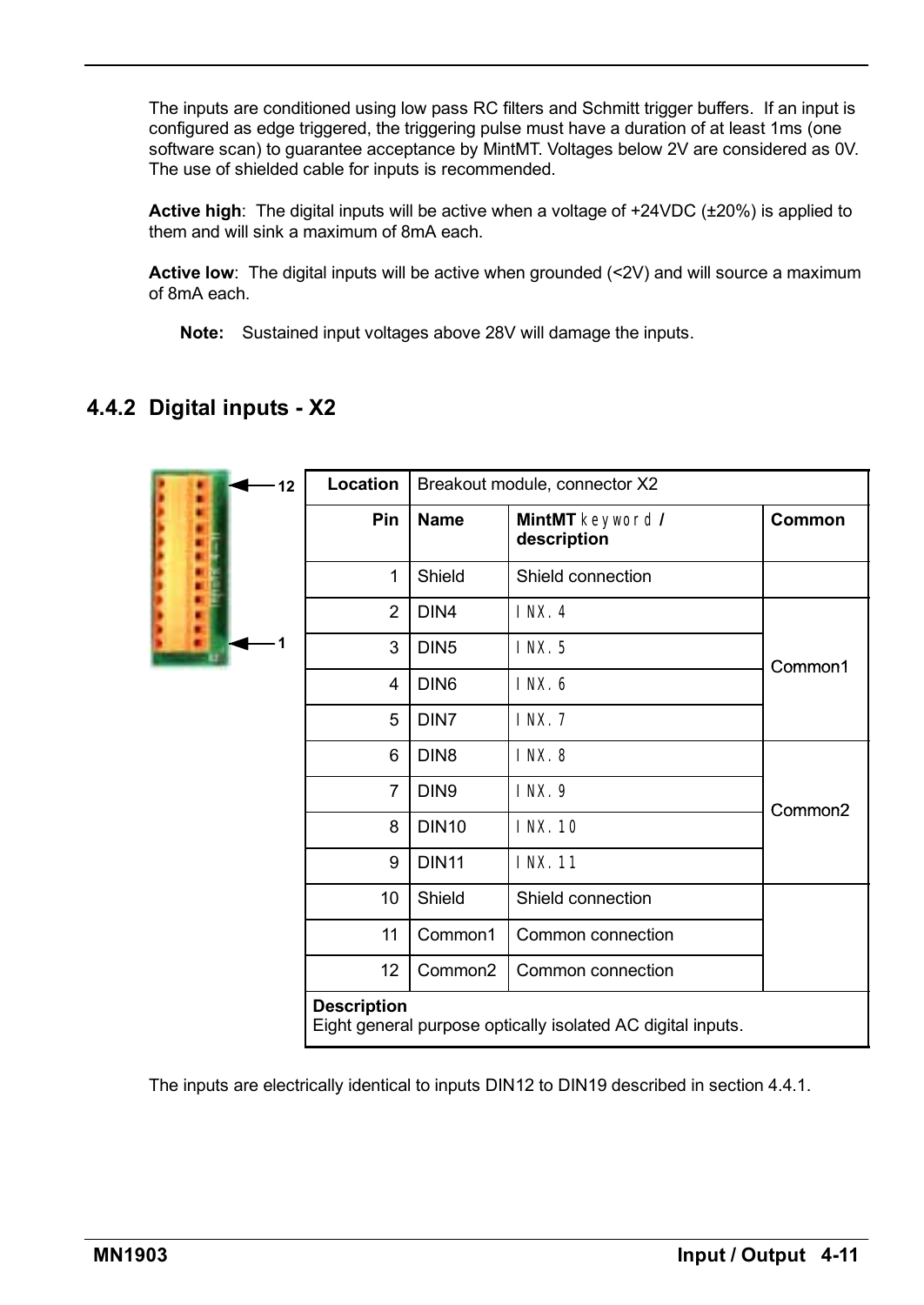#### **4.4.3 Digital inputs - X3**

Digital inputs DIN0 to DIN3 can be used as high speed position latches. The fast position inputs are routed through a programmable cross-point switch which allows any input to cause the position of any combination of axes to be captured (by the hardware) within 1µs. Special MintMT keywords (beginning with the letters FAST...) allow specific functions to be performed as a result of fast position inputs becoming active.



| 12  | Location                                                                                      | Breakout module, connector X3 |                              |  |  |
|-----|-----------------------------------------------------------------------------------------------|-------------------------------|------------------------------|--|--|
|     | <b>Pin</b>                                                                                    | Name                          | MintMT keyword / description |  |  |
|     | 1                                                                                             | DIN <sub>0</sub>              | INX.0                        |  |  |
|     | $\mathfrak{p}$                                                                                | Common1                       | Common connection            |  |  |
|     | 3                                                                                             | Shield                        | Shield connection            |  |  |
| - 1 | 4                                                                                             | DIN <sub>1</sub>              | INX.1                        |  |  |
|     | 5                                                                                             | Common1                       | Common connection            |  |  |
|     | 6                                                                                             | Shield                        | Shield connection            |  |  |
|     | 7                                                                                             | DIN <sub>2</sub>              | INX.2                        |  |  |
|     | 8                                                                                             | Common1                       | Common connection            |  |  |
|     | 9                                                                                             | Shield                        | Shield connection            |  |  |
|     | 10                                                                                            | DIN <sub>3</sub>              | <b>INX. 3</b>                |  |  |
|     | 11                                                                                            | Common1                       | Common connection            |  |  |
|     | 12                                                                                            | Shield                        | Shield connection            |  |  |
|     | <b>Description</b><br>Four fast position digital inputs.<br>Sampling frequency: 1kHz (MintMT) |                               |                              |  |  |

**Note:** Digital inputs DIN0 to DIN3 are particularly sensitive to noise, so inputs must use shielded twisted pair cable.



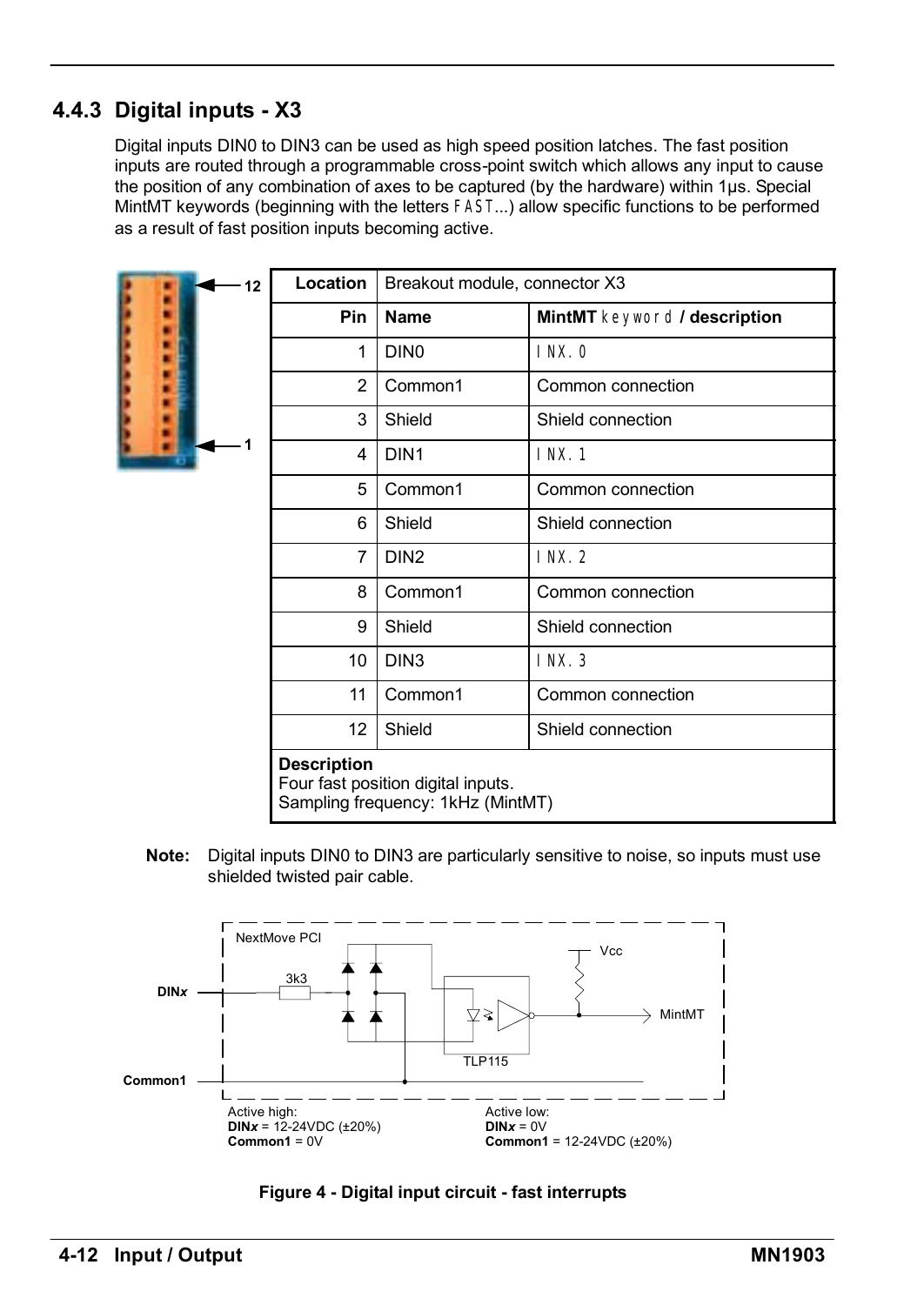### **4.4.4 Digital outputs - X4**



Each optically isolated output is designed to source current from the customer supplied 12-24V supply (USR V+) as shown in Figure 5. The use of shielded cable is recommended. The CGND must be connected to the host PC's GND. See section 4.5.3 for details about connecting the USR V+ supply.



**Figure 5 - Digital output circuit with standard ëPNPí current sourcing module - DOUT6 shown**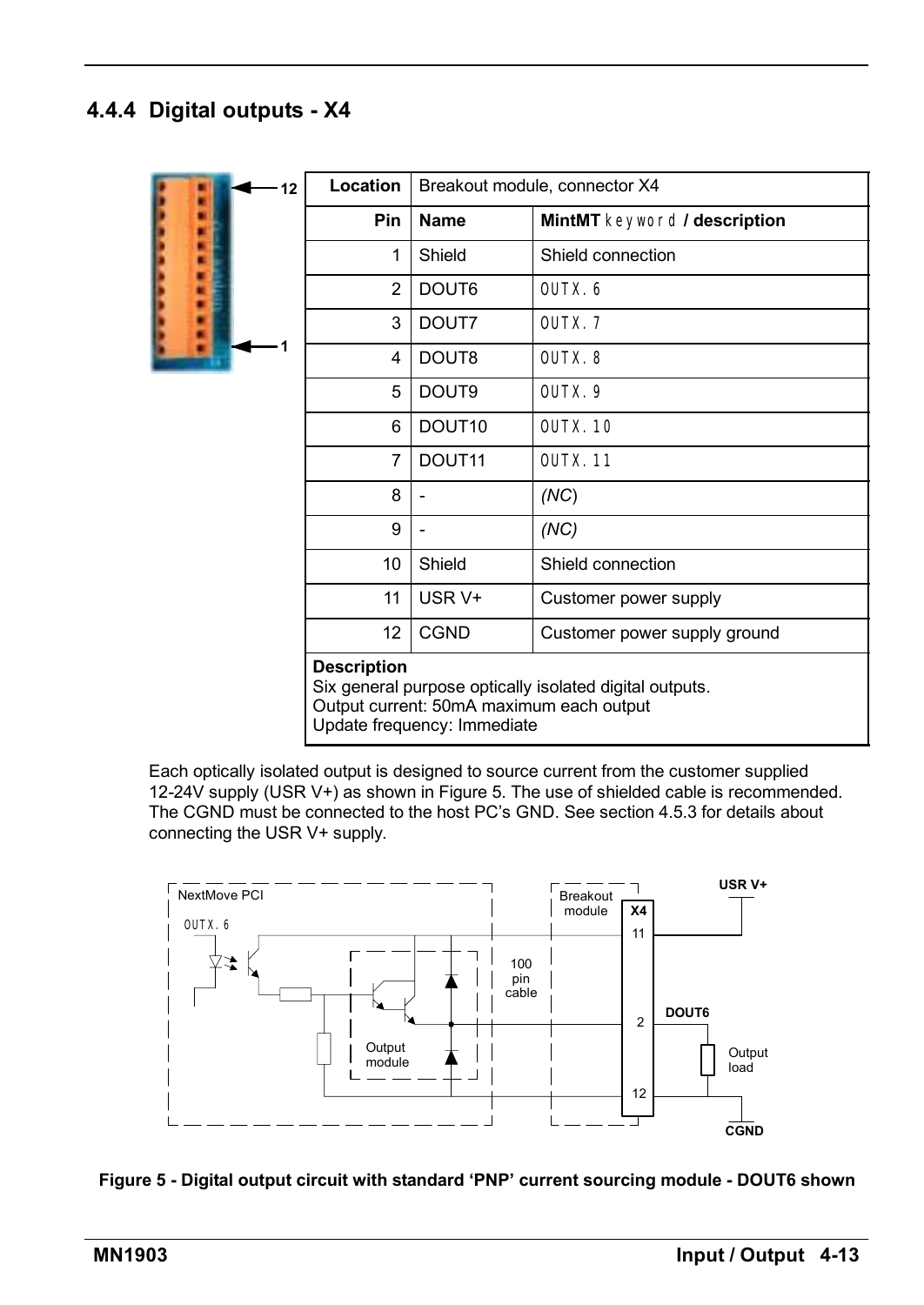

Figure 6 - Digital output circuit with optional 'NPN' current sinking module - DOUT6 shown

#### **4.4.5 Digital outputs - X5**

| 12 | Location           | Breakout module, connector X5                           |                              |  |  |
|----|--------------------|---------------------------------------------------------|------------------------------|--|--|
|    | Pin                | <b>Name</b>                                             | MintMT keyword / description |  |  |
|    | 1                  | Shield                                                  | Shield connection            |  |  |
|    | 2                  | <b>DOUT0</b>                                            | OUTX. 0                      |  |  |
|    | 3                  | DOUT <sub>1</sub>                                       | OUTX <sub>.1</sub>           |  |  |
|    | 4                  | DOUT <sub>2</sub>                                       | OUTX. 2                      |  |  |
|    | 5                  | DOUT3                                                   | OUTX <sub>3</sub>            |  |  |
|    | 6                  | DOUT4                                                   | OUTX <sub>.</sub> 4          |  |  |
|    | $\overline{7}$     | DOUT5                                                   | OUTX <sub>5</sub>            |  |  |
|    | 8                  |                                                         | (NC)                         |  |  |
|    | 9                  |                                                         | (NC)                         |  |  |
|    | 10                 | Shield                                                  | Shield connection            |  |  |
|    | 11                 | USR V+                                                  | Customer power supply        |  |  |
|    | 12                 | <b>CGND</b>                                             | Customer power supply ground |  |  |
|    | <b>Description</b> | Six general purpose optically isolated digital outputs. |                              |  |  |

The outputs are electrically identical to outputs DOUT6 to DOUT11 described in section 4.4.4.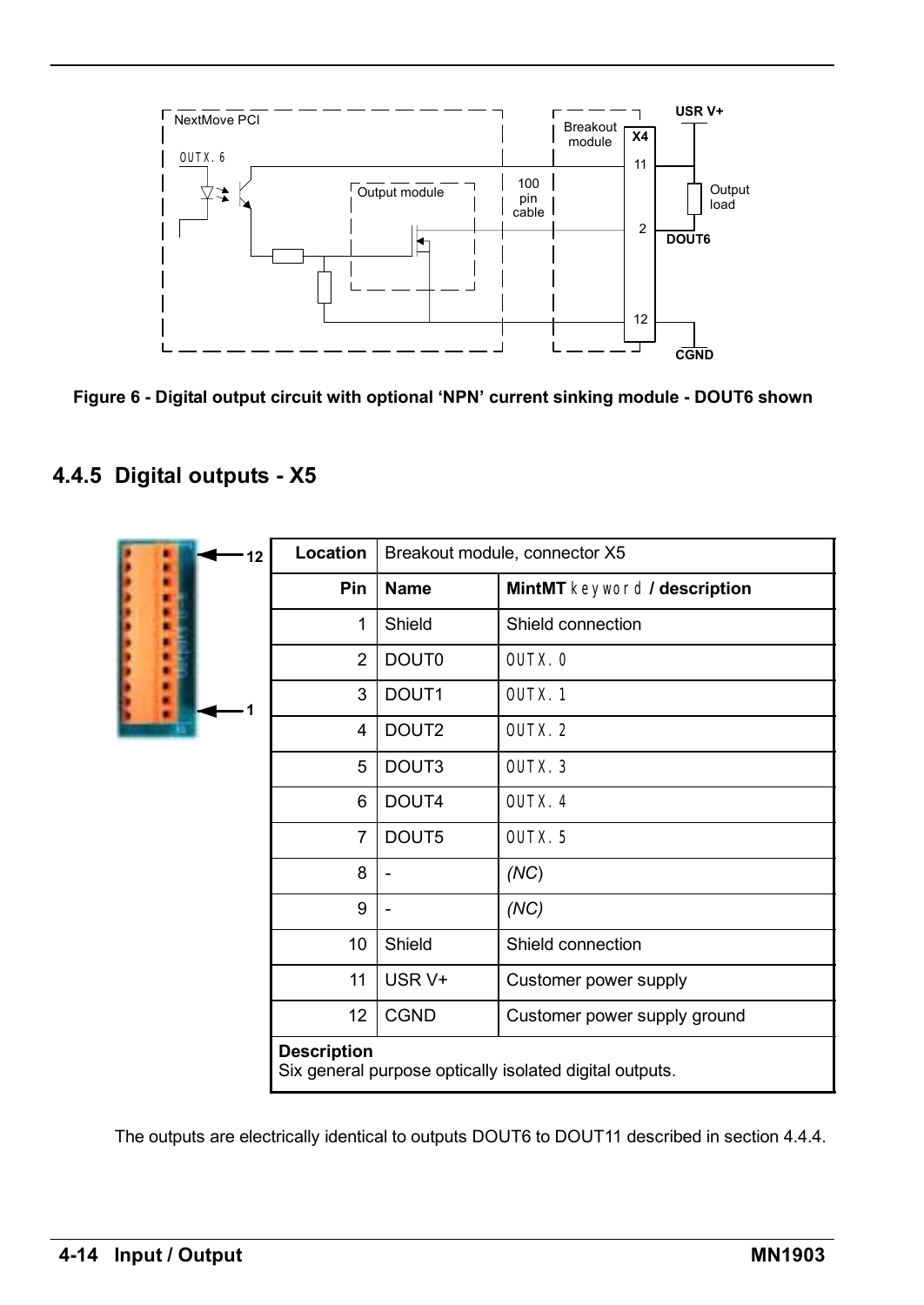### **4.5 Other I/O**

### **4.5.1 Encoder interfaces - X12, X13, X14, X15, X16**





| Location                                                                                | Breakout module, connectors X12, X13, X14, X15, X16 |                                 |  |  |
|-----------------------------------------------------------------------------------------|-----------------------------------------------------|---------------------------------|--|--|
| <b>Pin</b>                                                                              | Name                                                | <b>Description</b>              |  |  |
| 1                                                                                       | Encoder V+                                          | Power supply to encoder         |  |  |
| 2                                                                                       | CHZ+                                                | Index channel signal            |  |  |
| 3                                                                                       | CHB-                                                | Channel B signal complement     |  |  |
| 4                                                                                       | Shield                                              | Shield connection               |  |  |
| 5                                                                                       | CHA+                                                | Channel A signal                |  |  |
| 6                                                                                       | CHZ-                                                | Index channel signal complement |  |  |
| 7                                                                                       | <b>GND</b>                                          | Power supply ground             |  |  |
| 8                                                                                       | CHB                                                 | Channel B signal                |  |  |
| 9                                                                                       | CHA-                                                | Channel A signal complement     |  |  |
| <b>Description</b><br>Five identical encoder inputs, each with complementary A, B and Z |                                                     |                                 |  |  |

channel inputs on a 9-pin female D-type connector

Up to five incremental encoders may be connected to NextMove PCI. Each input channel uses a MAX3095 differential line receiver with pull up resistors and terminators. Encoders must provide either 5V differential signals or RS422/RS485 differential signals. The maximum input frequency is 7.5 million quadrature counts per second. This is equivalent to a maximum frequency for the A and B signals of 1.87MHz. The shell of the connector is connected to pin 4. The use of individually shielded twisted pair cable is recommended. See section 4.5.3 for details of the encoder power supply.



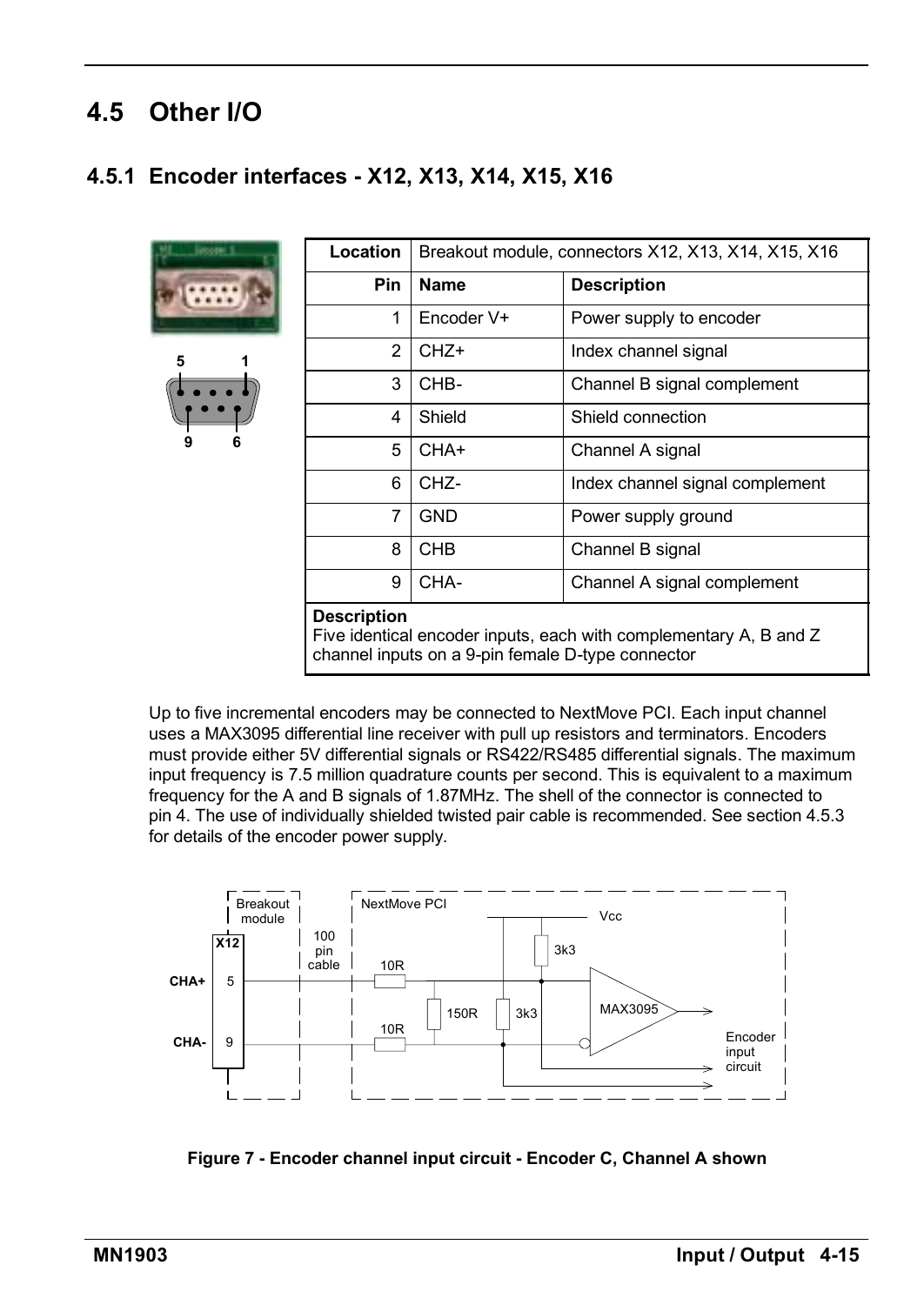### **4.5.2 Encoder input frequency**

The maximum encoder input frequency is affected by the length of the encoder cables. The theoretical maximum frequency is 7.5 million quadrature counts per second. This is equivalent to a maximum frequency for the A and B signals of 1.87MHz. However, the effect of cable length is shown in Table 3:

| <b>Frequency</b> |        | Maximum cable length |
|------------------|--------|----------------------|
|                  | meters | feet                 |
| $1.3$ MHz        | 2      | 6.56                 |
| 500kHz           | 10     | 32.8                 |
| <b>250kHz</b>    | 20     | 65.6                 |
| <b>100kHz</b>    | 50     | 164.0                |
| 50kHz            | 100    | 328.1                |
| 20kHz            | 300    | 984.2                |
| 10kHz            | 700    | 2296.6               |
| 7kHz             | 1000   | 3280.8               |

#### **Table 3 - Effect of cable length on maximum encoder frequency**

The maximum recommended cable length is 30.5m (100ft).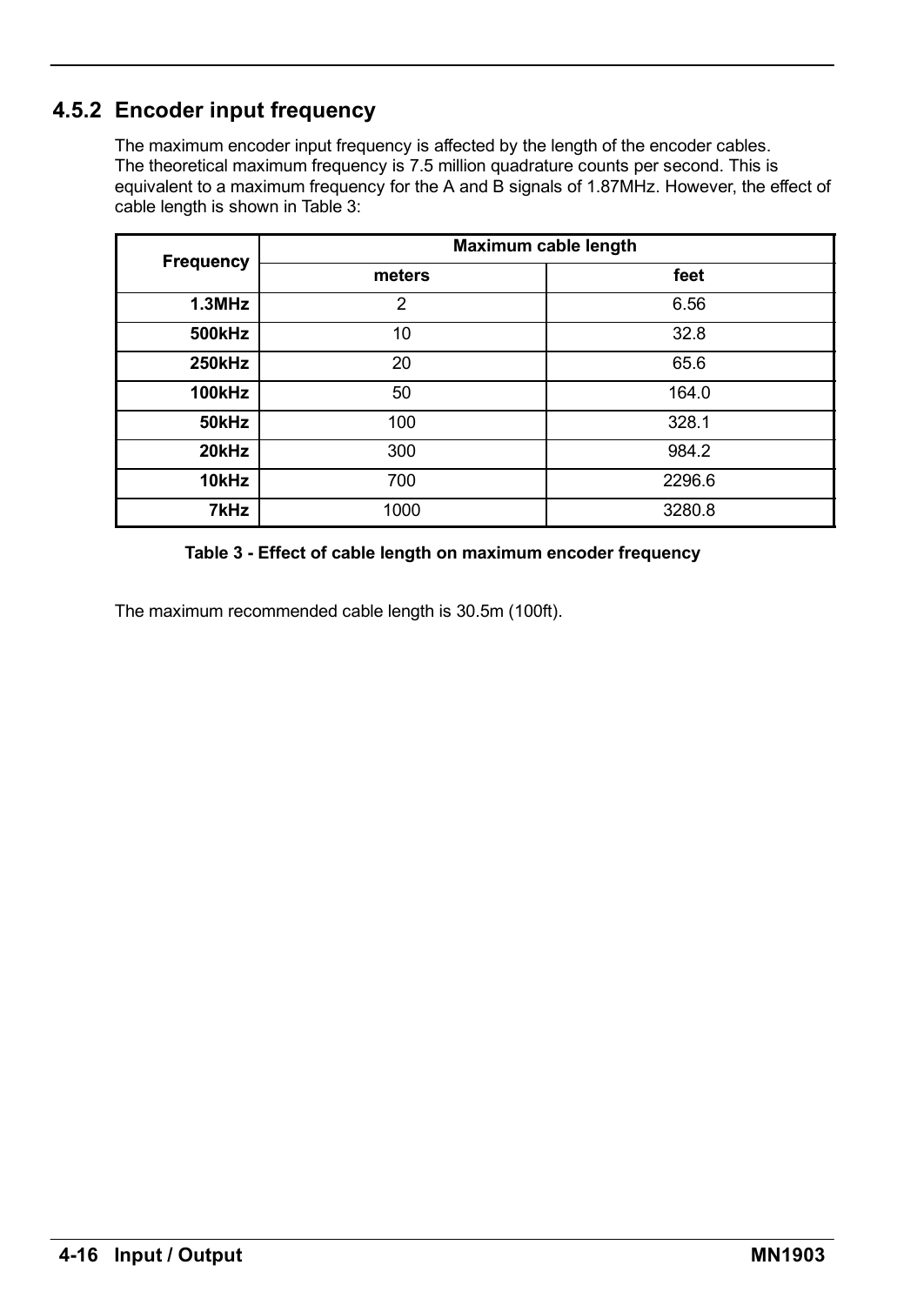#### **4.5.3 Power - X9**



The power connector X9 provides a single connection point for external power supplies. Access is also provided to the host PC's 5V supply. Each connection is assigned two pins on X9 to provide increased wiring capacity. Use wire links to connect power as required.

The Encoder V+ and GND connections on X9 are connected internally to the Encoder V+ and GND pins on connectors X12 to X16. The host PC's +5V supply can be use to power the encoders by connecting pin 1 or 2 to pin 3 or 4. A link is provided for this purpose. The total current requirement of the encoders must not exceed 500mA. Check that the PC's power supply is capable of supplying this extra current.

Alternatively, a further external supply (or the USR V+ supply, see below) can be connected to pins 3 or 4. (Remove any existing link to pin 1 or 2 before connecting an external supply). This supply must not exceed the PCB track rating of the breakout module which is 3A at 30V. Check that the encoders have a suitable voltage rating before connecting them to USR V+ or other external supply.

**CAUTION**: Encoder power must be connected before operating the system. If the encoders are not powered when the system is enabled, there will be no position feedback which could cause violent motion of the motor shaft.

The customer supplied USR V+ is used as the supply for the digital outputs (see sections 4.4.4 and 4.4.5). The USR V+ and CGND connections on connector X9 are connected internally to the USR V+ and CGND pins on connectors X4, X5 and X8.

**Note:** The CGND (pin 9 or 10) must be connected to the host PC's GND (pin 5 or 6).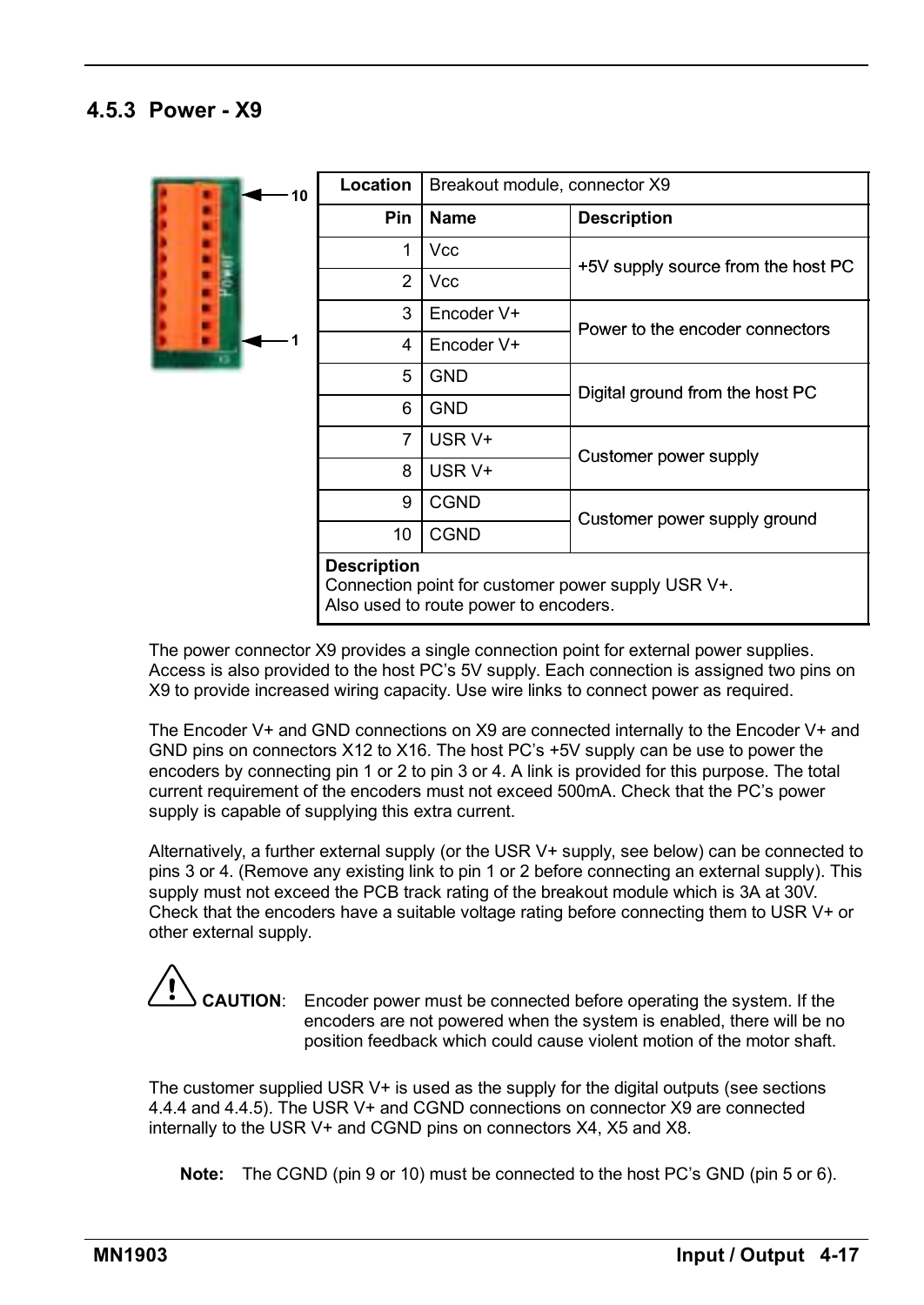#### **4.5.4 Relay and CAN power - X8**

| 10 | <b>Location</b>                                                                 |                     | Breakout module, connector X8                         |  |
|----|---------------------------------------------------------------------------------|---------------------|-------------------------------------------------------|--|
|    | <b>Pin</b>                                                                      | Name                | <b>Description</b>                                    |  |
|    | 1                                                                               | CAN1 V+             | Power input for CAN1 (CANopen)<br>network (12-24V)    |  |
|    | 2                                                                               | CAN1 GND            | Ground for CAN1 (CANopen) network                     |  |
|    | 3                                                                               | CAN <sub>2</sub> V+ | Power input for CAN2 (Baldor CAN)<br>network (12-24V) |  |
|    | 4                                                                               | CAN2 GND            | Ground for CAN2 (Baldor CAN) network                  |  |
|    | 5                                                                               | Relay NC            | Normally closed relay connection                      |  |
|    | 6                                                                               | Relay NO            | Normally open relay connection                        |  |
|    | 7                                                                               | Relay COM           | Common relay connection                               |  |
|    | 8                                                                               | USR V+              | Customer power supply                                 |  |
|    | 9                                                                               | CGND                | Customer power supply ground                          |  |
|    | 10                                                                              | Shield              | Shield connection                                     |  |
|    | <b>Description</b><br>Connection point for CAN power supply and relay contacts. |                     |                                                       |  |

The CANopen (CAN1) channel is isolated and requires a 12-24V, 60mA supply (pins 1 and 2). These pins are connected internally to pins 9 and 3 of connector X17 (see section 4.6.1).

The Baldor CAN channel (CAN2) is normally non-isolated and therefore does not need a power supply. However, it may be necessary for some Baldor CAN nodes to derive a 12-24V supply from the CAN cable. For this reason, X8 provides a convenient connection point for the supply (pins 3 and 4). These pins are connected internally to pins 5 and 4 of connector X18 (see section 4.6.2).

The relay pins are isolated from any internal circuits on the NextMove PCI. The relay is controlled by a latch, which is cleared when the NextMove PCI resets. Reset can occur due to power-down, a watchdog error or when deliberately caused by the host PC. In normal operation the Relay NC contact is connected to Relay COM. The relay is energized in normal use and is the factory preset global error output channel. In the event of an error or power loss to the card, the relay is de-energized and the Relay NO contact is connected to Relay common.



**Figure 8 - Relay connections**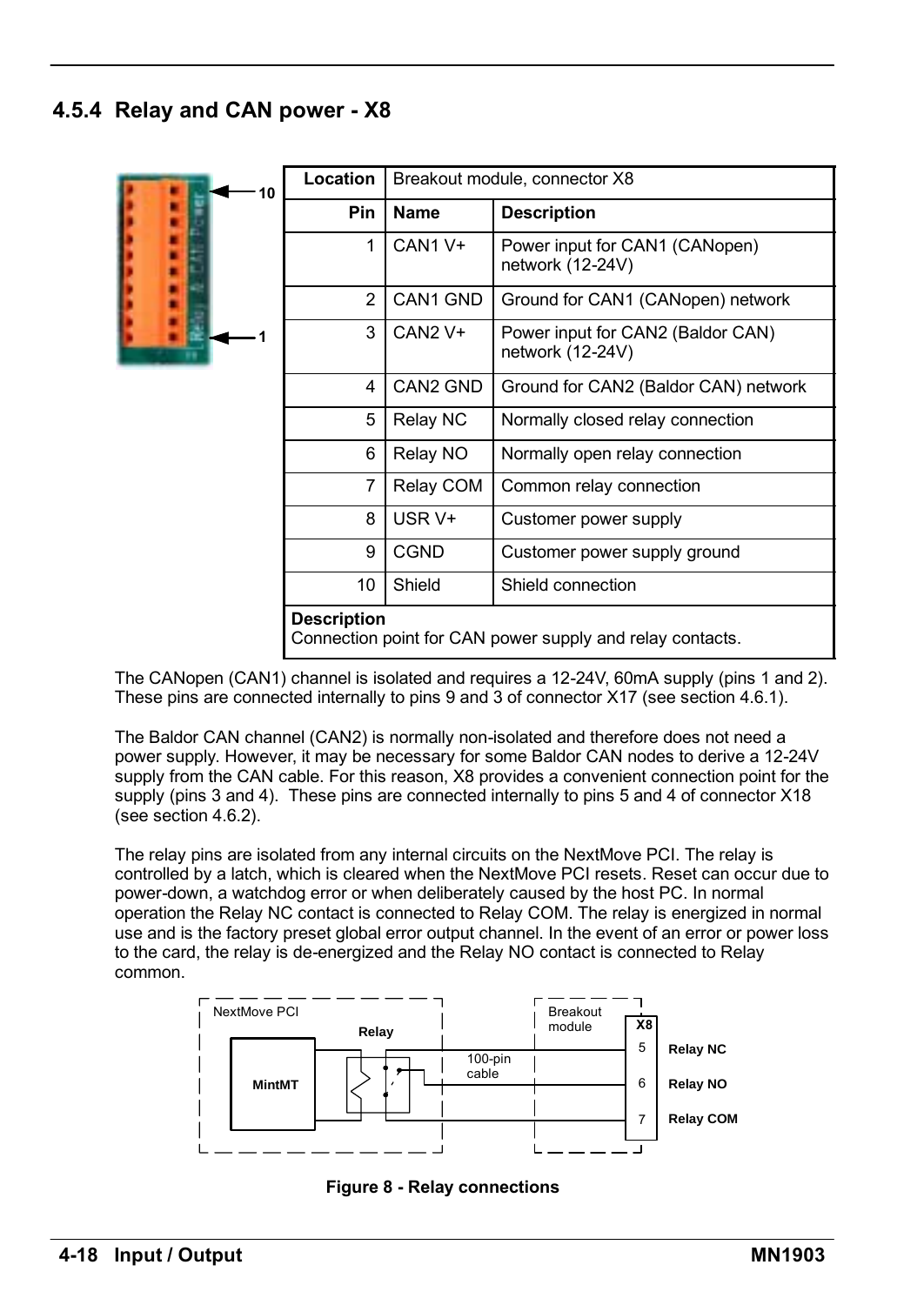#### **4.5.5 Stepper drive outputs - X10, X11**

| <b>Materia</b> E.A     | Location                                |                    | Connectors X10, X11 |                                                                          |  |  |
|------------------------|-----------------------------------------|--------------------|---------------------|--------------------------------------------------------------------------|--|--|
|                        | <b>Pin</b>                              | X10 Name           | X11 Name            | <b>Description</b>                                                       |  |  |
|                        | 1                                       | Step0+             | $Step 2+$           | Step signal                                                              |  |  |
|                        | 2                                       | $Dir0+$            | Dir <sub>2+</sub>   | Direction signal                                                         |  |  |
| 5                      | 3                                       | <b>GND</b>         | <b>GND</b>          | Signal ground                                                            |  |  |
| 0000<br>0 <sub>0</sub> | 4                                       | $Dir1+$            | $Dir3+$             | Direction signal                                                         |  |  |
| 9<br>6                 | 5                                       | Step1+             | $Step 3+$           | Step signal                                                              |  |  |
|                        | 6                                       | Step0-             | Step2-              | Step signal complement                                                   |  |  |
|                        | 7                                       | Dir <sub>0</sub> - | Dir <sub>2</sub> -  | Direction signal complement                                              |  |  |
|                        | 8                                       | Dir1-              | Dir3-               | Direction signal complement                                              |  |  |
|                        | 9                                       | Step1-             | Step3-              | Step signal complement                                                   |  |  |
|                        | <b>Description</b><br>D-type connectors |                    |                     | Four sets of stepper motor control outputs available on two 9-pin female |  |  |

The stepper drive outputs can operate at up to 3MHz. The signals from the NextMove PCI are at TTL levels but are converted to 5V differential drive signals by a circuit board mounted on the breakout module. The 9-pin D-type connectors provide 360° shielding when using high step rates. The outputs can be connected directly to drives with single ended logic inputs by connecting the complement of the differential signal to the drive ground. The outputs may be programmed in MintMT for the following functions:

- Step and direction for driving stepper motor drives.
- Digital outputs for general purpose use. See the MintMT keyword STEPPERIO for details.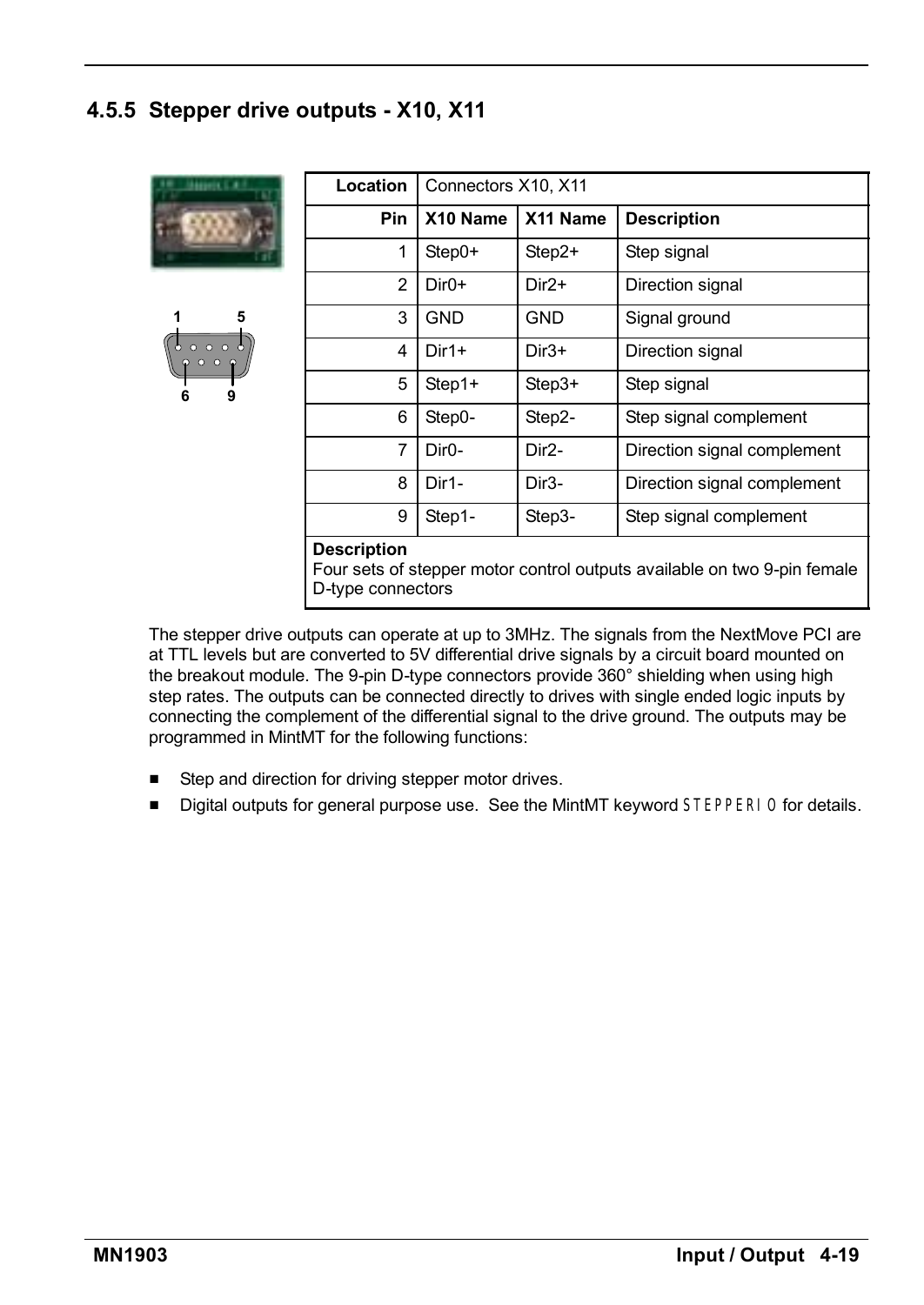### **4.6 CAN Connections**

**5&6**



CAN (Controller Area Network) is a 1Mb/s local area network. Two CAN channels are supported by NextMove PCI - CANopen and Baldor CAN. Access to both channels is configured by a 10-pin 2mm pin header, J11, mounted along the top edge of the NextMove PCI card. Jumpers link pin pairs 1 and 2, 3 and 4, 5 and 6, 7 and 8. These jumpers route the CAN signals to the breakout module and only need to be removed if you are connecting a CAN Bracket card. **1&2**



**CAUTION**: **Pins 9 and 10 must NOT be connected together. Doing so will short-circuit the PCís 5V power supply**.

The NextMove PCI can communicate with I/O expansion modules or other MintMT controllers via CAN, and is compatible with DS-301, version 4 (*Application Layer and Communication Profile*) and mandatory sections of DS-401, version 2 (*Device Profile for Generic I/O modules*). Some parts of DS-403, version 1 (*Device Profile for Human Machine Interfaces*) are also supported. When connecting third party devices please contact Baldor if you are unsure about compatibility.

CAN offers serial communications over a two wire twisted pair cable up to a maximum of 500m (1640ft) in length, and offers very high communication reliability in an industrial environment; the probability of an undetected error is  $4.7x10^{-11}$ . The default transmission rate is 125Kbit/s although higher rates up to 1000Kbit/s can be selected. CAN is optimized for the transmission of small data packets and therefore offers fast update of I/O devices (peripheral devices) connected to the bus.

Up to 63 mixed type Baldor CAN peripherals may be connected to the NextMove PCI Baldor CAN network using the CAL protocol, with the limitation that only 4 enabled keypads are allowed at one time. In addition, a number of CANopen nodes can be connected simultaneously to the CANopen network.

Terminators are provided on the breakout module for each CAN channel. These are connected by jumpers J7 (Baldor CAN) and J8 (CANopen).

A very low error rate over CAN can only be achieved with a suitable wiring scheme, so the following points should be observed:

■ CAN must be connected via twisted pair cabling to reduce RF emissions and provide immunity to conducted interference. The connection arrangement is normally a simple multi-point drop. The CAN cables should have a characteristic impedance of 120 $\Omega$  and a delay of 5ns/m. Other characteristics depend upon the length of the cabling:

| Cable length                      | <b>Maximum bit</b><br>rate | <b>Resistance</b>        | Conductor<br>area                         |
|-----------------------------------|----------------------------|--------------------------|-------------------------------------------|
| 0m ~ 40m (0ft ~ 131ft)            | 1000Kbit/s                 | <70m <sub>Omega</sub> /m | $0.25 \sim 0.34$ mm <sup>2</sup>          |
| $40m \sim 300m$ (131ft ~ 984ft)   | 500Kbit/s                  | $< 60 m\Omega/m$         | $0.34 \sim 0.60$ mm <sup>2</sup>          |
| $300m \sim 600m$ (984ft ~ 1968ft) | 100Kbit/s                  | $<$ 40m $\Omega$ /m      | $0.50 \sim 0.60$ $\overline{\text{mm}^2}$ |
| 600m ~ 1000m (1968ft ~ 3280ft)    | 50Kbit/s                   | $<$ 26m $\Omega$ /m      | $0.75 \sim 0.80$ mm <sup>2</sup>          |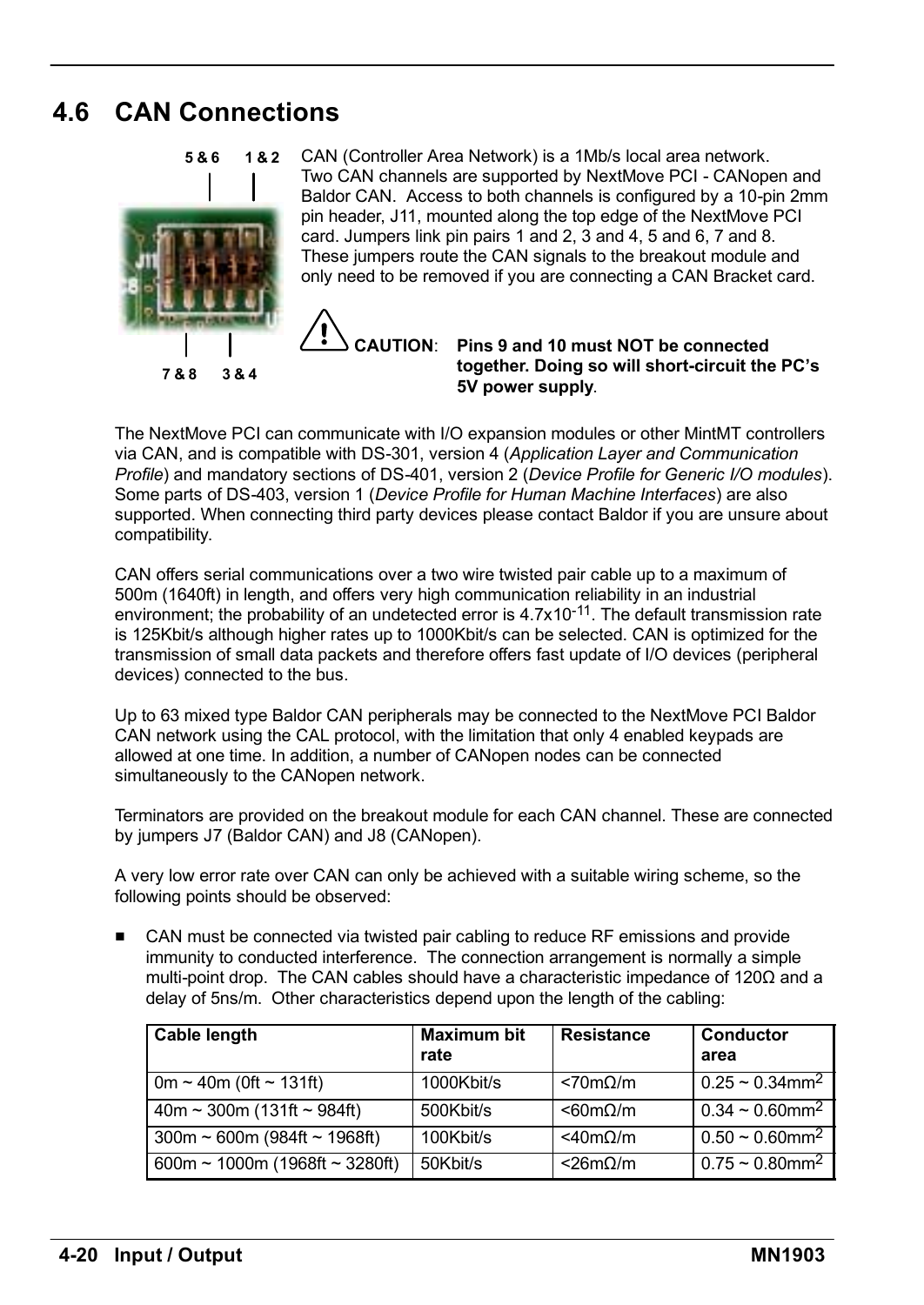- Terminators must only be fitted at both ends of the network, not at intermediate nodes.
- The 0V connection of all of the nodes on the network must be tied together through the CAN cabling. This ensures that the CAN signal levels transmitted by NextMove PCI or CAN peripheral devices are within the common mode range of the receiver circuitry of other nodes on the network.

## **4.6.1 CAN1 (CANopen) - X17**

CANopen connections are made using the breakout module connector X17.

| 1<br>$\circ$<br>$\frac{1}{6}$ | 5<br>$\bullet\hspace{0.4mm} \bullet\hspace{0.4mm} \bullet\hspace{0.4mm} \bullet$<br>O<br>۱<br>و |
|-------------------------------|-------------------------------------------------------------------------------------------------|

|                                | Location           | Breakout module, connector X17   |                                                                |  |
|--------------------------------|--------------------|----------------------------------|----------------------------------------------------------------|--|
|                                | Pin                | Name                             | <b>Description</b>                                             |  |
|                                | 1                  | Shield                           | Cable shield                                                   |  |
| 5                              | 2                  | CAN <sub>1</sub> -               | CAN channel 1 negative                                         |  |
| $\circ$ $\circ$ $\circ$<br>000 | 3                  | CAN1 GND                         | CAN1 Ground / earth reference                                  |  |
| 9                              | 4                  |                                  | (NC)                                                           |  |
|                                | 5                  |                                  | (NC)                                                           |  |
|                                | 6                  |                                  | (NC)                                                           |  |
|                                | 7                  | CAN <sub>1+</sub>                | CAN channel 1 positive                                         |  |
|                                | 8                  |                                  | (NC)                                                           |  |
|                                | 9                  | CAN1 V+                          | CAN1 power (12-24V)                                            |  |
|                                | <b>Description</b> | standard DS102 pin configuration | CANopen interface using a 9-pin male D-type connector with CiA |  |

If NextMove PCI is at the end of the CANopen network the termination resistor must be connected by fitting the termination jumper J8, labelled "CO Term", on the breakout module.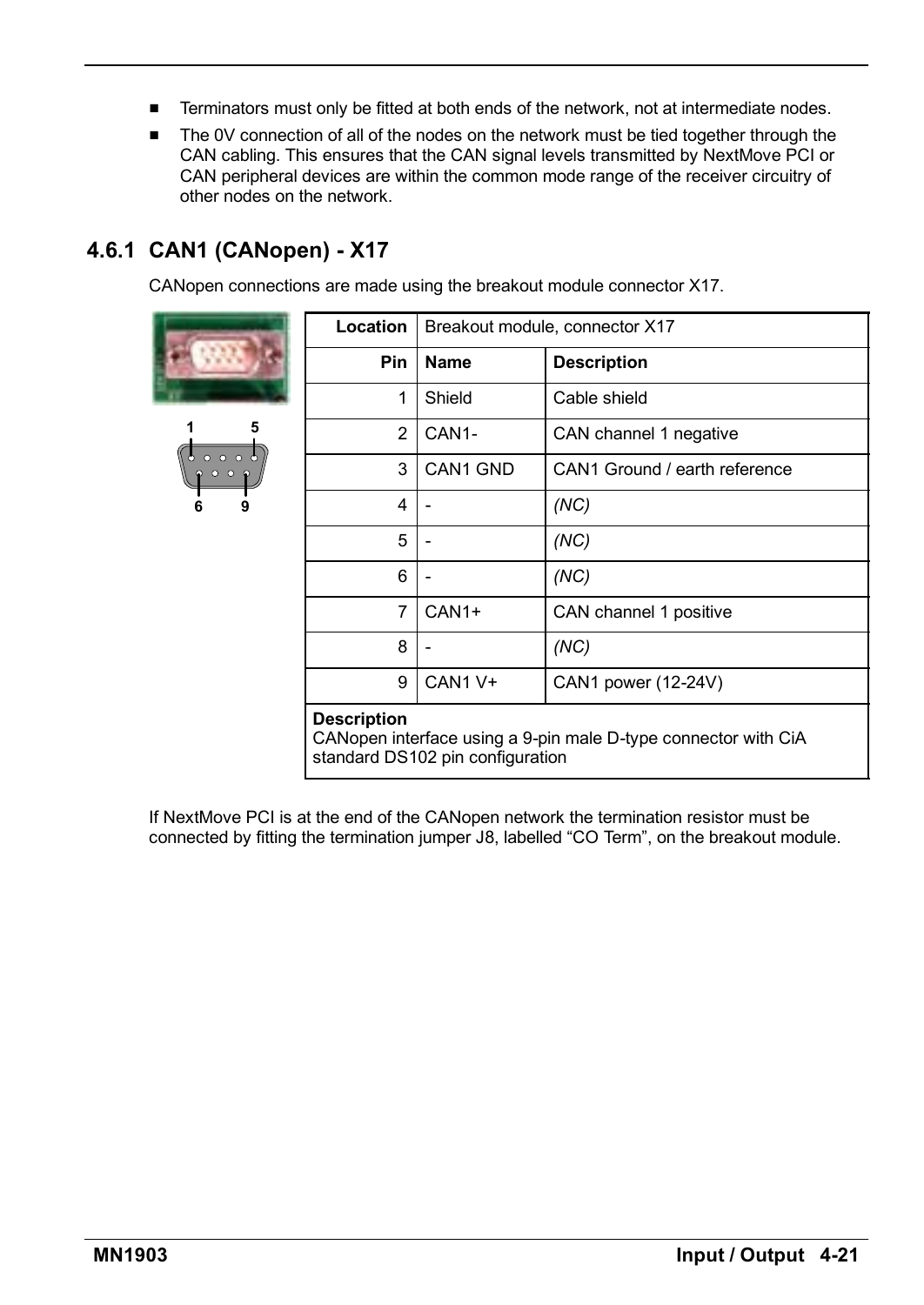## **4.6.2 CAN2 (Baldor CAN) - X18**

Baldor CAN connections are made using the breakout module connector X18.

| 1 | 8<br>boom |  |
|---|-----------|--|

| Location                                                                       | Breakout module, connector X18 |                                       |
|--------------------------------------------------------------------------------|--------------------------------|---------------------------------------|
| Pin                                                                            | <b>Name</b>                    | <b>Description</b>                    |
| 1                                                                              |                                | (NC)                                  |
| 2                                                                              |                                | (NC)                                  |
| 3                                                                              |                                | (NC)                                  |
| 4                                                                              | CAN <sub>2</sub> OV            | Ground/earth reference for CAN signal |
| 5                                                                              | CAN <sub>2</sub> V+            | CAN remote node power V+ (12-24V)     |
| 6                                                                              |                                | (NC)                                  |
| 7                                                                              | CAN <sub>2+</sub>              | CAN channel 2 positive                |
| 8                                                                              | CAN <sub>2</sub> -             | CAN channel 2 negative                |
| <b>Description</b><br>Baldor proprietary CAN interface using a RJ45 connector. |                                |                                       |

If NextMove PCI is at the end of the Baldor CAN network a termination resistor must be connected by fitting the termination jumper J7, labelled "BC Term", on the breakout module.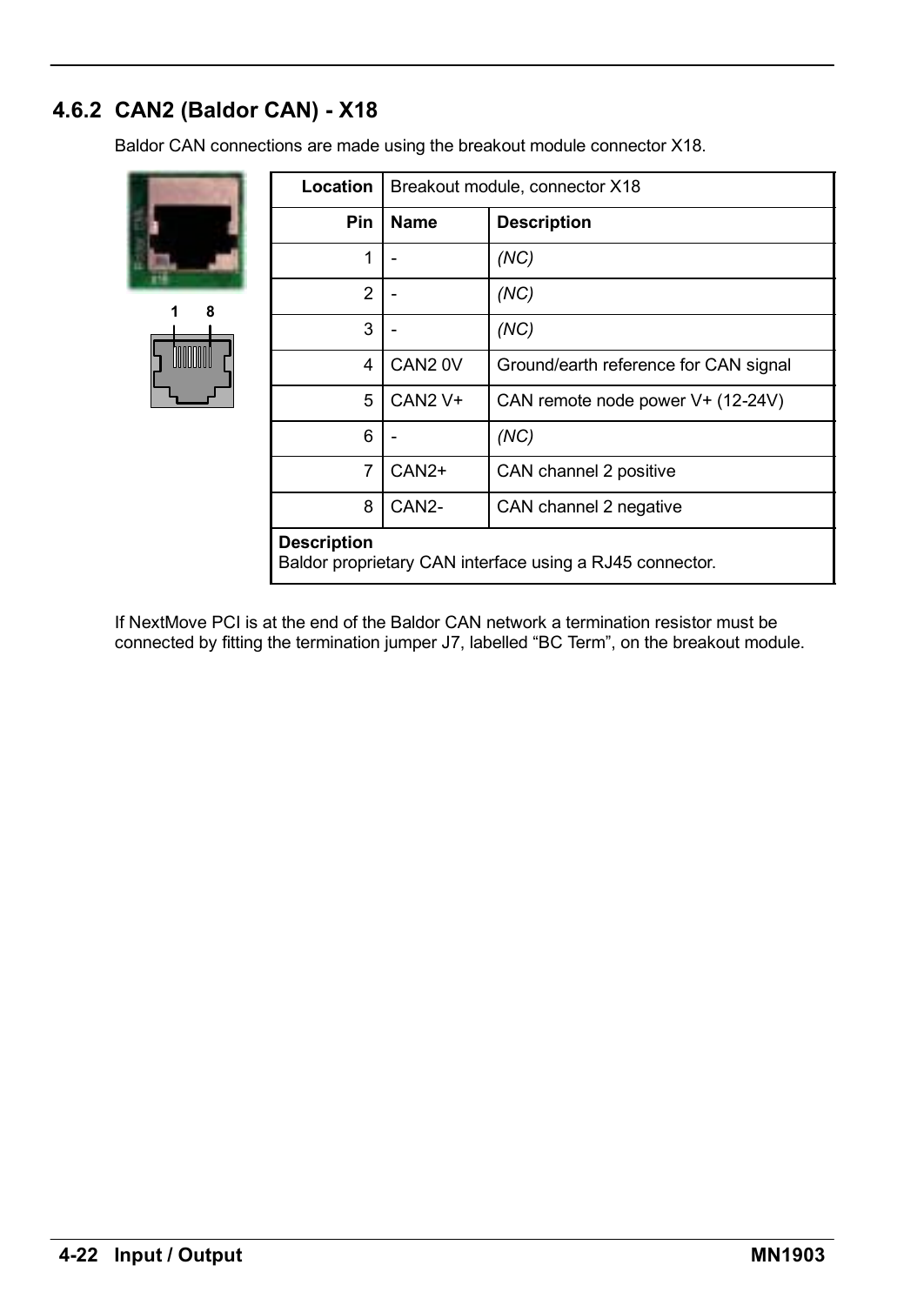# **4.7 Other I/O**

### **4.7.1 Emulator connection**

An 11-pin footprint on the rear of the card marked 'ICE' provides access to the processor for boundary scan emulation. To connect the Texas Instruments emulator pod, a two row 12-pin 0.1in pitch surface mount pin header with pin 8 missing must be fitted. The connections are those specified by Texas Instruments. See the ëMintMT Embedded Programming Guideí for details on emulator based system debugging.

## **4.8 Reset states**

During power up, NextMove PCI is held in a safe non-operational state known as hardware reset. It will also go into hardware reset if the 5V supply drops below approximately 4.75V, to prevent uncontrolled operation due to the electronics losing power. When NextMove PCI is in hardware reset for any reason, most of the controlled interfaces fall into known states. It is also possible for NextMove PCI to be in a state known as software reset. This is a safe operational state where only the bootloader firmware present on NextMove PCI is running. Hardware and software reset states should not be confused with the Mint keyword RESET which is used to clear axis errors.

#### **Communications**

At power up the CAN controllers will be held in reset and will have no effect on the CAN buses. If a reset occurs during the transmission of a message CAN errors are likely to occur. Dual Port RAM (DPR) will contain no information at power up but will be accessible by the PC. A reset during operation will cause the DPR to stay in its current state.

#### **Digital Outputs**

All of the digital outputs are inactive on power up regardless of their polarity. They will return to the inactive state whenever a reset occurs.

#### **Analog Outputs**

All analog outputs are set to 0V by hardware during power-up and will return to 0V on a reset.

#### **Stepper/Encoder ASICs**

The stepper/encoder ASICs will not generate stepper pulses or register any encoder input during reset. If the unit goes into reset all position data will be lost.

#### **4.8.1 System watchdog**

The system watchdog provides hardware protection in the event of a firmware or embedded ëCí program malfunction. If the system watchdog is not updated, the controller is put into the software reset state. It may be disabled during embedded code development and debugging.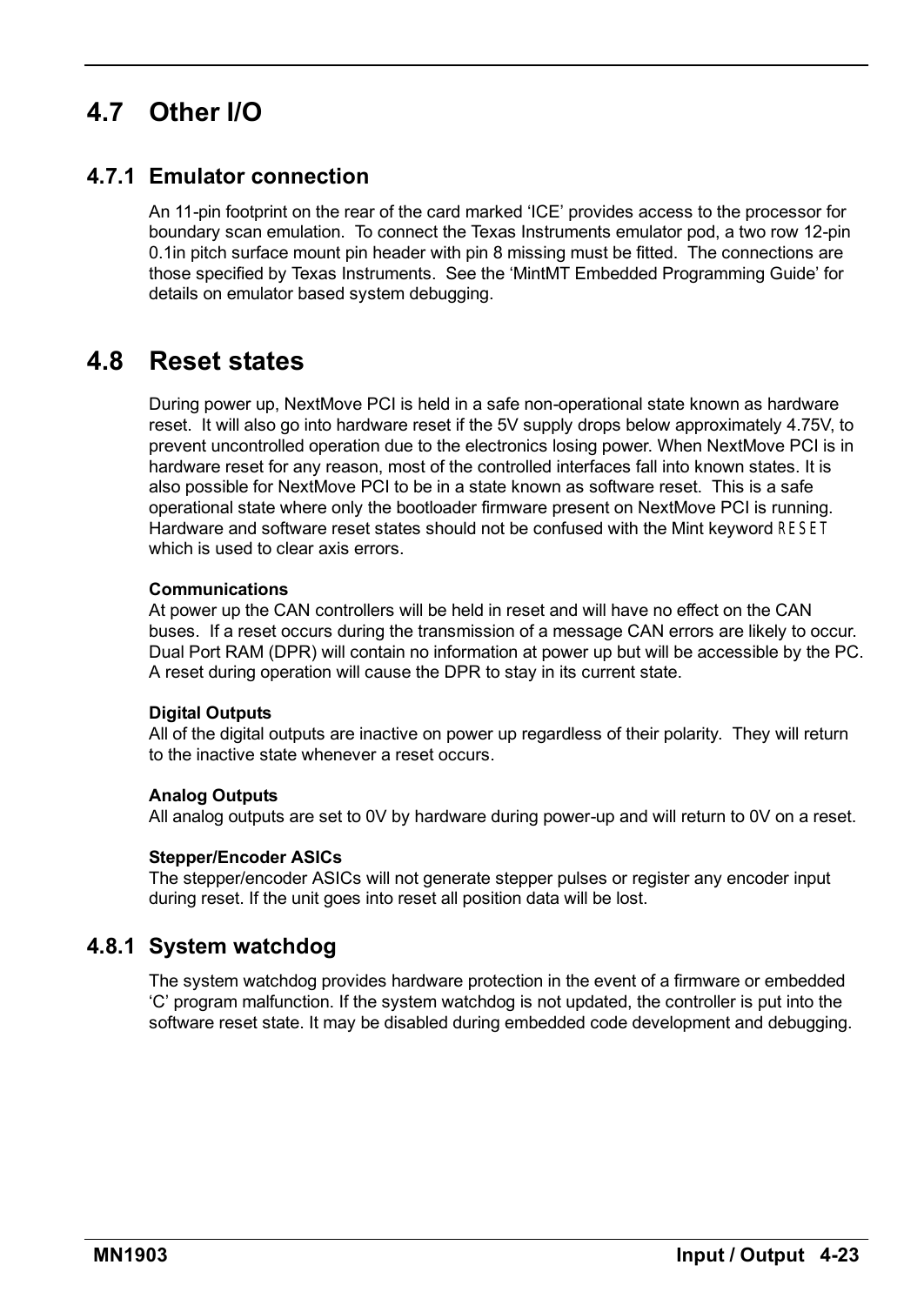# **4.9 Connection summary - minimum system wiring**

As a guide, Figure 9 shows an example of the typical minimum wiring required to allow the NextMove PCI and a single axis servo amplifier (motor drive) to work together. Details of the connector pins are shown in Table 4.



**Figure 9 - Example minimum system wiring**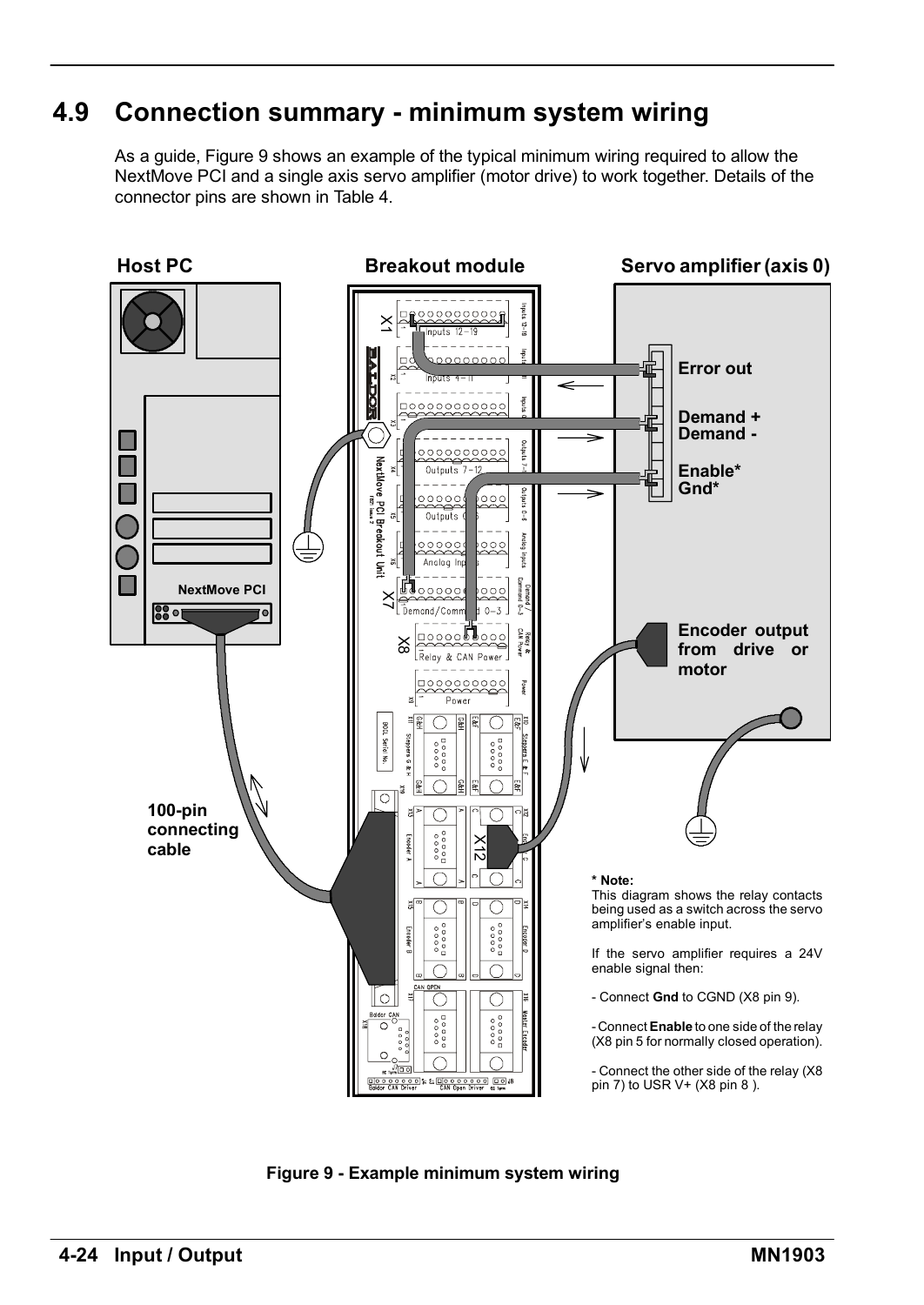The pin connections in the example are described below:

| <b>Breakout</b><br>module<br>connector | Pin                          | Name of<br>signal   | <b>Function</b>                      | <b>Connection on drive</b><br>(Note: drive may be<br>labelled differently) |
|----------------------------------------|------------------------------|---------------------|--------------------------------------|----------------------------------------------------------------------------|
| X7                                     | 1                            | Demand <sub>0</sub> | Command signal for axis 0            | Demand+ input                                                              |
|                                        | $\overline{2}$               | <b>AGND</b>         |                                      | Demand- input                                                              |
| X <sub>12</sub>                        | $\qquad \qquad \blacksquare$ | Encoder             | Position feedback                    | Encoder out<br>(or direct from motor)                                      |
| X <sub>1</sub>                         | $\mathcal{P}$                | <b>DIN12</b>        | Error input                          | Error output                                                               |
|                                        | 12                           | Common <sub>2</sub> |                                      |                                                                            |
| X8                                     | 7                            | Relay COM           | Common connection of relay           | Enable input                                                               |
|                                        | 6                            | Relay NO            | Normally open connection<br>of relay | Amplifier/Digital<br>Ground                                                |

**Table 4 - Connector details for minimum system wiring shown in Figure 9**

# **This completes the input/output wiring.**

**You should read the following sections in sequence before using the NextMove PCI.**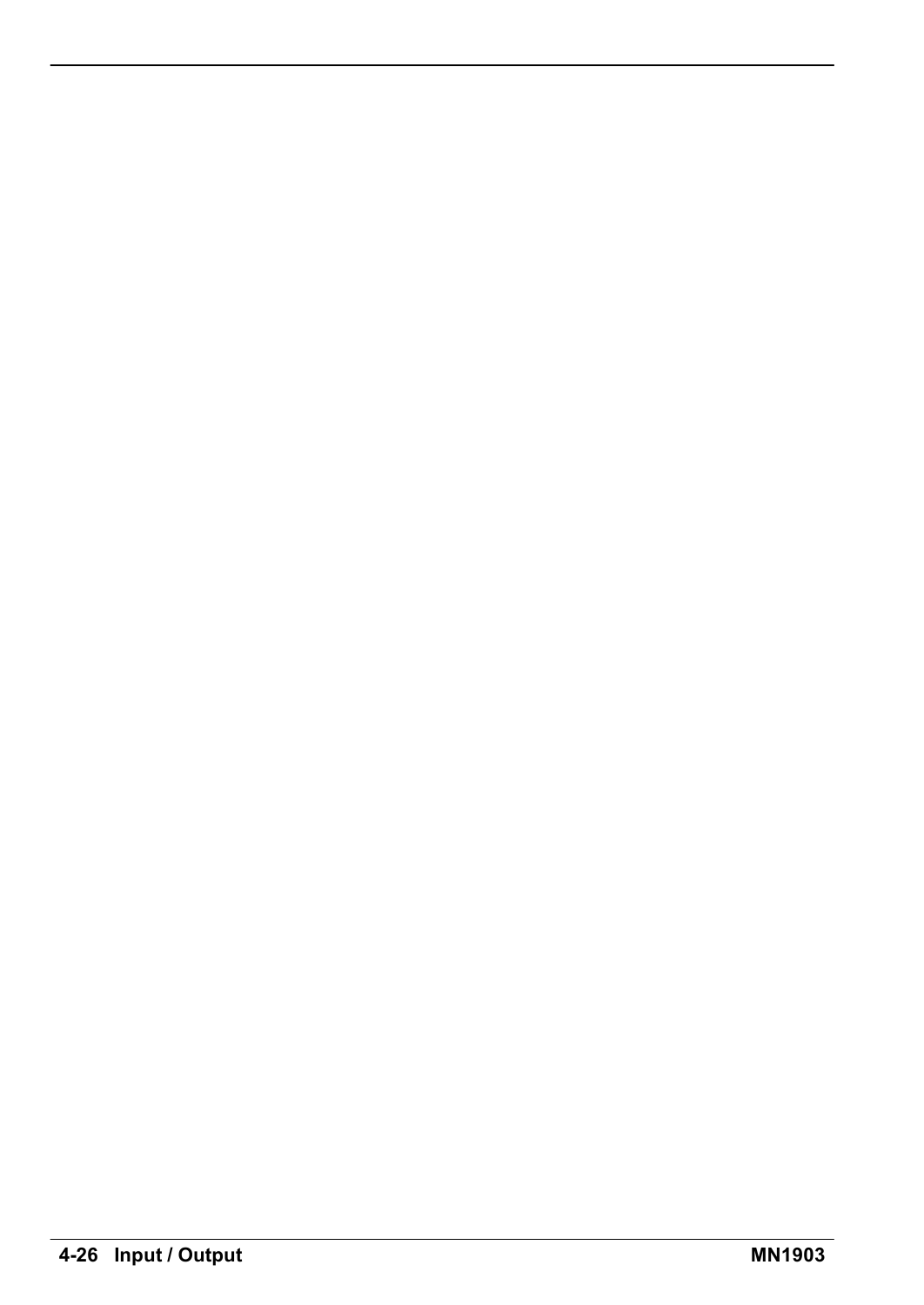# **5.1 Introduction**

The software provided includes a number of applications and utilities to allow you to configure, tune and program the NextMove PCI. If you do not have experience of software installation or Windows applications you will need to seek further assistance for this stage of the installation. The CDROM containing the software can be found inside the rear cover of this manual or separately within the packaging.

#### **5.1.1 Installing the driver software - Windows 95, 98 and ME**

1. Turn on the PC. During the start process, Windows will detect the newly installed NextMove PCI card.



- 2. When the Update Device Driver wizard is displayed, place the Baldor Motion Toolkit CD into the CDROM drive.
- 3. Click **Next** and then locate the folder containing the device driver for NextMove PCI. This is on the CD in the folder:

Drivers\nmPCI\win9x

Follow the instructions on screen to load the device driver. Once the device driver has been installed from the CD, Windows will continue starting as normal.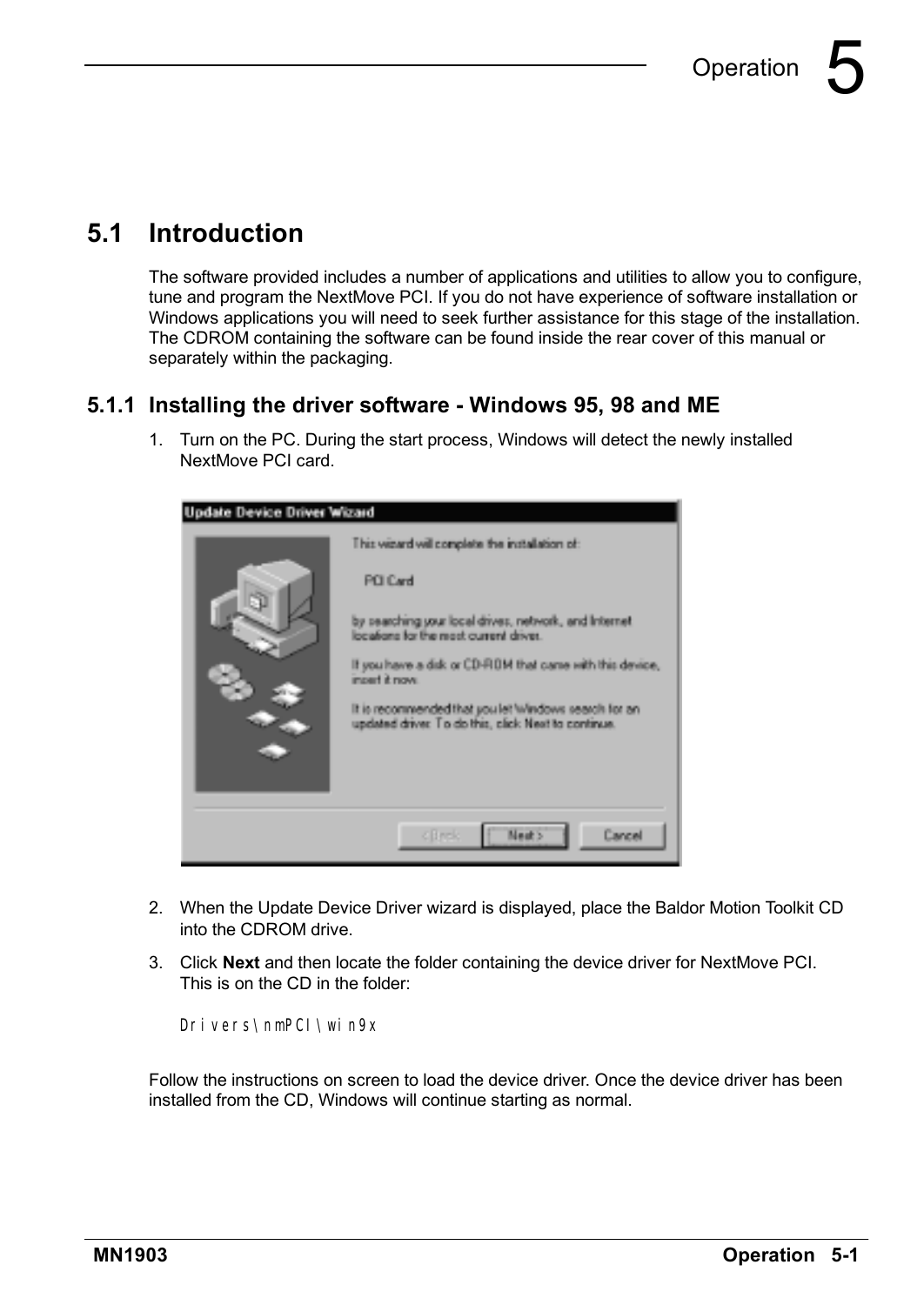### **5.1.2 Installing the driver software - Windows NT**

Windows NT does not support 'plug and play' so there will be no indication that a new card has been installed. The device driver for NextMove PCI must be installed from the Baldor Motion Toolkit CD.

- 1. Place the Baldor Motion Toolkit CD into the CDROM drive. The CD should auto-run and display the opening page. If auto-run is disabled, browse the CD and double click the file SETUP HTM
- 2. Go to the NextMove PCI area and select the NextMove PCI NT Device Driver option. Once the device driver has been installed, shut down all applications and restart the PC. The device driver will now be loaded automatically each time Windows is started.
	- **Note:** If you are upgrading your device driver from a previous release, you must first uninstall the old device driver. To do this, go to the Windows Control Panel, select ëAdd/Remove Programsí and then select ëNextMove PCI Device Driverí from the list.

On the CD, the Windows NT driver is located in the folder Drivers\nmPCI\winnt.

#### **5.1.3 Installing the driver software - Windows 2000**

The Windows NT device driver is used with Windows 2000, but is installed differently.

- 1. After installing the NextMove PCI card, turn on the PC.
- 2. Enter the BIOS and disable the 'Plug and Play' option or select 'Operating system is not plug and play compatibleí. Exit the BIOS and allow Windows 2000 to boot normally. When Windows 2000 has loaded it will enter the Hardware Wizard.
- 3. Select 'Search for a suitable device driver', and click **Next**.
- 4. Remove the checks from all the search locations, and click **Next**.
- 5. Select the ëDisable the deviceí option, and click **Finish**.
- 6. Restart the PC. The hardware wizard should not appear this time.
- 7. The Windows NT device driver can now be loaded. Place the Baldor Motion Toolkit CD into the CDROM drive. The CD should auto-run and display the opening page. If auto-run is disabled, browse the CD and double click the file SETUP.HTM.
- 8. Go to the NextMove PCI area and select the NextMove PCI NT Device Driver option.
	- **Note:** Although the Windows NT device driver works under Win2000, the Device Manager may report a conflict and display the NextMove PCI device along with a ! symbol. This is because the device driver is not specifically designed for Windows 2000. This will not affect operation of the NextMove PCI card.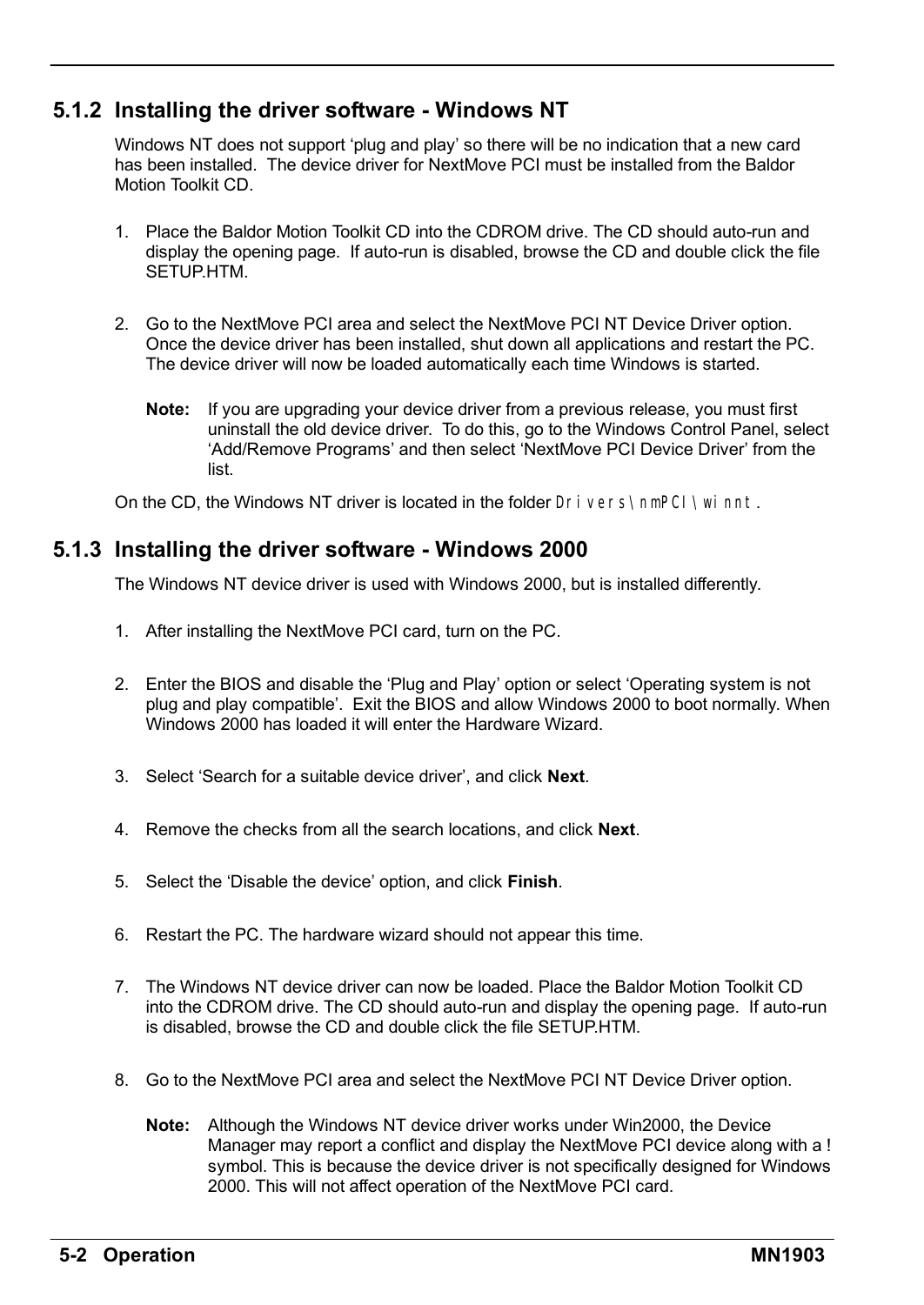### **5.1.4 Installing WorkBench v5**

You will need to install WorkBench v5 to configure and tune the NextMove PCI.

- 1. Insert the CDROM into the drive.
- 2. After a few seconds the setup wizard should start automatically. If the setup wizard does not appear, select Run... from the Windows Start menu and type

#### **d:\start**

where **d** represents the drive letter of the CDROM device.

Follow the on-screen instructions to install WorkBench v5. The setup Wizard will copy the files to appropriate folders on the hard drive. The preset folder is C:\Program Files\Baldor\MintMT, although this can be changed during setup.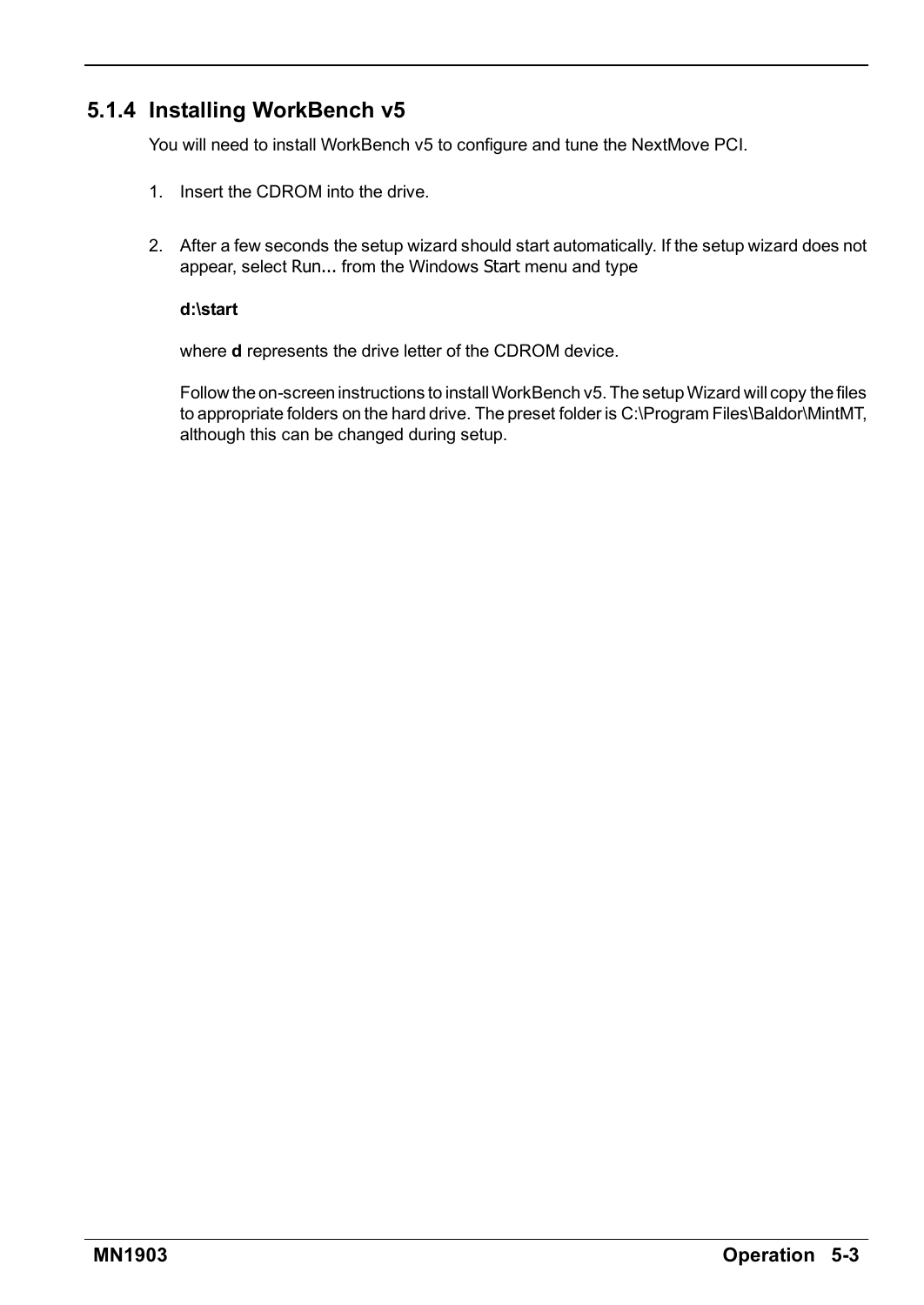### **5.1.5 Starting WorkBench v5**

1. On the Windows **Start** menu, select Programs, WorkBench v5, WorkBench v5.

WorkBench v5 will start, and the Tip of the Day dialog will be displayed.

You can prevent the Tip of the Day dialog appearing next time by removing the check mark next to Show tips at startup.

Click **Close** to continue.



2. In the small opening dialog box, click **Start New Project...**

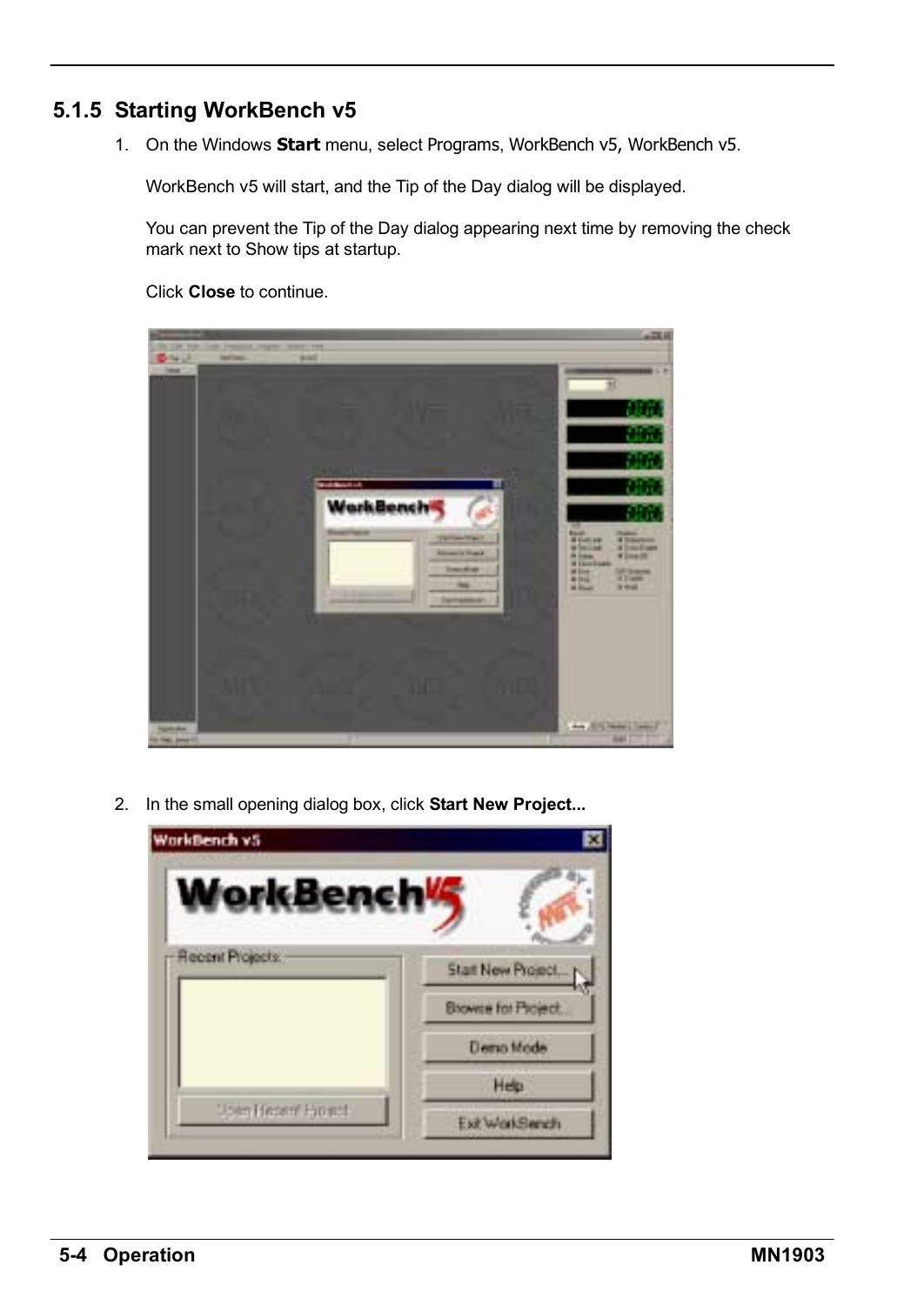3. In the Select Controller dialog, go to the drop down box near the top and select **Do not scan serial ports**.

Click **Scan** to search for the NextMove PCI.

When the search is complete, click 'NextMove PCI card 0' and then click **Select**.

| Do not soan serial porte and Scient<br>Search up to Node 30 = | Add Specific Controller |
|---------------------------------------------------------------|-------------------------|
| Searching for NewMovie PLT. dane                              |                         |
| Conciliers lound                                              |                         |
| NeiMove PCI card 0                                            |                         |
|                                                               |                         |
|                                                               |                         |
|                                                               |                         |
| Legridi.<br>Communicazi                                       | Gelect                  |
|                                                               |                         |

4. A dialog box will appear to tell you that the NextMove PCI currently has no firmware.

Click **Yes** to search for firmware.

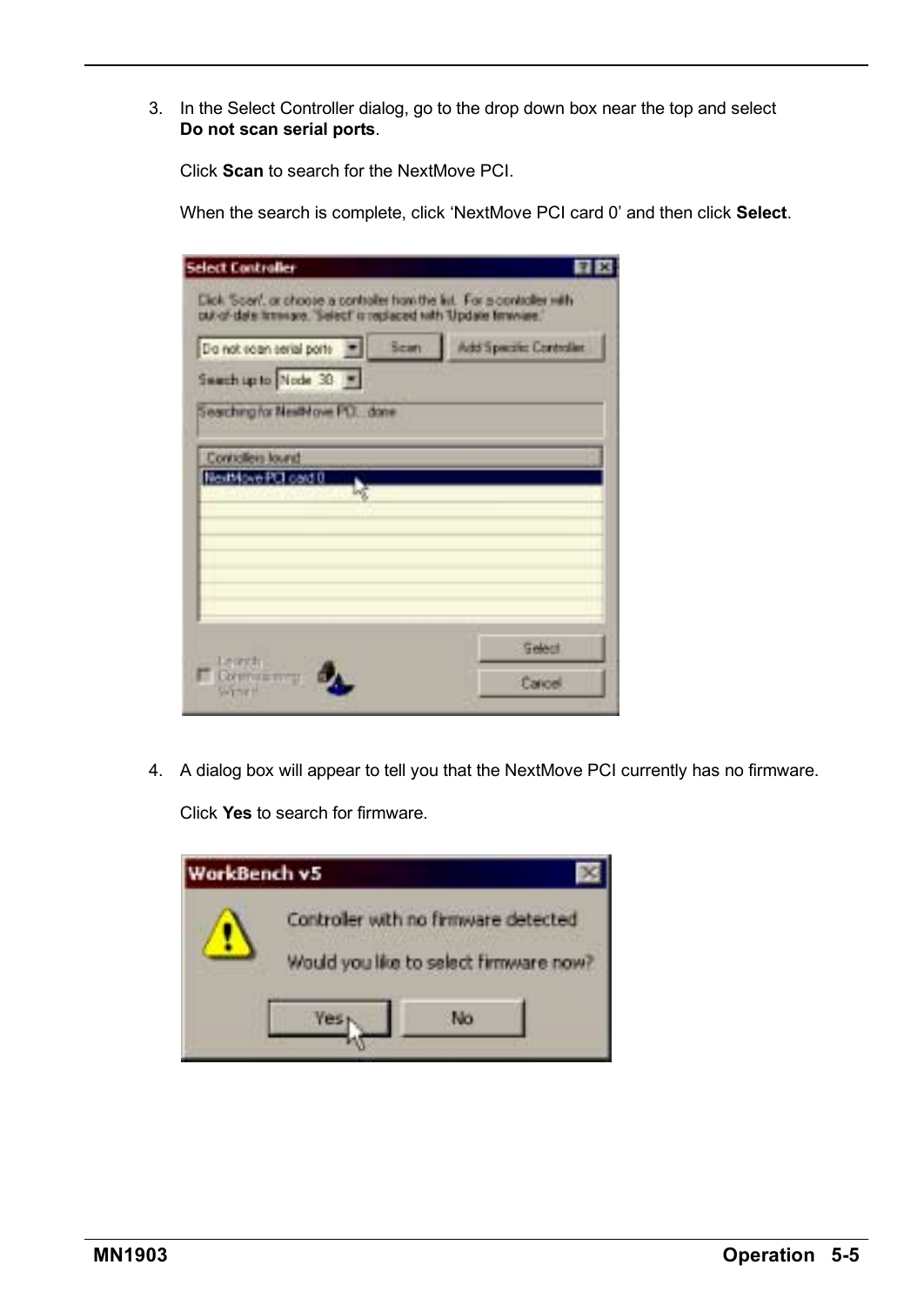5. In the Open dialog, look in the sub folder 'NextMove PCI'.

Select the file with extension '.chx' and click **Open** to download the firmware.

The firmware will be downloaded to the NextMove PCI. (A dialog box may be displayed to tell you that WorkBench v5 has detected the new firmware. Click **OK** to continue).

| <b>Open</b> |                       |                                     |        |
|-------------|-----------------------|-------------------------------------|--------|
|             | Look in: NextMove PCI | $\bullet$ <b>D</b> D $\overline{m}$ |        |
| mnPCL.chi   |                       |                                     |        |
|             |                       |                                     |        |
|             |                       |                                     |        |
|             |                       |                                     |        |
|             |                       |                                     |        |
|             |                       |                                     |        |
|             |                       |                                     |        |
| Fienance    | rmPCI.chii            |                                     | Open p |

WorkBench v5 reads back data from the NextMove PCI. When this is complete, Fine-tuning mode is displayed. This completes the software installation.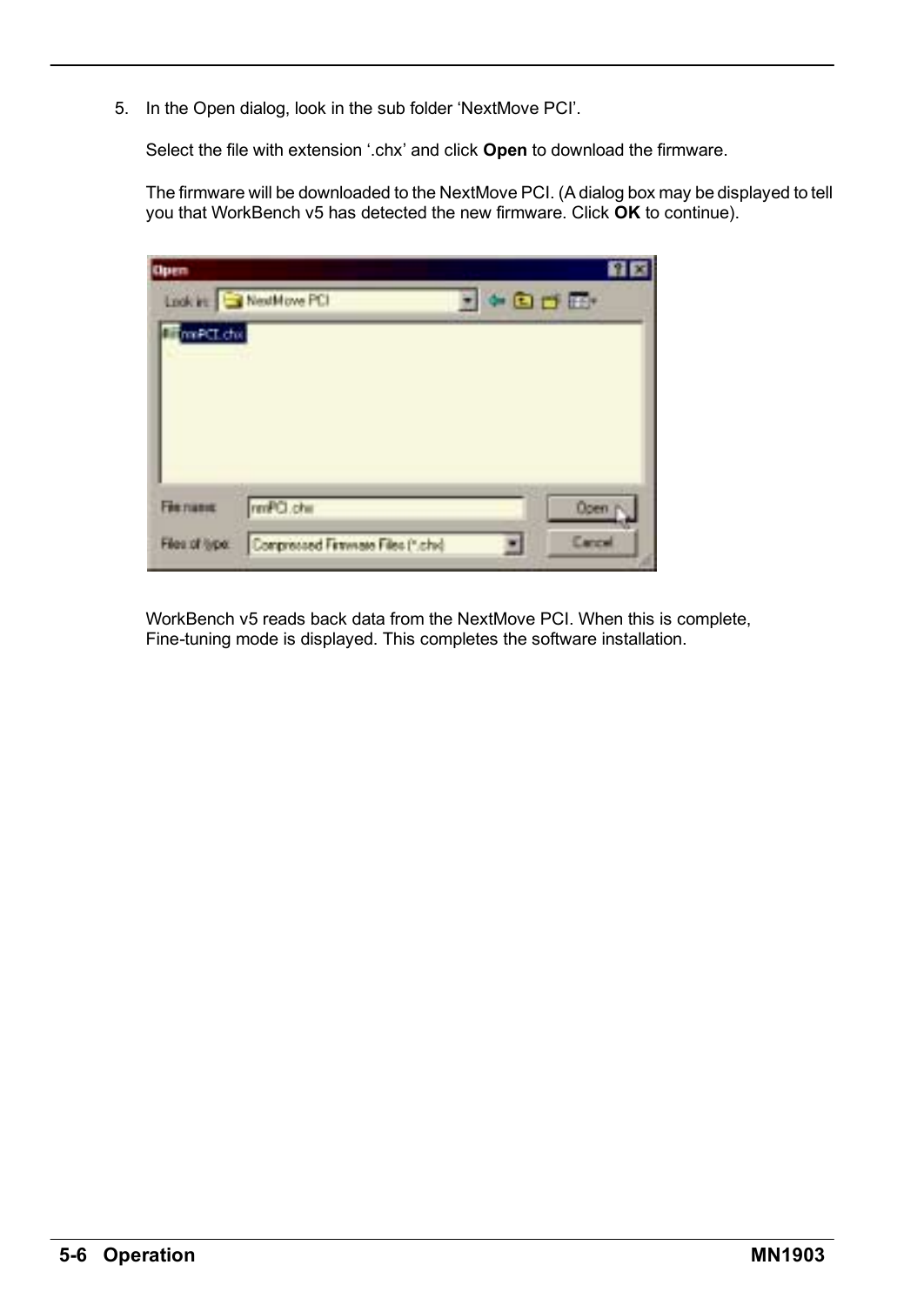# **5.2 WorkBench v5**

WorkBench v5 is a fully featured application for programming and controlling the NextMove PCI. The main WorkBench window contains a menu system, the Toolbox and other toolbars. Many functions can be accessed from the menu or by clicking a button - use whichever you prefer. Most buttons include a 'tool-tip'; hold the mouse pointer over the button (donít click) and its description will appear.

### **5.2.1 Help file**

WorkBench v5 includes a comprehensive help file that contains information about every MintMT keyword, how to use WorkBench and background information on motion control topics. The help file can be displayed at any time by pressing F1. On the left of the help window, the Contents tab shows the tree structure of the help file; each book  $\bullet$  contains a

number of topics  $\mathbb{Z}$ . The Index tab provides an alphabetic list of all topics in the file, and allows you to search for them by name. The Search tab allows you to search for words or phrases appearing anywhere in the help file. Many words and phrases are underlined and highlighted with a color (normally blue) to show that they are links. Just click on the link to go to an associated keyword. Most keyword topics begin with a list of relevant *See Also* links.



**Figure 10 - The WorkBench help file**

For help on using WorkBench v5, click the **Contents** tab, then click the small plus sign **E** beside the **WorkBench v5** book icon. Double click a **th** topic name to display it.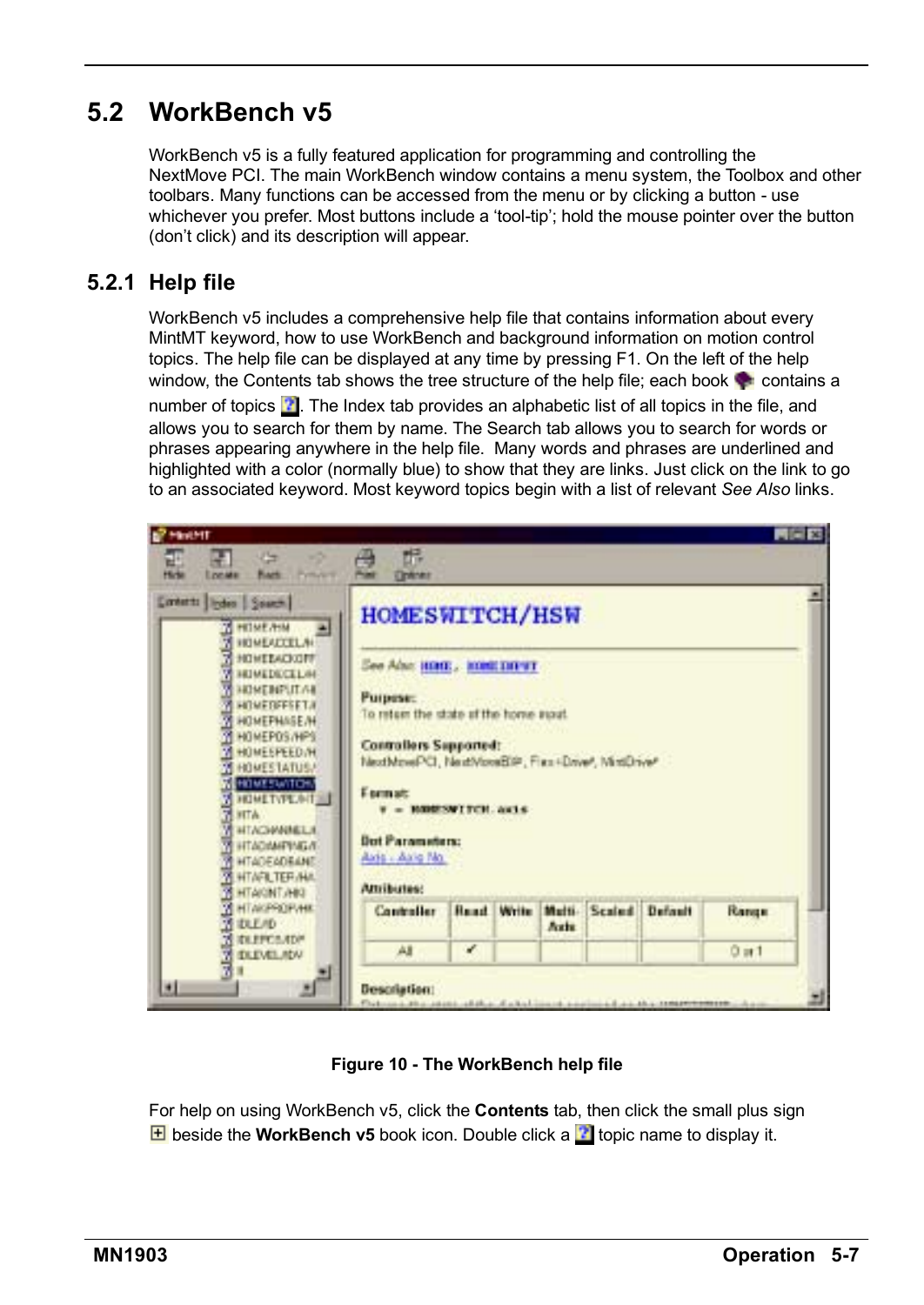# **5.3 Configuring an axis**

The NextMove PCI is capable of controlling servo and stepper axes. This section describes the basic setup for both types of axis. Commands typed in the Command window have immediate effect - they do not need to be separately downloaded to the NextMove PCI.

### **5.3.1 Choosing an axis - 1, 2, 3 and 4 axis cards**

For the 1, 2, 3 and 4 axis cards, each axis can be configured as either a servo axis or a stepper axis. The factory preset configuration for all the axes is servo. If a stepper axis is required it must be configured:

1. In the Toolbox, click **Application**, then click the Edit & Debug icon.





- 2. Click in the Command window.
- 3. Type the command

CONFIG.0=\_cfSTEPPER

where 0 is the axis to be configured. Press Enter to enter the value. This immediately sets axis 0 to be a stepper axis.



**Note:** For NextMove PCI products, axis numbering always begin at 0. For example, a four axis card has axes numbered 0, 1, 2 and 3.

When an axis is configured as a stepper axis, it uses the correspondingly numbered stepper output channel. For example, axis 0 will use stepper channel 0 as its output (breakout module connector X10, pins 1, 2, 6 and 7). See section 4.5.5 for details of the stepper channel outputs.

#### **5.3.2 Choosing an axis - 8 axis card**

For the 8 axis card, the axis configuration is preset. Axes 0 to 3 are servo axes and axes 4 to 7 are stepper axes. No further axis configuration is necessary.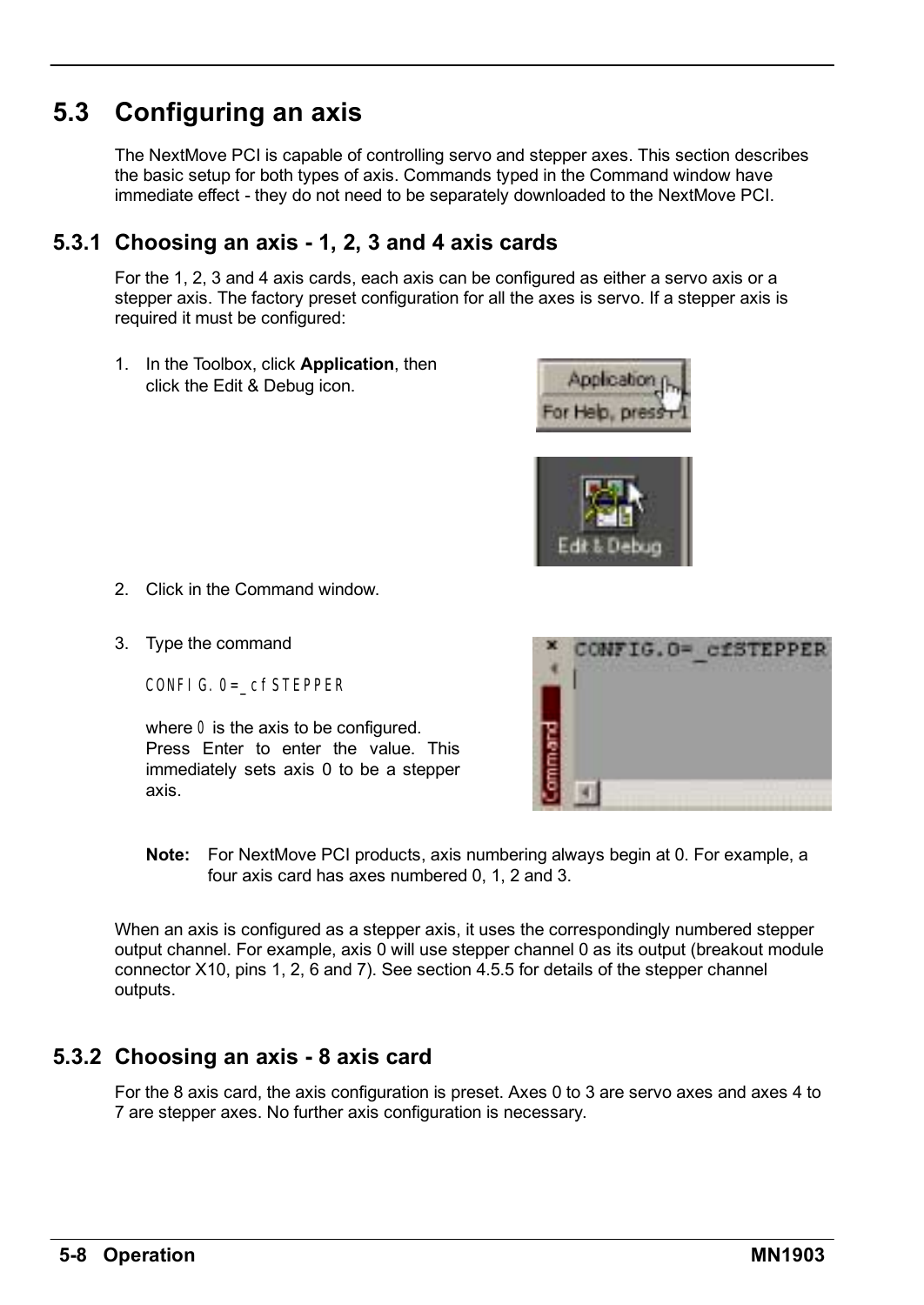### **5.3.3 Selecting a scale**

MintMT defines all positional and speed related motion keywords in terms of encoder quadrature counts (for servo motors) or steps for stepper motors. The number of quadrature counts (or steps) is divided by the SCALE factor allowing you to use units more suitable for your application. The unit defined by setting a value for scale is called the *user unit* (uu).

Consider a motor with a 1000 line encoder. This provides 4000 quadrature counts for each revolution. If SCALE is not set, a MintMT command that involves distance, speed, or acceleration may need to use a large number to specify a significant move. For example MOVER=16000 (Move Relative) would rotate the motor by 16000 quadrature counts - only four revolutions. By setting a SCALE factor of 4000, the user unit becomes revolutions. The more understandable command MOVER=4 could now be used to move the motor four revolutions.

In applications involving linear motion a suitable value for SCALE would allow commands to express values in linear distance, for example inches, feet or millimetres.

1. In the Toolbox, click **Setup**, then click the Parameters icon.

- 2. Click the Scale tab.
- 3. Click in the Axis drop down box to select the axis. Each axis can have a different scale if required.
- 4. Click in the Scale box and type a value.
- 5. Click **Apply**.

This immediately sets the scaling factor for the selected axis which will remain in the NextMove PCI until another scale is defined or power is removed from the NextMove PCI.









Applicatio

Parame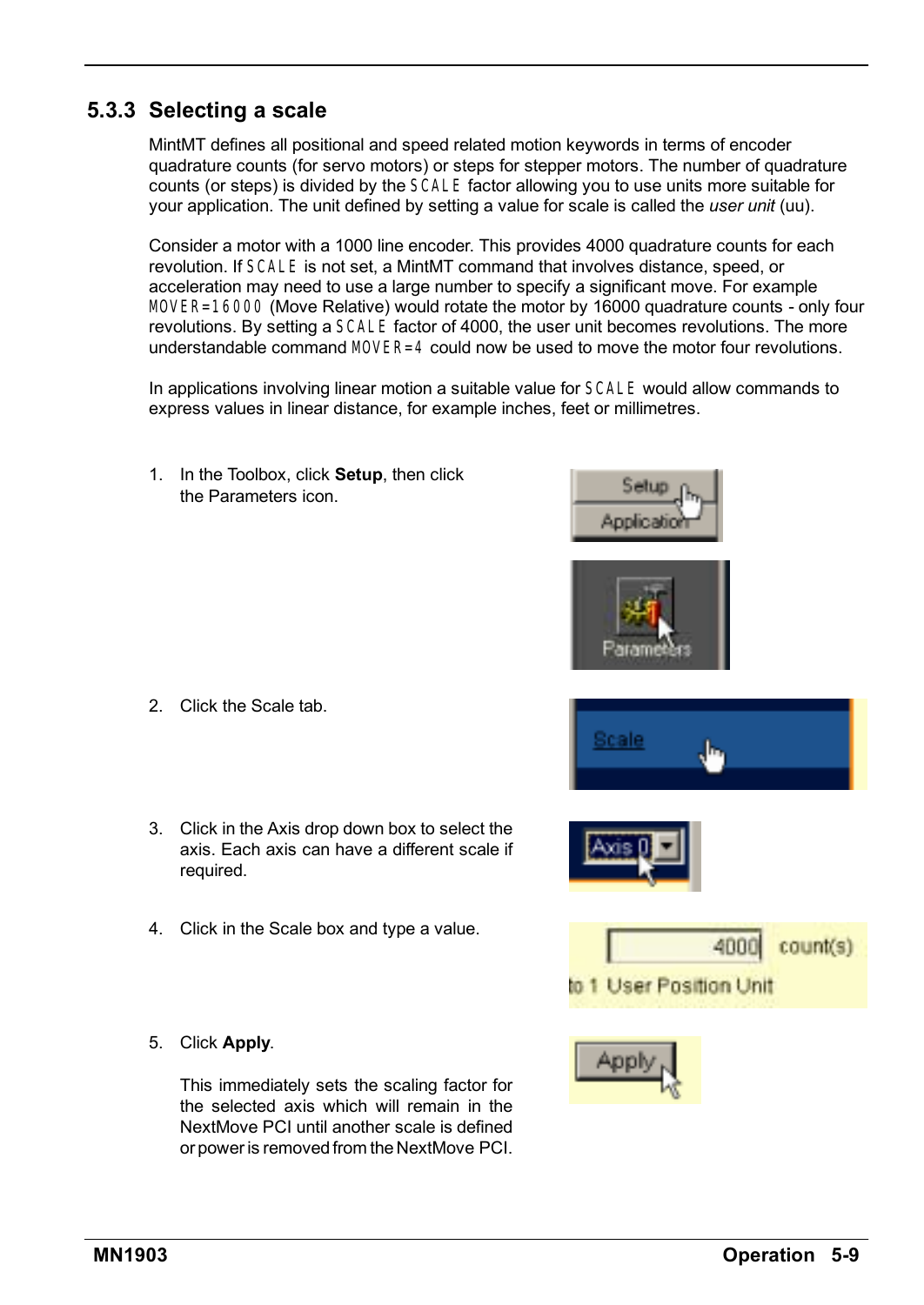## **5.3.4 Setting the drive enable output**

The drive enable output allows NextMove PCI to disable the drive in the event of an error. Each axis can be configured with its own drive enable output, or can share an output with other axes. If an output is shared, an error on any of the axes sharing the output will cause all of them to be disabled.

The drive enable output can either be a digital output or the relay.

1. In the Toolbox, click the Digital I/O icon.

2. At the bottom of the Digital I/O screen, click the **Digital Outputs** tab.

The left of the screen shows a column of yellow icons - High, Low, Rising, Falling and Rise/Fall. These describe how the output should behave when activated (to enable the axis).



Digital Cultrats **Supperted Seth** 

Inputs



If you are going to use a digital output, drag the appropriate yellow icon to the grey OUT icon that will be used as the drive enable output. Its color will change to bright blue.

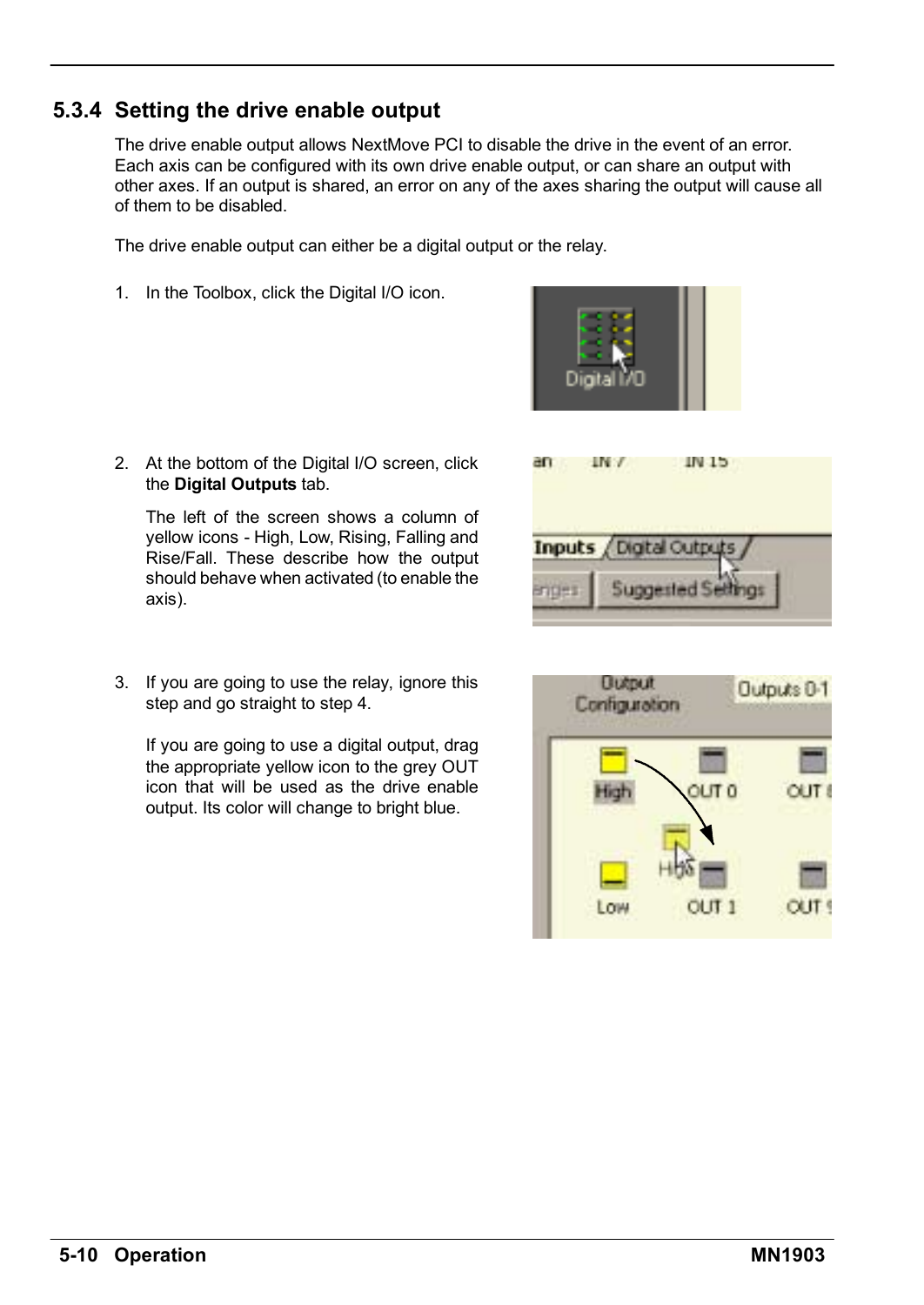4. If you are going to use the relay, drag the grey Relay0 icon to the grey X axis icon on the right of the screen. To configure multiple axes to use the relay, repeat this step for the other axes.

If you are using a digital output, drag the bright blue OUT icon to the grey X axis icon on the right of the screen. To configure multiple axes with the same drive enable output, repeat this step for the other axes.



5. Click **Apply** at the bottom of the screen. This sends the output configuration to the NextMove PCI.



### **5.3.5 Testing the drive enable output**

1. On the main WorkBench v5 toolbar, click the Drive enable button. Click the button again. Each time you click the button, the drive enable output is toggled.

When the button is in the pressed (down) position the drive should be enabled. When the button is in the raised (up) position the drive should be disabled.



If this is not working, or the action of the button is reversed, check the electrical connections between the breakout module and the drive.

If you are using the relay output, check that you are using the correct normally open or normally closed connection.

If you are using a digital output, check that it is using the correct high, low, edge or rise/fall triggering method expected by the drive.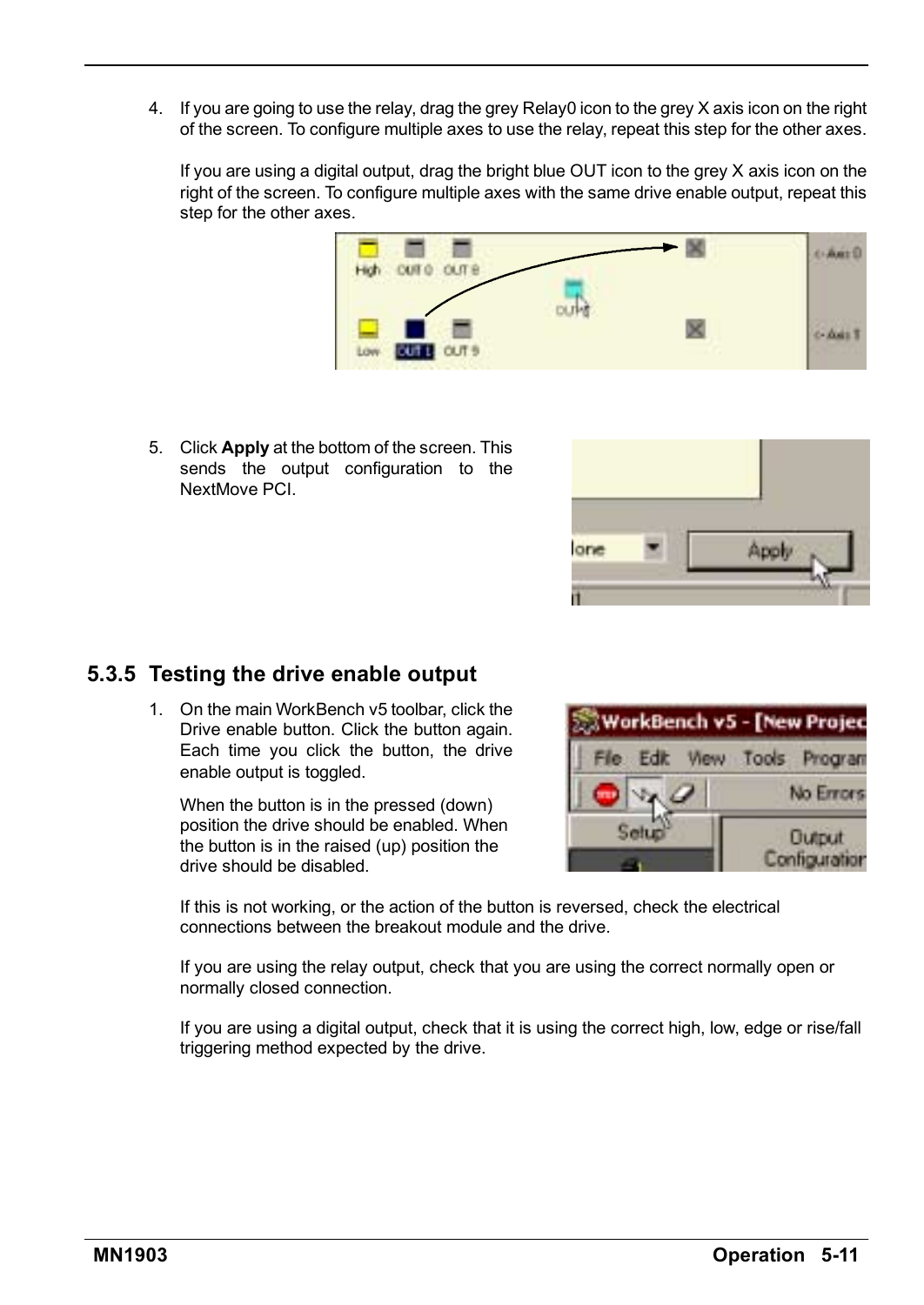# **5.4 Servo axis - testing and tuning**

This section describes the method for testing and tuning a servo axis. To test a stepper axes, go straight to section 5.8.

## **5.4.1 Testing the drive command output**

This section tests the operation and direction of the axis command output. It is recommended that the motor is disconnected for this test.

1. Check that the Drive enable button is pressed (down).



Application For Help, press

2. In the Toolbox, click **Application** then click the Edit & Debug icon.



4. Type: TORQUE. 0=5

> where 0 is the axis (demand output) to be tested. In this example, this should cause a demand of +5% of maximum output (0.5V) to be produced at the Demand 0 output (breakout module connector X7, pin 1).

TOROUE.0=5

See section 4.3.2 for details of the demand outputs. In WorkBench v5, look at the Spy window located on the right of the screen. The virtual LED Command display should show 5 (approximately). If there seems to be no command output, check the electrical connections between the breakout module and the drive.

5. To repeat the tests for negative (reverse) demands, type: TORQUE.  $0=-5$ 

This should cause a demand of -5% of maximum output (-0.5V) to be produced at the Demand 0 output.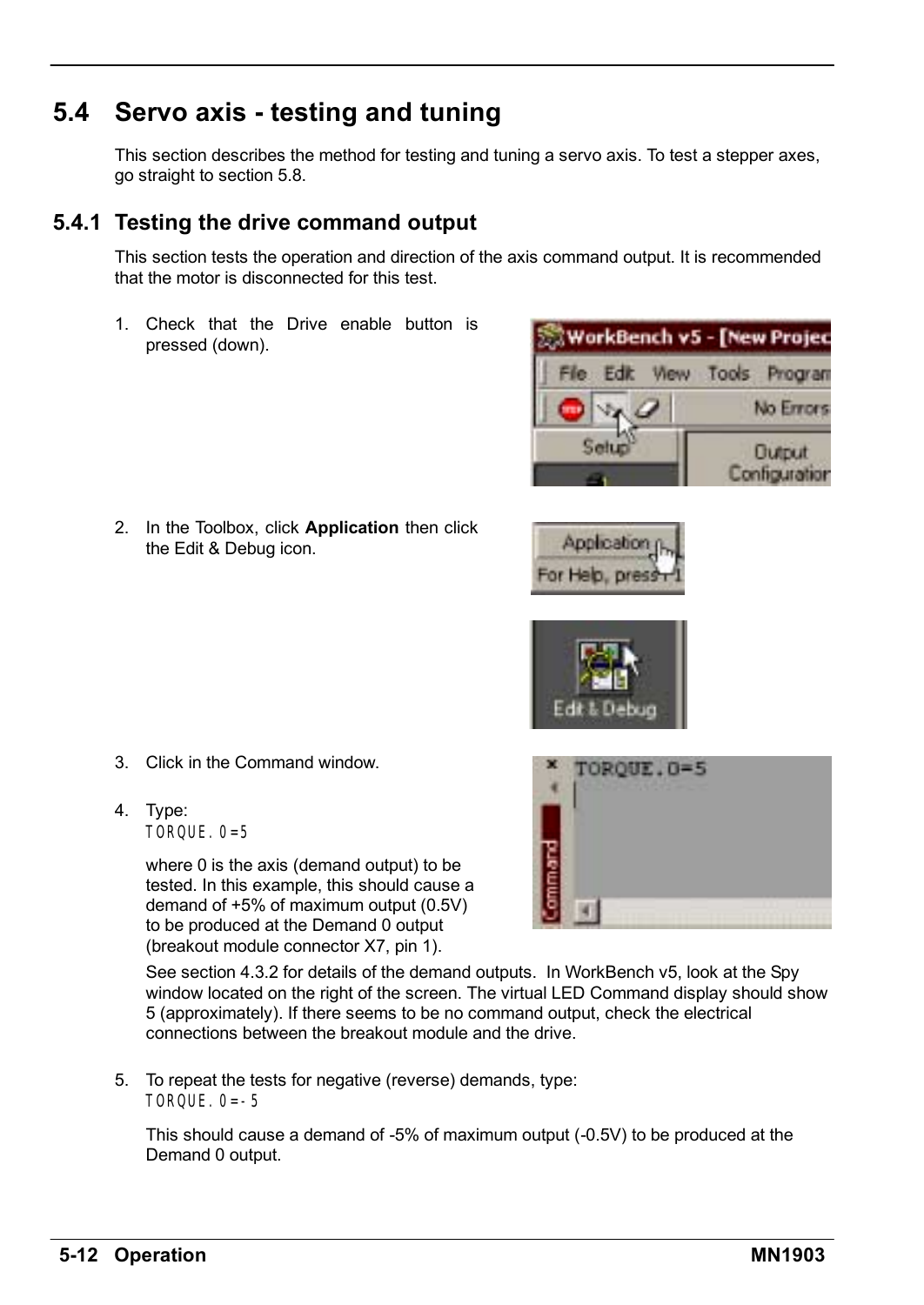6. To remove the demand and stop the test, type: STOP 0

This should cause the demand produced at the Demand 0 output to become 0V.



### **5.4.2 An introduction to closed loop control**

This section describes the basic principles of closed loop control. If you are familiar with closed loop control go straight to section 5.5.1.

When there is a requirement to move an axis, the NextMove PCI control software translates this into a demand output voltage. This is used to control the drive (servo amplifier) which powers the motor. An encoder or resolver on the motor is used to measure the motorís position. Every 1ms\* (adjustable using the LOOPTIME keyword) the NextMove PCI compares the demanded and measured positions. It then calculates the demand needed to minimize the difference between them, known as the **following error**.

This system of constant measurement and correction is known as closed loop control. [ *For the analogy, imagine you are in your car waiting at an intersection. You are going to go straight on when the lights change, just like the car standing next to you which is called* Demand*. Youíre not going to race* Demand *though - your job as the controller (NextMove PCI) is to stay exactly level with* Demand, *looking out of the window to measure your position* ].

The main term that the NextMove PCI uses to correct the error is called **Proportional gain** (**KPROP**). A very simple proportional controller would simply multiply the amount of error by the Proportional gain and apply the result to the motor [ *the further* Demand *gets ahead or behind you, the more you press or release the gas pedal* ].

If the Proportional gain is set too high overshoot will occur, resulting in the motor vibrating back and forth around the desired position before it settles [ *you press the gas pedal so hard you go right past* Demand. *To try and stay level you ease off the gas, but end up falling behind a little. You keep repeating this and after a few tries you end up level with* Demand, *travelling at a steady speed. This is what you wanted to do but it has taken you a long time* ]. If the Proportional gain is increased still further, the system becomes unstable [ *you keep pressing and then letting off the gas pedal so hard you never travel at a steady speed* ].

To reduce the onset of instability, a term called **Velocity Feedback gain** (**KVEL**) is used. This resists rapid movement of the motor and allows the Proportional gain to be set higher before vibration starts. Another term called **Derivative gain** (**KDERIV**) can also be used to give a similar effect.

With Proportional gain and Velocity Feedback gain (or Derivative gain) it is possible for a motor to come to a stop with a small following error [ Demand *stopped so you stopped too, but not quite level* ].

The NextMove PCI tries to correct the error, but because the error is so small the amount of torque demanded might not be enough to overcome friction.

**\*** The 1ms sampling interval can be changed using the LOOPTIME keyword to either 500µs or 200µs.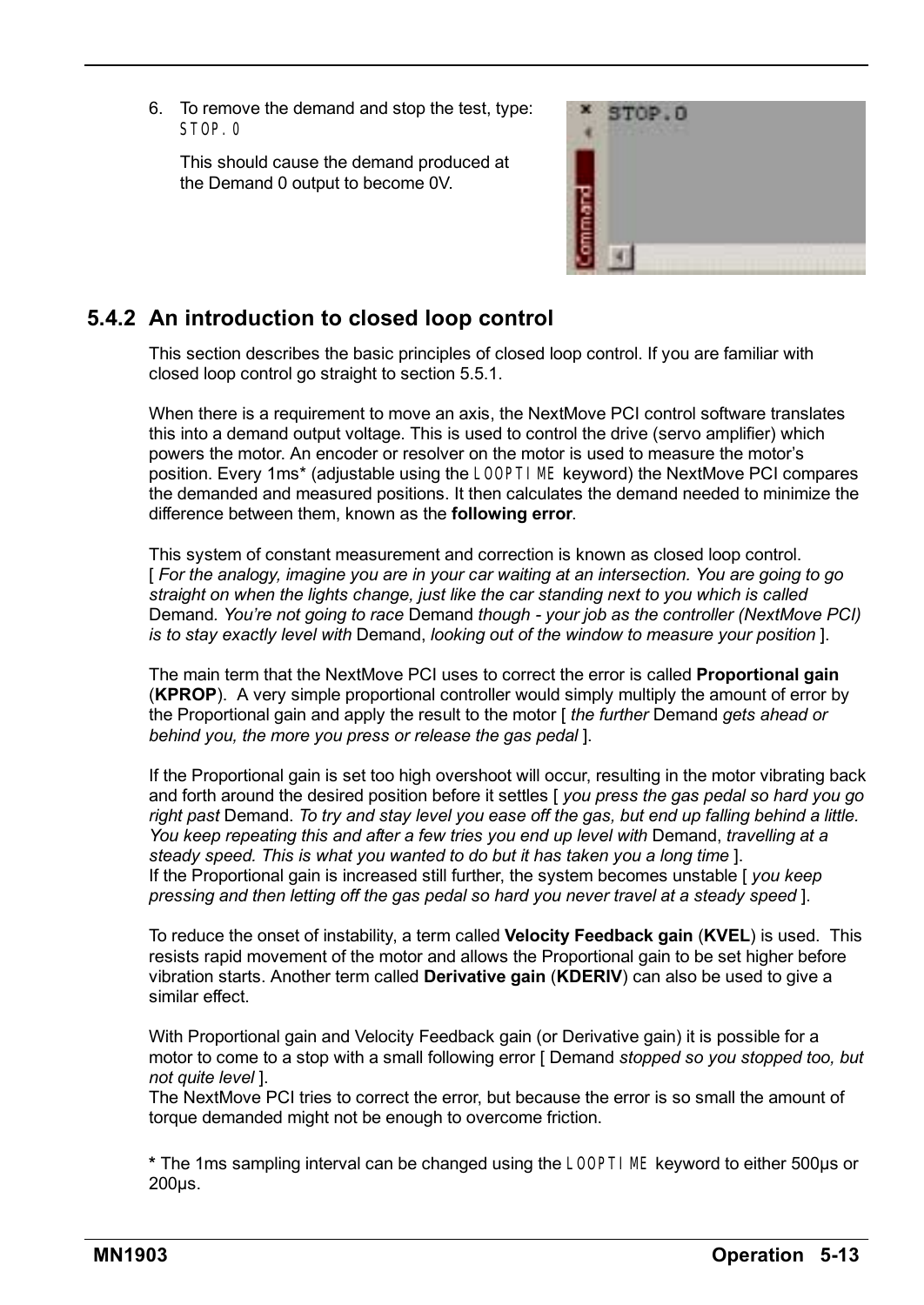This problem is overcome by using a term called **Integral gain** (**KINT**). This sums the error over time, so that the motor torque is gradually increased until the positional error is reduced to zero [ *like a person gradually pushing harder and harder on your car until theyíve pushed it level with* Demand].

However, if there is large load on the motor (it is supporting a heavy suspended weight for example), it is possible for the output to increase to 100% demand. This effect can be limited using the KINTLIMIT keyword which limits the effect of KINT to a given percentage of the demand output. Another keyword called KINTMODE can even turn off integral action when itís not needed.

#### The remaining gain terms are **Velocity Feed forward** (**KVELFF**) and **Acceleration Feed forward** (**KACCEL**) described below.

In summary, the following rules can be used as a guide:

- KPROP: Increasing KPROP will speed up the response and reduce the effect of disturbances and load variations. The side effect of increasing KPROP is that it also increases the overshoot, and if set too high it will cause the system to become unstable. The aim is to set the Proportional gain as high as possible without getting overshoot, instability or hunting on an encoder edge when stationary (the motor will buzz).
- KVEL: This gain has a damping effect, and can be increased to reduce any overshoot. If KVEL becomes too large it will amplify any noise on the velocity measurement and introduce oscillations.
- INCH KINT: This gain has a de-stabilizing effect, but a small amount can be used to reduce any steady state errors. By default, KINTMODE is set so that the KINT term is either ignored, or is only applied during periods of constant velocity.
- KINTLIMIT: The integration limit determines the maximum value of the effect of integral action. This is specified as a percentage of the full scale demand.
- **H** KDERIV: This gain has a damping effect. The Derivative action has the same effect as the velocity feedback if the velocity feedback and feedforward terms are equal.
- $\blacksquare$  KVELFF: This is a feed forward term and as such has a different effect on the servo system than the previous gains. KVELFF is outside the closed loop and therefore does not have an effect on system stability. This gain allows a faster response to demand speed changes with lower following errors, for example you would increase KVELFF to reduce the following error during the slew section of a trapezoidal move. The trapezoidal test move can be used to fine-tune this gain. This term is especially useful with velocity controlled servos
- KACCEL: This term is designed to reduce velocity overshoots on high acceleration moves. Due to the quantization of the positional data and the speed of the servo loop, for the acceleration feed forward term to affect the servo loop the acceleration of the axis must exceed 1,000,000 encoder counts per second.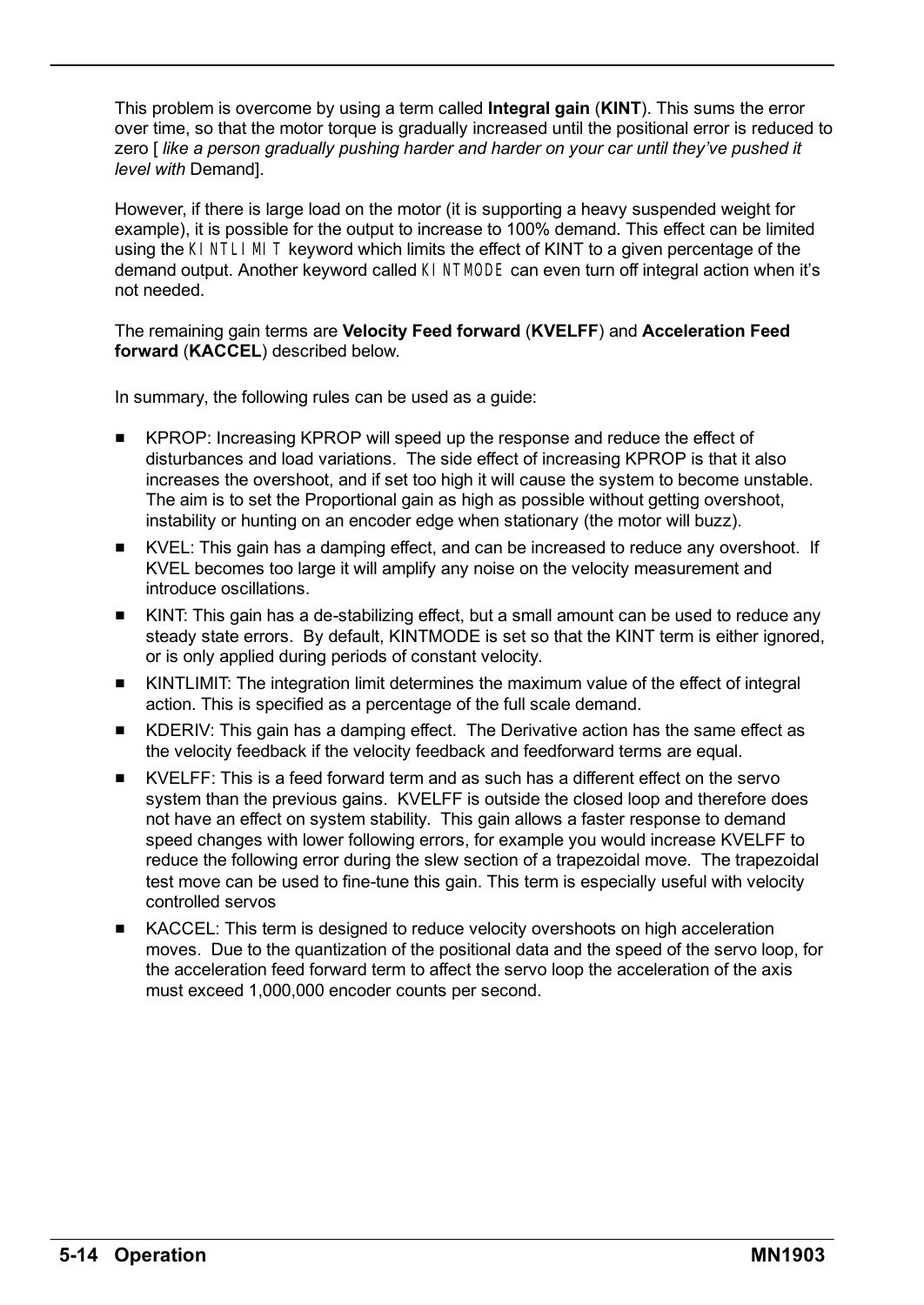

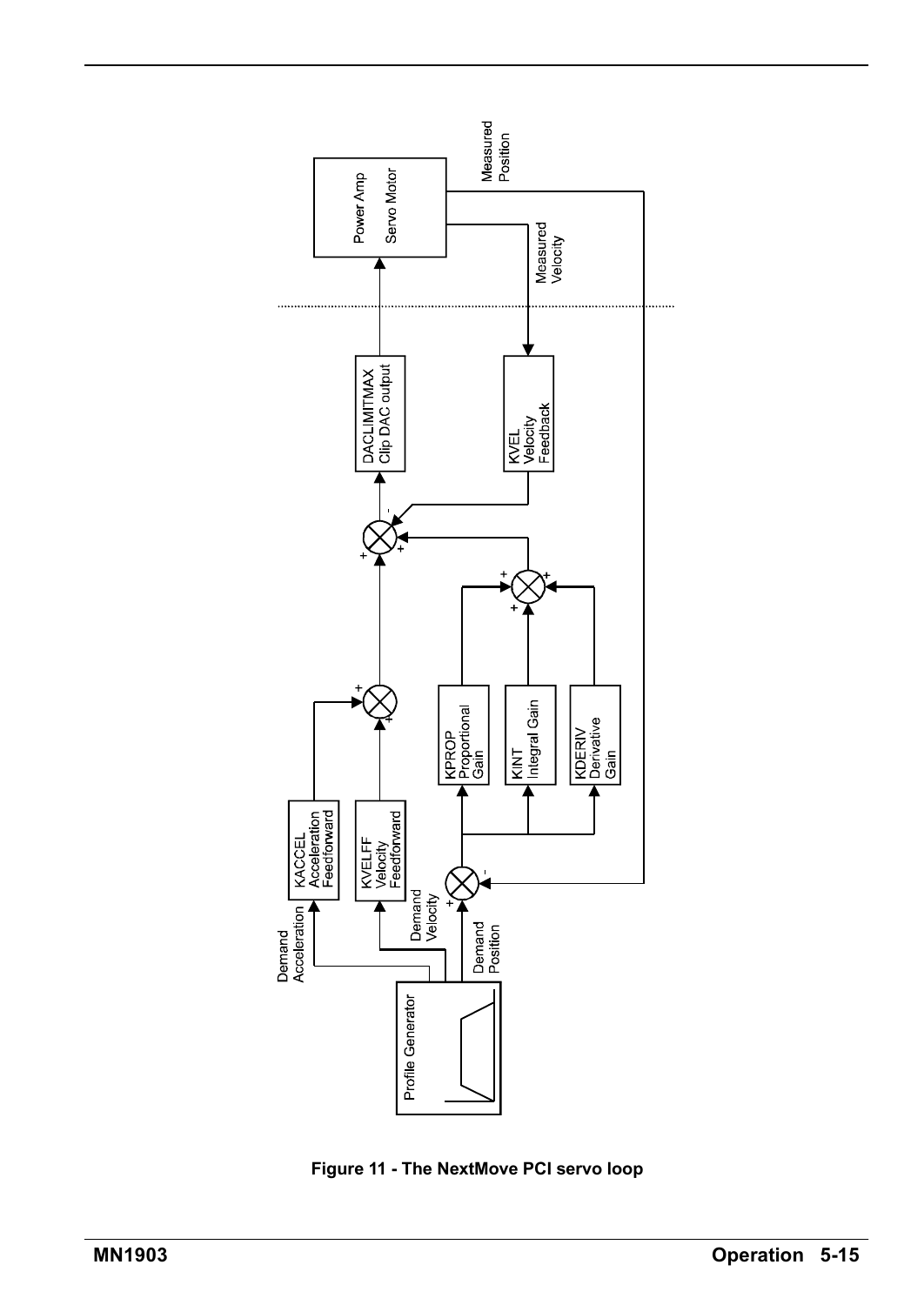# **5.5 Servo axis - tuning for current control**

### **5.5.1 Selecting servo loop gains**

All servo loop parameters default to zero, meaning that the demand output will be zero at power up. Most servo amplifiers can be set to current (torque) control mode or velocity control mode; check that the servo amplifier will operate in the correct mode. The procedure for setting system gains differs slightly for each. To tune an axis for velocity control, go straight to section 5.7. It is recommended that the system is initially tested and tuned with the motor shaft disconnected from other machinery.

- **Note:** The method explained in this section should allow you to gain good control of the motor, but will not necessarily provide the optimum response without further fine-tuning. Unavoidably, this requires a good understanding of the effect of the gain terms.
- 1. In the Toolbox, click the Fine-tuning icon.

The Fine-tuning window is displayed at the right of the screen. The main area of the WorkBench v5 window displays the Capture window. When tuning tests are performed, this will display a graph representing the response.



2. In the Fine-tuning window, click in the KDERIV box and enter a starting value of 1.

Click **Apply** and then turn the motor shaft by hand. Repeat this process, slowly increasing the value of KDERIV until you begin to feel some resistance in the motor shaft. The exact value of KDERIV is not critical at this stage.

| Fine-tuning                   |        |  |
|-------------------------------|--------|--|
| Axis D                        |        |  |
| <b>Position Control Terms</b> |        |  |
| KPROP:                        | 0.00   |  |
| KINTMODE:                     | Alwaus |  |
| KINT:                         | 0.00   |  |
| KINTLIMIT:                    | 100.00 |  |
| KDERIV:                       | 1.00   |  |
| <b>WEL:</b>                   | 0.00   |  |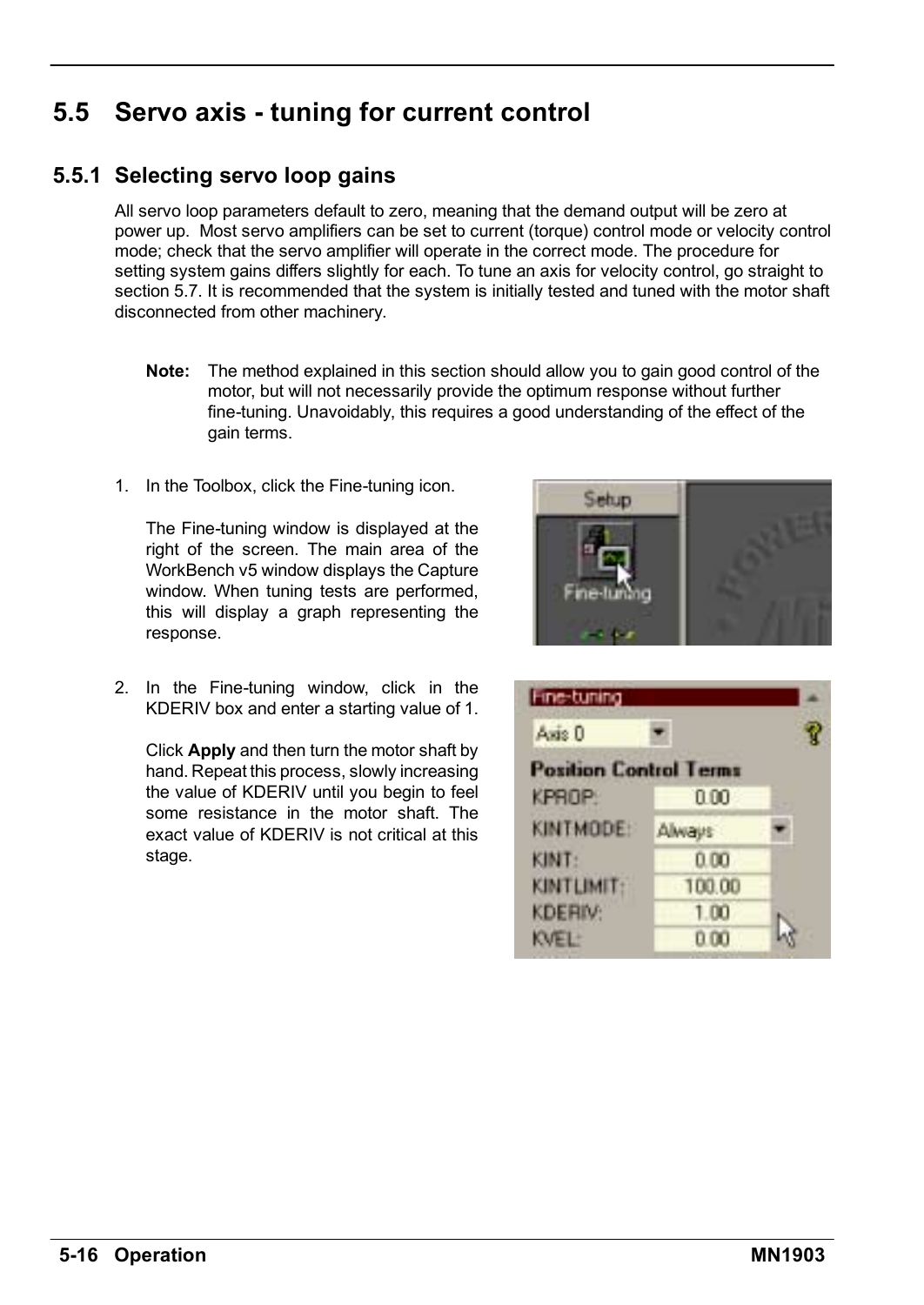7. Click **Go**.

3. Click in the KPROP box and enter a value that is approximately one quarter of the value of KDERIV. If the motor begins to vibrate, decrease the value of KPROP or increase the value of KDERIV until the vibration stops. Small changes may be all that is necessary.

- 4. In the Move Type drop down box, check that the move type is set to Step.
- 5. Click in the Distance box and enter a distance for the step move. It is recommended to set a value that will cause the motor to turn a short distance, for example one revolution.
	- **Note:** The distance depends on the scale set in section 5.3.3. If you set a scale so that units could be expressed in revolutions (or other unit of your choice), then those are the units that will be used here. If you did not set a scale, the amount you enter will be in encoder counts.
- 6. Click in the Duration box and enter a duration for the move, in seconds. This should be a short duration, for example 0.15 seconds.
- 

- The NextMove PCI will perform the move and the motor will turn. As the soon as the move is completed, WorkBench v5 will download captured data from the NextMove PCI. The data will then be displayed in the Capture window as a graph.
- **Note:** The graphs that you see will not look exactly the same as the graphs shown here! Remember that each motor has a slightly different response.
- 8. Using the check boxes below the graph, select the traces you require, for example Demand position and Measured position.



Fine-tuning Asis 0 **Position Control Terms KPROP** 15 KINTMODE: Alwaus: KINT: 0.00 KINTLIMIT: 100.00

**KDERIV:** 

Move Tupe:

Distance:

**Duration:** 

KVEL:



Step

1

tau

亜

E. 0.00



Go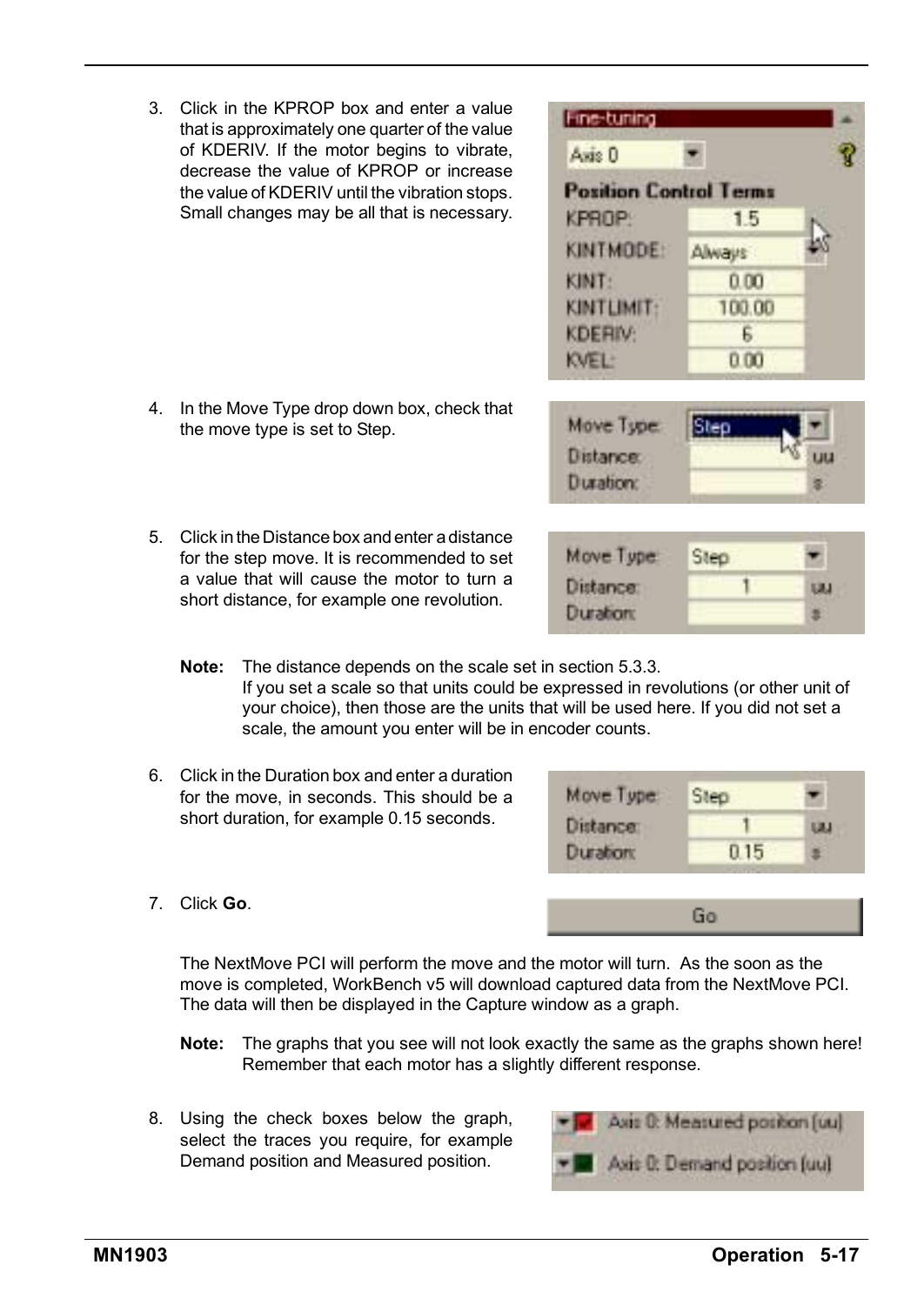### **5.5.2 Underdamped response**

If the graph shows that the response is underdamped (it overshoots the demand, as shown in Figure 12) then the value for KDERIV should be increased to add extra damping to the move. If the overshoot is excessive or oscillation has occurred, it may be necessary to reduce the value of KPROP.



**Figure 12 - Underdamped response**

9. Click in the KDERIV and/or KPROP boxes and make the required changes. The ideal response is shown in section 5.5.4.

| Fine-tuning                   |               |  |
|-------------------------------|---------------|--|
| Axis D                        |               |  |
| <b>Position Control Terms</b> |               |  |
| KPROP:                        | 15            |  |
| KINTMODE:                     | <b>Always</b> |  |
| KINT:                         | 0.00          |  |
| KINTLIMIT:                    | 100.00        |  |
| <b>KDERIV:</b>                | р             |  |
| <b>OVEL:</b>                  | 0.00          |  |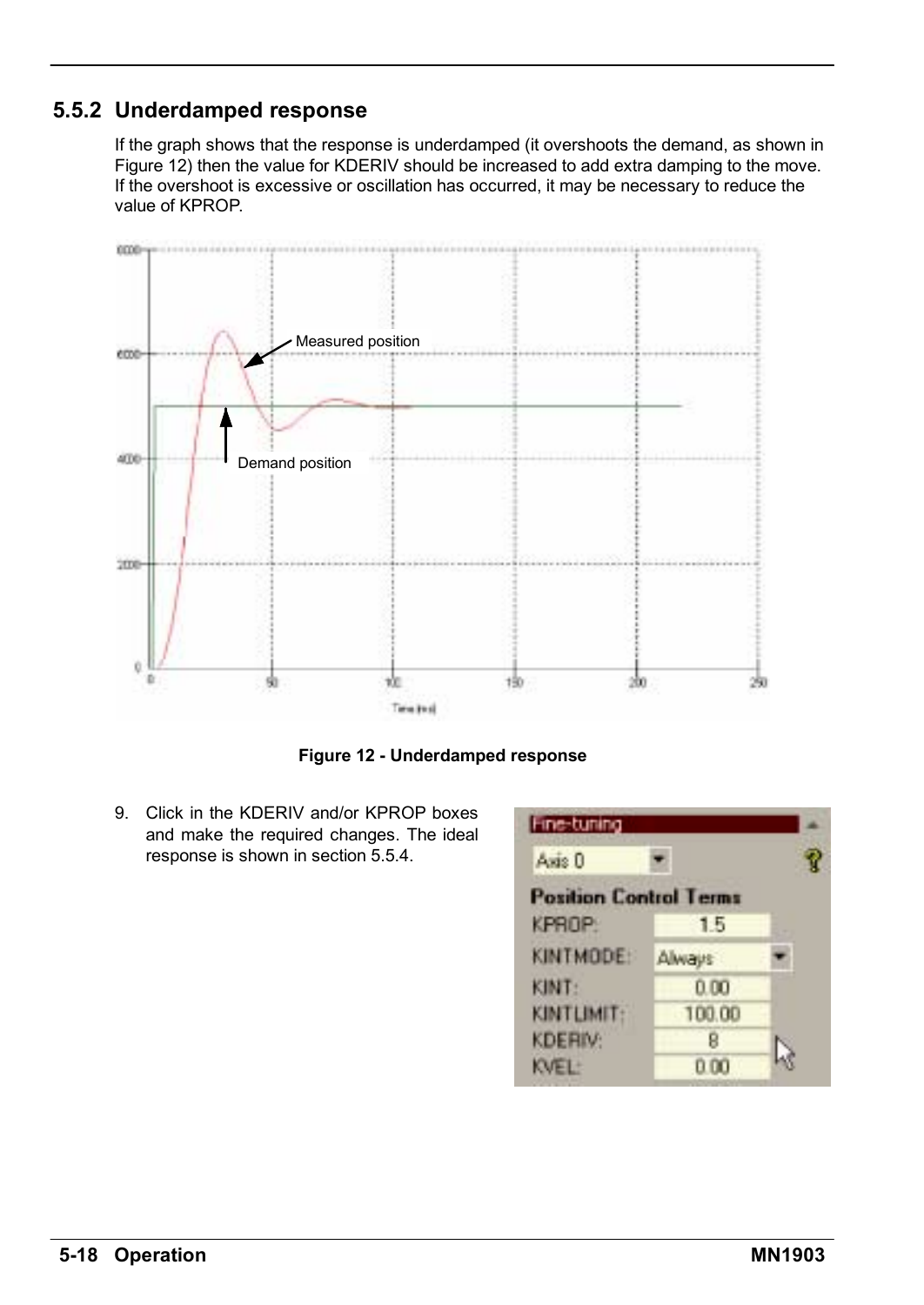### **5.5.3 Overdamped response**

If the graph shows that the response is overdamped (it reaches the demand too slowly, as shown in Figure 13) then the value for KDERIV should be decreased to reduce the damping of the move. If the overdamping is excessive, it may be necessary to increase the value of KPROP.



**Figure 13 - Overdamped response**

10. Click in the KDERIV and/or KPROP boxes and make the required changes. The ideal response is shown in section 5.5.4.

| Fine-tuning                   |        |  |
|-------------------------------|--------|--|
| Axis D                        |        |  |
| <b>Position Control Terms</b> |        |  |
| KPROP:                        | 15     |  |
| KINTMODE:                     | Alwaus |  |
| KINT:                         | 0.00   |  |
| KINTLIMIT:                    | 100.00 |  |
| <b>KDERIV:</b>                |        |  |
| <b>NVEL:</b>                  |        |  |
|                               |        |  |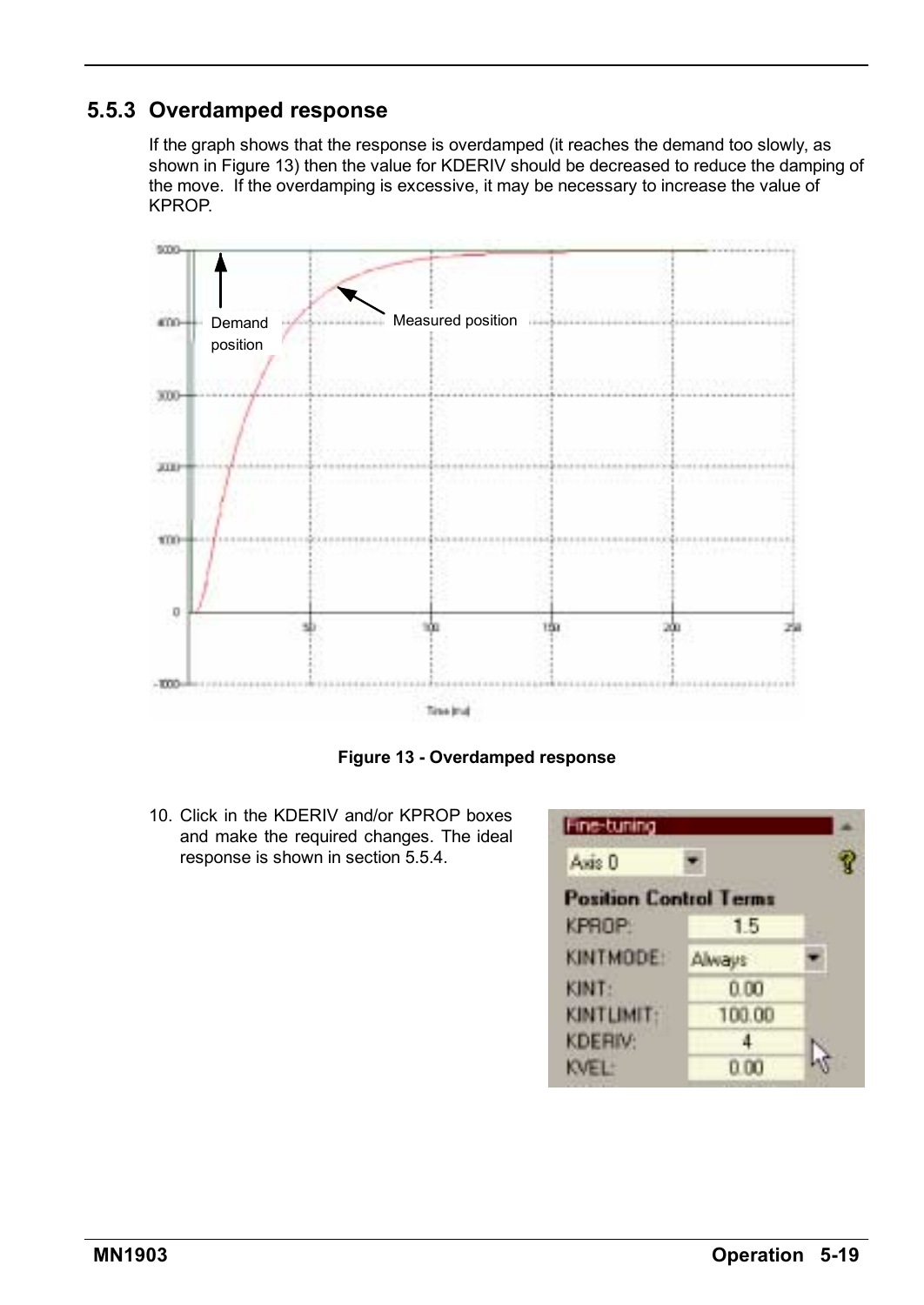### **5.5.4 Critically damped response**

If the graph shows that the response reaches the demand quickly and only overshoots the demand by a small amount, this can be considered an ideal response for most systems. See Figure 14.



**Figure 14 - Critically damped (ideal) response**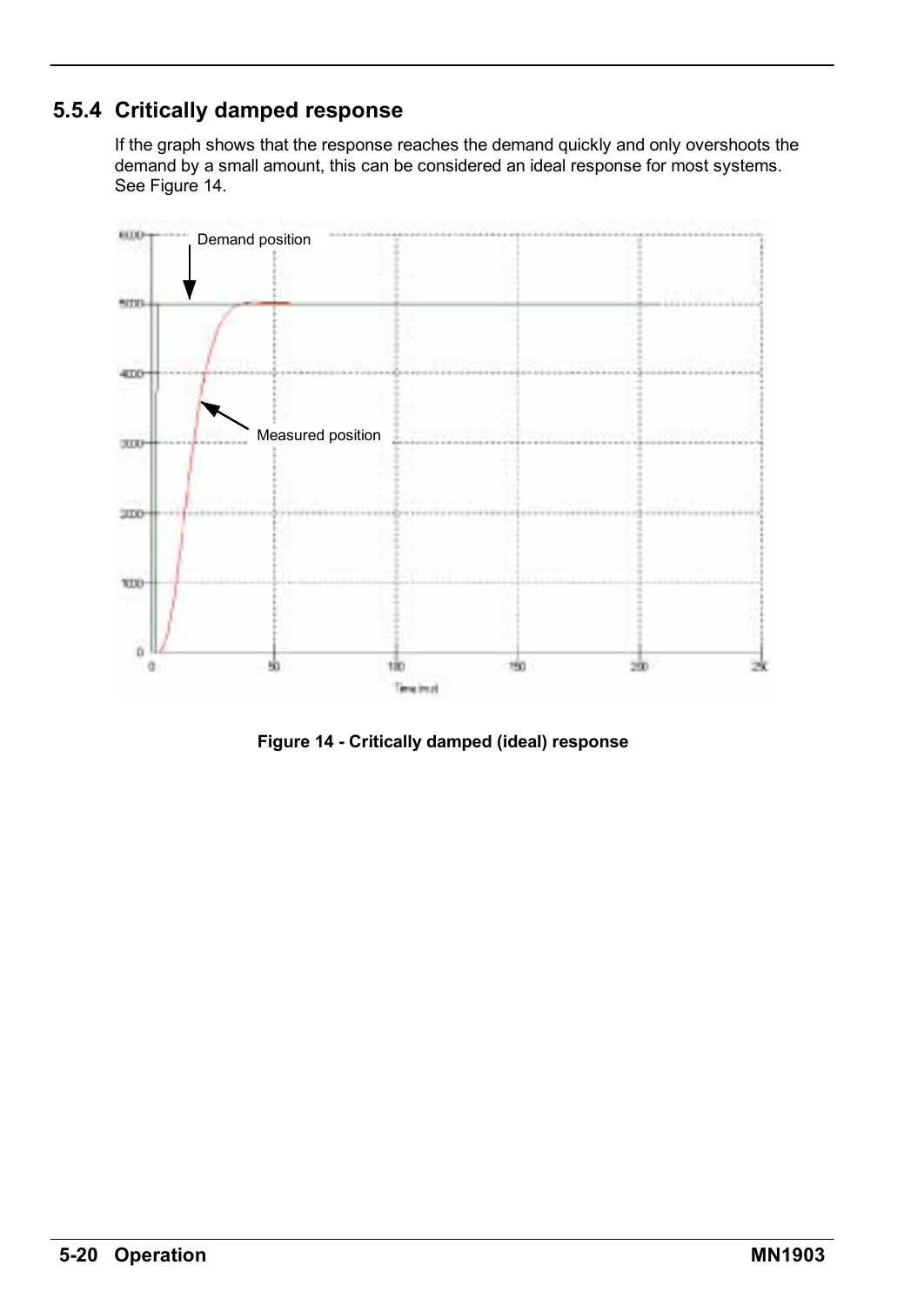# **5.6 Servo axis - eliminating steady-state errors**

In systems where precise positioning accuracy is required, it is often necessary to position within one encoder count. Proportional gain, KPROP, is not normally able to achieve this because a very small following error will only produce a small demand for the drive which may not be enough to overcome mechanical friction (this is particularly true in current controlled systems). This error can be overcome by applying integral gain. The integral gain, KINT, works by accumulating following error over time to produce a demand sufficient to move the motor into the required position with zero following error.

KINT can therefore overcome errors caused by gravitational effects such as vertically moving linear tables. With current controlled drives a non-zero demand output is required to hold the load in the correct position, to achieve zero following error.

Care is required when setting KINT since a high value will cause instability during moves. A typical value for KINT would be 0.1. The effect of KINT should also be limited by setting the integration limit, KINTLIMIT, to the smallest possible value that is sufficient to overcome friction or static loads, for example 5. This will limit the contribution of the integral term to 5% of the full DAC output range.

- 1. Click in the KINT box and enter a small starting value, for example 0.1.
- 2. Click in the KINTLIMIT box and enter a value  $of 5$

| Fine-tuning                   |        |  |
|-------------------------------|--------|--|
| Axis D                        |        |  |
| <b>Position Control Terms</b> |        |  |
| KPROP:                        | 1.5    |  |
| KINTMODE:                     | Alwaus |  |
| KINT:                         | 01     |  |
| KINTLIMIT:                    |        |  |
| <b>KDERIV:</b>                |        |  |
| VEI <sup>+</sup>              |        |  |

With NextMove PCI, the action of KINT and KINTLIMIT can be set to operate in various modes:

- Never the KINT term is never applied
- Always the KINT term is always applied
- Smart the KINT term is only applied when the demand is zero or constant.

This function can be selected using the KINTMODE drop down box.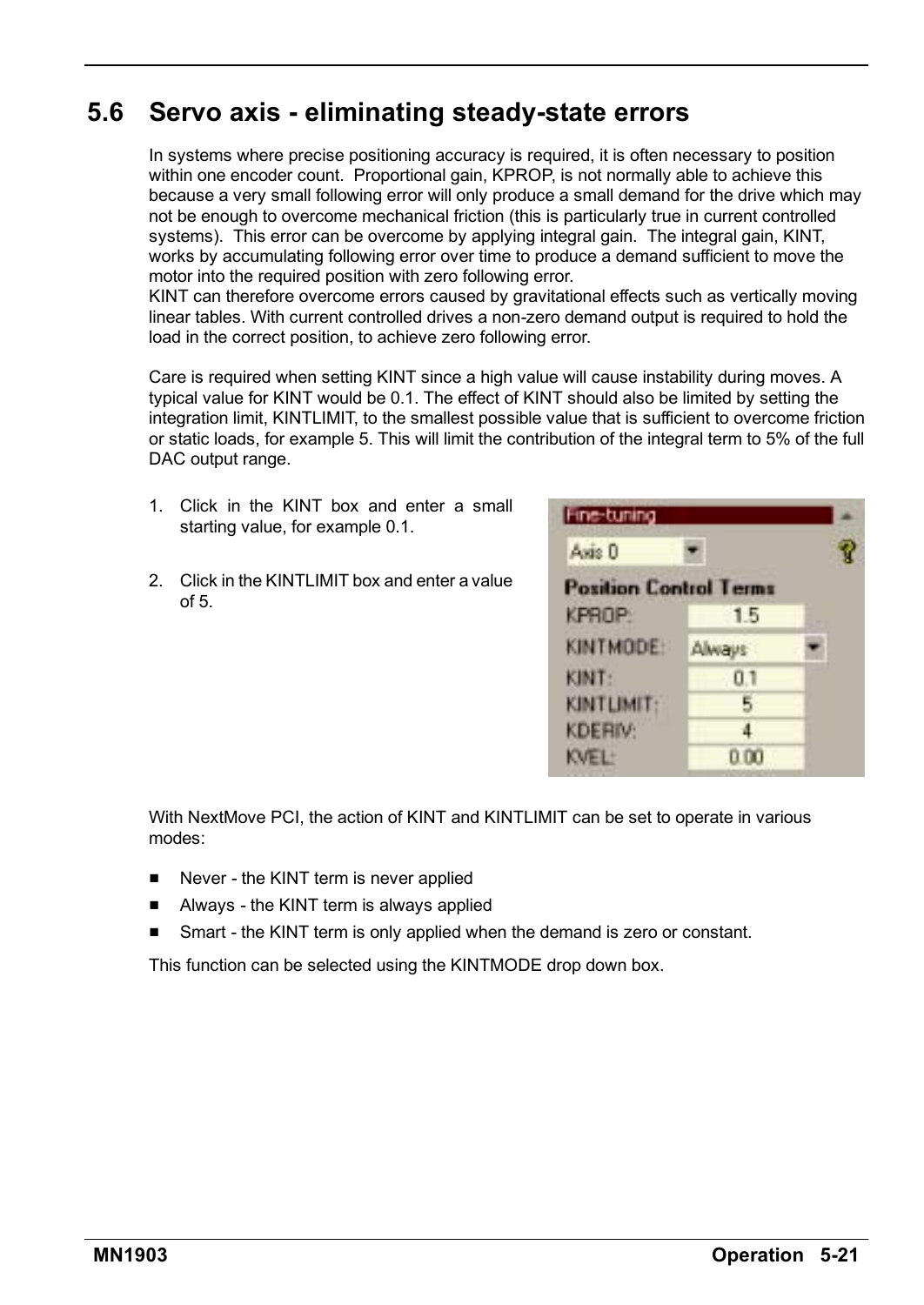# **5.7 Servo axis - tuning for velocity control**

Drives designed for velocity control incorporate their own velocity feedback term to provide system damping. For this reason, KDERIV (and KVEL) can be set to zero.

Correct setting of the velocity feed forward gain KVELFF is important to get the optimum response from the system. The velocity feed forward term takes the instantaneous velocity demand from the profile generator and adds this to the output block (see Figure 11). KVELFF is outside the closed loop and therefore does not have an effect on system stability. This means that the term can be increased to maximum without causing the motor to oscillate, provided that other terms are setup correctly.

When setup correctly, KVELFF will cause the motor to move at the speed demanded by the profile generator. This is true without the other terms in the closed loop doing anything except compensating for small errors in the position of the motor. This gives faster response to changes in demand speed, with reduced following error.

### **5.7.1 Calculating KVELFF**

To calculate the correct value for KVELFF, you will need to know:

- $\blacksquare$  The speed, in revolutions per minute, produced by the motor when a maximum demand (+10V) is applied to the drive.
- The setting for LOOPTIME. The factory preset setting is 1ms.
- The number of encoder lines for the attached motor. Baldor BSM motors use either 1000 or 2500 line encoders.

The servo loop formula uses speed values expressed in *quadrature counts per servo loop*. To calculate this figure:

1. First, divide the speed of the motor, in revolutions per minute, by 60 to give the number of revolutions per second. For example, if the motor speed is 3000rpm when a maximum demand (+10V) is applied to the drive:

Revolutions per second = 3000 / 60  $= 50$ 

2. Next, calculate how many revolutions will occur during one servo loop. The factory preset servo loop time is 1ms (0.001 seconds), so:

| Revolutions per servo loop | $=$ | $50 \times 0.001$ seconds |
|----------------------------|-----|---------------------------|
|                            |     | 0.05                      |

3. Now calculate how many quadrature encoder counts there are per revolution. The NextMove PCI counts both edges of both pulse trains (CHA and CHB) coming from the encoder, so for every encoder line there are 4 'quadrature counts'. With a 1000 line encoder:

| Quadrature counts per revolution | $1000 \times 4$ |
|----------------------------------|-----------------|
|                                  | 4000            |

4. Finally, calculate how many quadrature counts there are per servo loop:

| Quadrature counts per servo loop | 4000 x 0.05 |
|----------------------------------|-------------|
|                                  | 200         |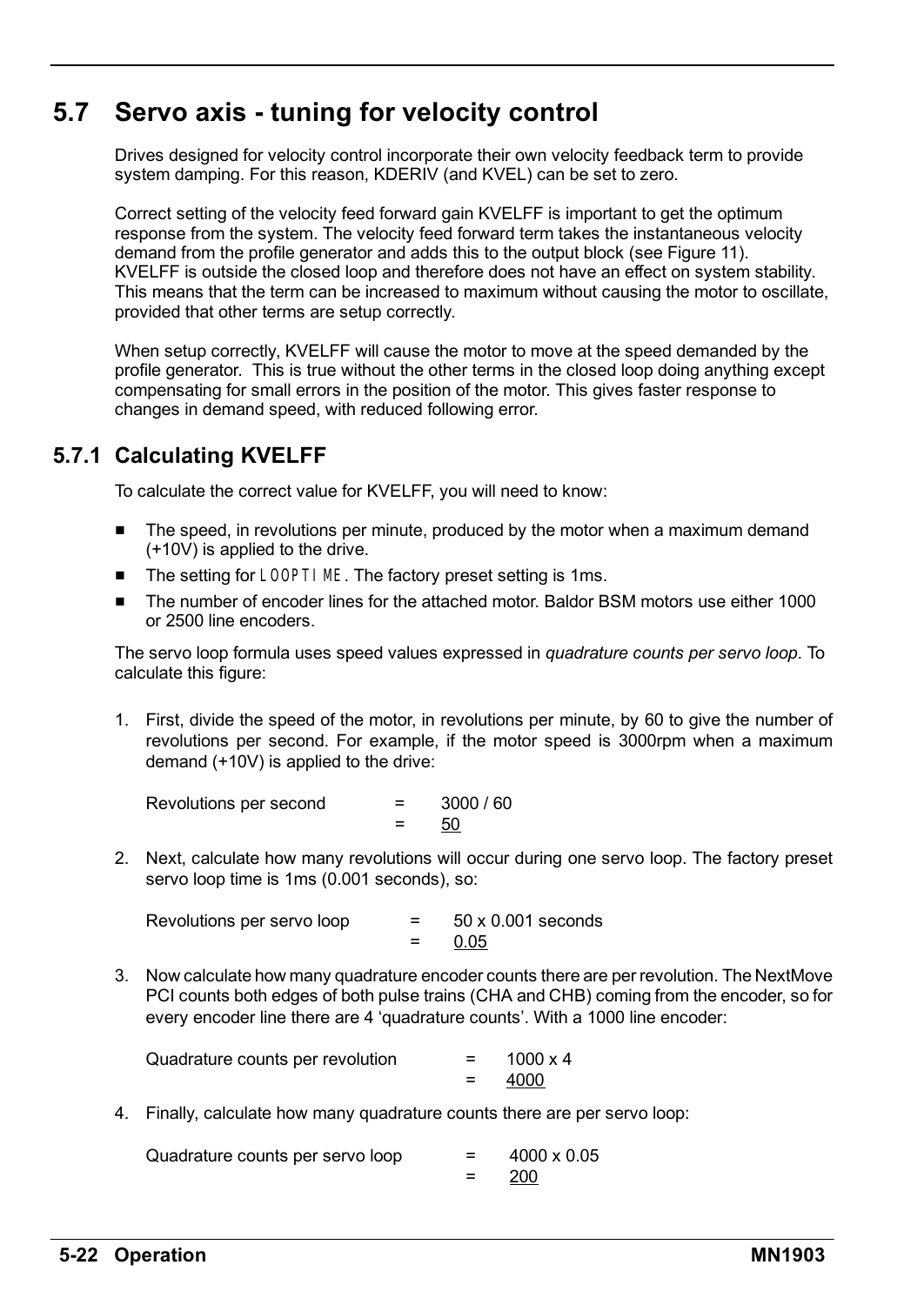The analog demand output is controlled by a 12-bit DAC, which can create output voltages in the range -10V to +10V. This means a maximum output of +10V corresponds to a DAC value of 2048. The value of KVELFF is calculated by dividing 2048 by the number of quadrature counts per servo loop, so:

KVFLFF  $= 2048 / 200$ = **10.24**

5. Click in the KVELFF box and enter the value.

The calculated value should give zero following error in normal operation. Using values greater than the calculated value will cause the controller to have a following error ahead of the desired position. Using values less than the calculated value will cause the controller to have following error behind the desired position.

- 6. In the Move Type drop down box, check that the move type is set to Trapezoid.
- 7. Click in the Distance box and enter a distance for the step move. It is recommended to set a value that will cause the motor to make a few revolutions, for example 10.
	- **Note:** The distance depends on the scale set in section 5.3.3. If you set a scale so that units could be expressed in revolutions (or other unit of your choice), then those are the units that will be used here. If you did not set a scale, the amount you enter will be in encoder counts.
- 8. Click **Go**.

The NextMove PCI will perform the move and the motor will turn. As the soon as the move is completed, WorkBench v5 will download captured data from the NextMove PCI. The data will then be displayed in the Capture window as a graph.

**Note:** The graph that you see will not look exactly the same as the graph shown here! Remember that each motor has a slightly different response.

| Axis D                        |        |  |
|-------------------------------|--------|--|
| <b>Position Control Terms</b> |        |  |
| KPROP:                        | 9.00   |  |
| <b>KINTMODE:</b>              | Always |  |
| <b>KINT:</b>                  | 0.00   |  |
| KINTLIMIT                     | 100.00 |  |
| <b>KDERIV:</b>                | 0.00   |  |
| KVF1-                         | 0.00   |  |
| <b>Feedforward Terms</b>      |        |  |
| <b>KVELFF:</b>                | 1024   |  |
| KACCEL:                       | 8.00   |  |

| Move Type:       | Trapezoid |             |
|------------------|-----------|-------------|
| Distance:        | 10        | <b>UM N</b> |
| <b>Duration:</b> | 1.13      |             |

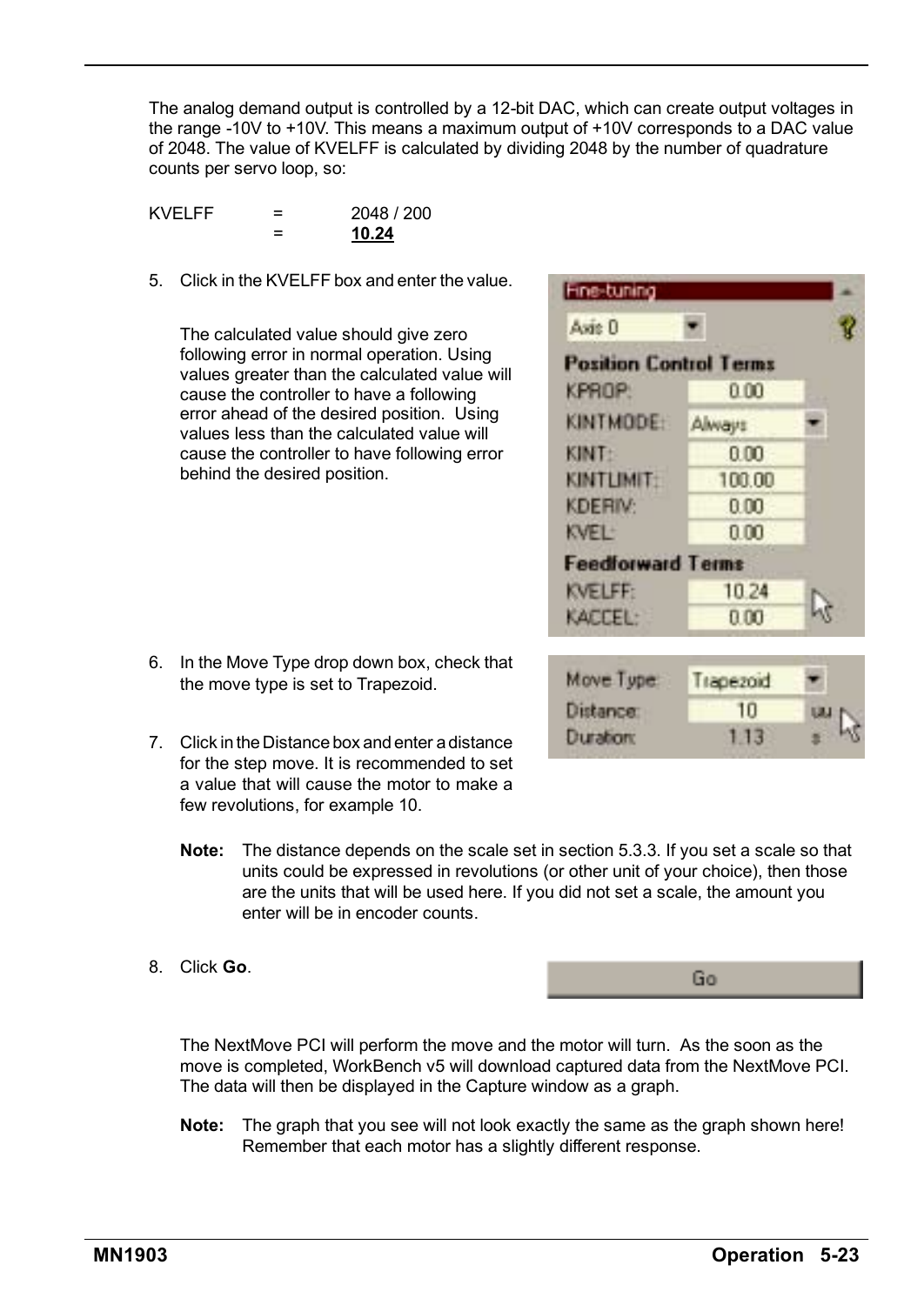

**Figure 15 - Correct value of KVELFF**

It may be necessary to make changes to the calculated value of KVELFF. If the trace for Measured velocity appears above the trace for Demand velocity, reduce the value of KVELFF. If the trace for Measured velocity appears below the trace for Demand velocity, increase the value of KVELFF. Repeat the test after each change. When the two traces appear on top of each other (approximately), the correct value for KVELFF has been found as shown in Figure 11.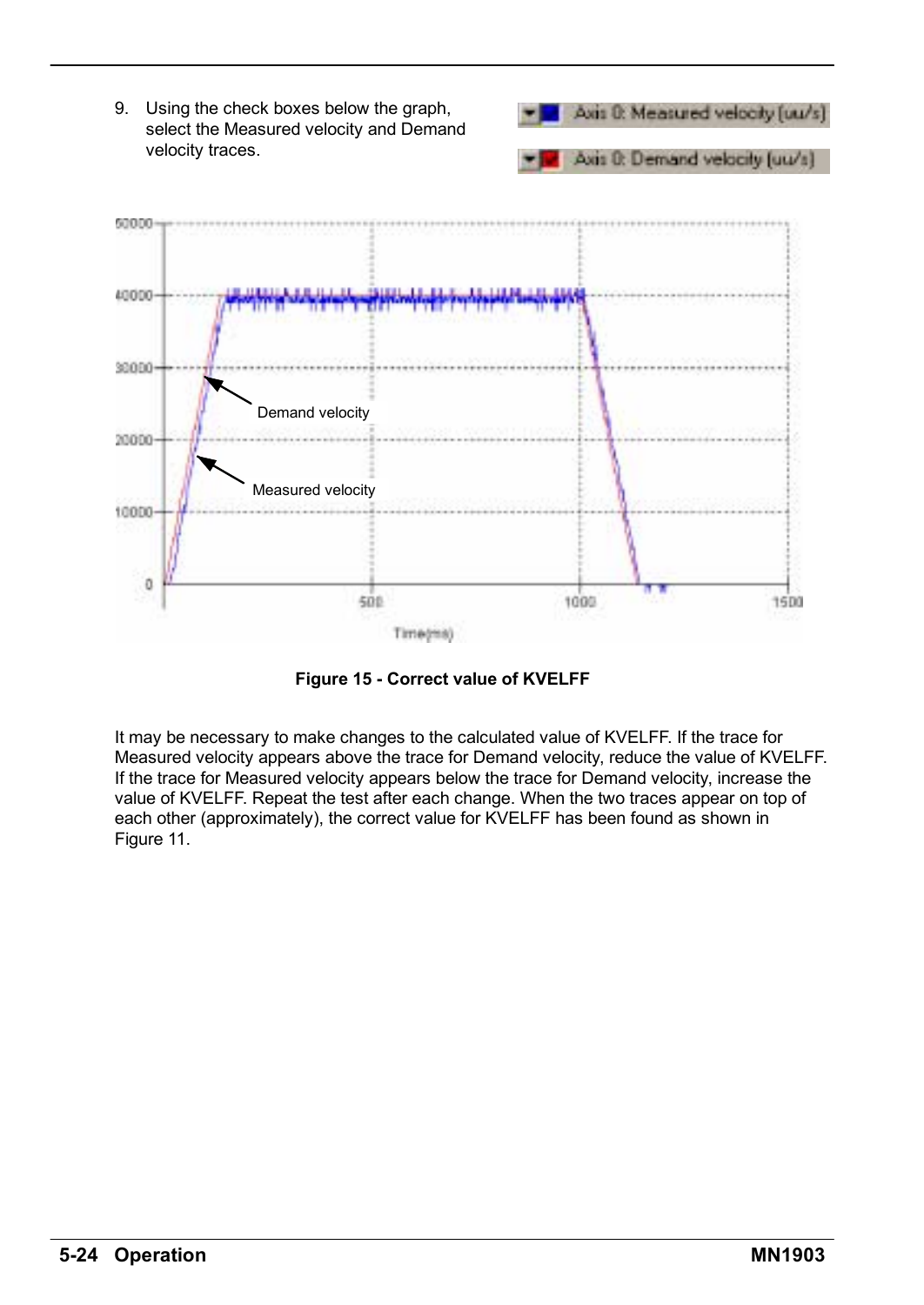## **5.7.2 Adjusting KPROP**

The KPROP term can be used to reduce following error. Its value will usually be much smaller than the value used for an equivalent current controlled system. A fractional value, for example 0.1, will probably give the best response.

1. Click in the KPROP box and enter a starting value of 0.1.

| Axis D                        |        |  |
|-------------------------------|--------|--|
| <b>Position Control Terms</b> |        |  |
| <b>KPROP:</b>                 | 0.1    |  |
| KINTMODE:                     | Always |  |
| <b>KINT:</b>                  | 0.00   |  |
| KINTLIMIT                     | 100.00 |  |
| <b>KDERIV:</b>                | 0.00   |  |
| KVEL-                         | n nn   |  |
| <b>Feedforward Terms</b>      |        |  |
| <b>KVELFF:</b>                | 10 24  |  |
| KACCEL:                       | 0.00   |  |

Go

2. Click **Go**.

The NextMove PCI will perform the move and the motor will turn. As the soon as the move is completed, WorkBench v5 will download captured data from the NextMove PCI. The data will then be displayed in the Capture window as a graph.

- **Note:** The graph that you see will not look exactly the same as the graph shown here! Remember that each motor has a slightly different response.
- 3. Using the check boxes below the graph, select the Measured position and Demand position traces.

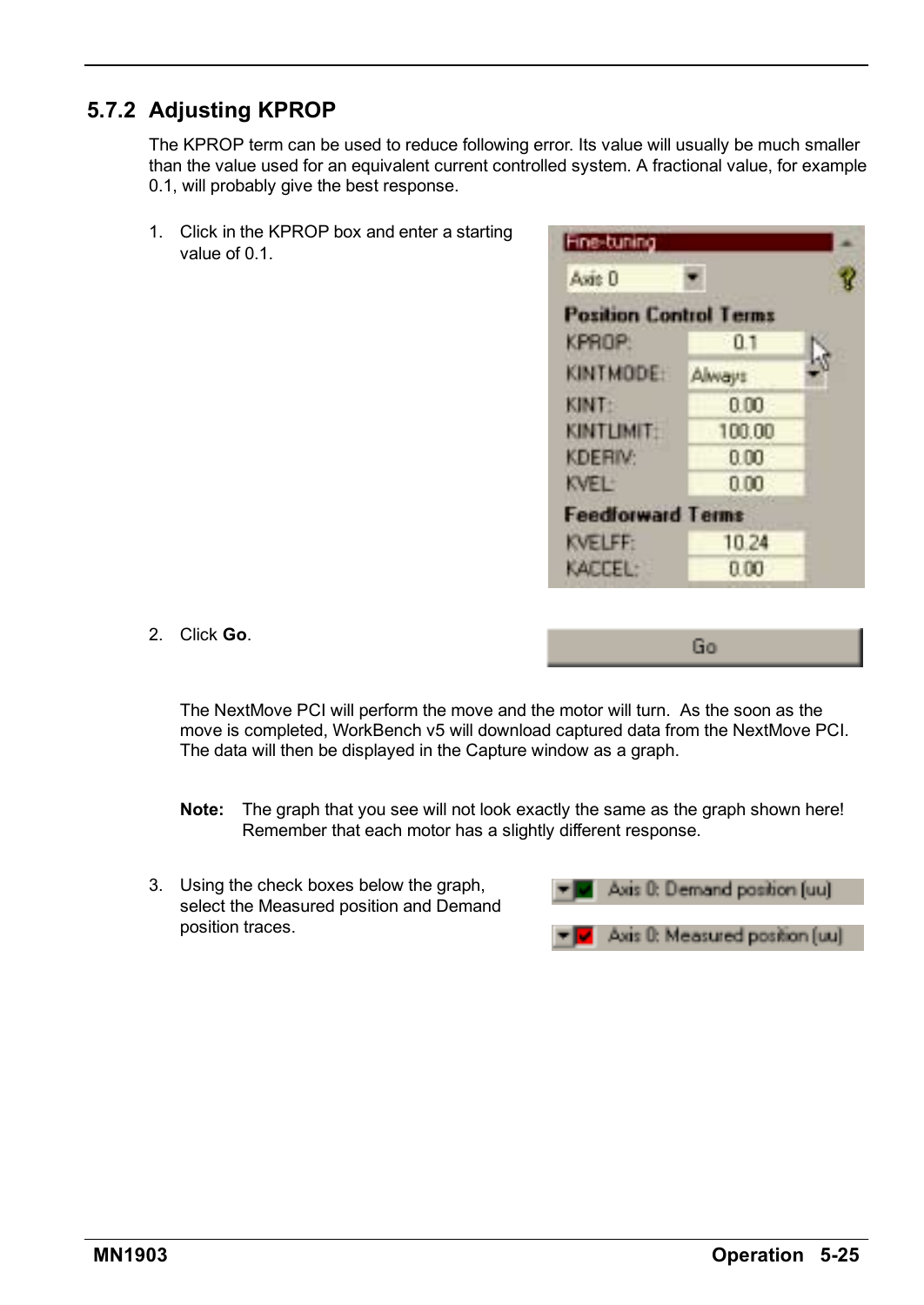

**Figure 16 - Correct value of KPROP**

The two traces will probably appear with a small offset from each other. Adjust KPROP by small amounts until the two traces appear on top of each other (approximately), as shown in Figure 16.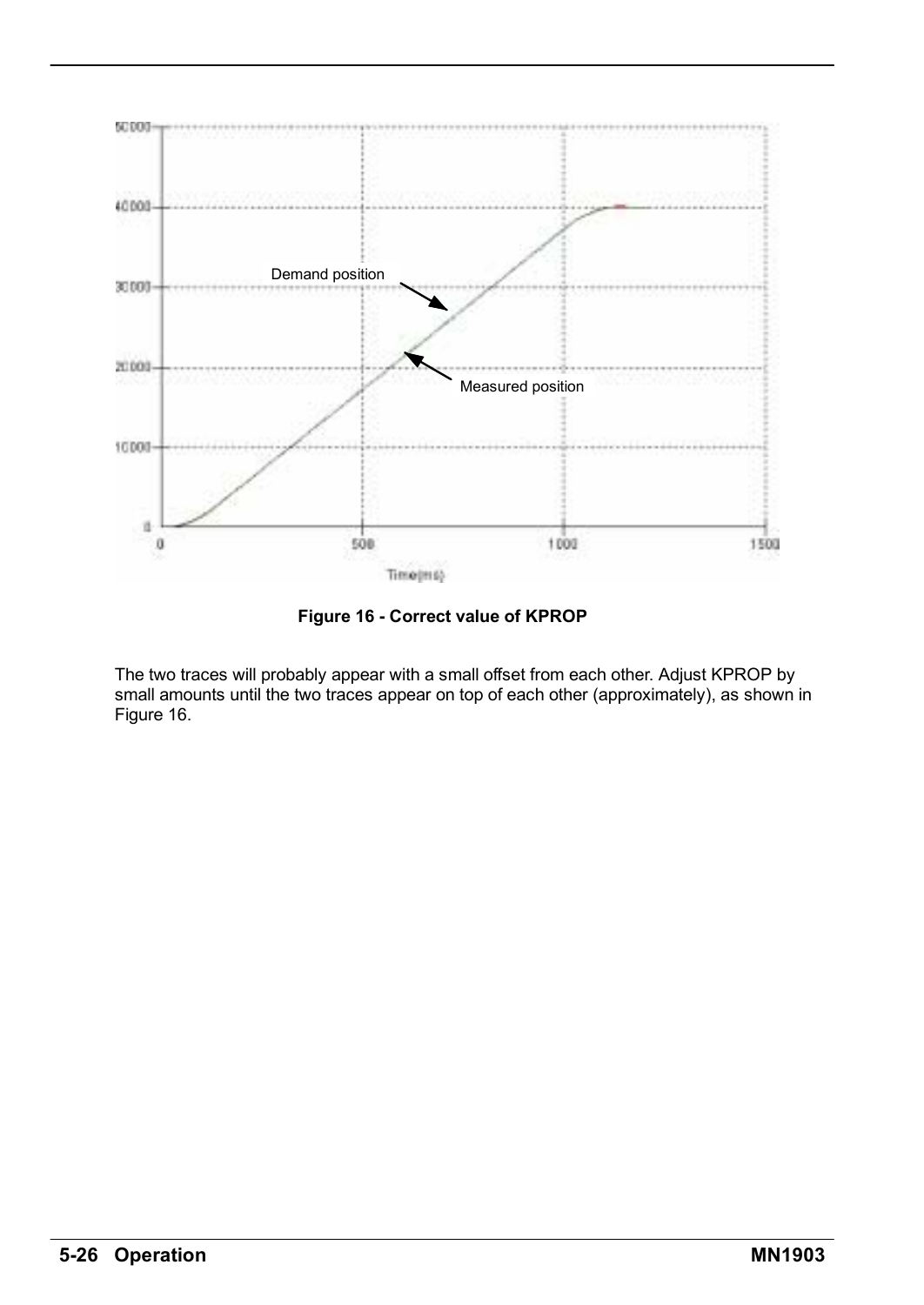# **5.8 Stepper axis - testing**

This section describes the method for testing a stepper axis. The stepper control is an open loop system so no tuning is necessary.

## **5.8.1 Testing the drive command output**

This section tests the operation and direction of the axis command output. It is recommended that the system is initially tested and tuned with the motor shaft disconnected from other machinery.

1. Check that the Drive enable button is pressed.

2. In the Toolbox, click the Edit & Debug icon.



Edit & Debun

- 3. Click in the Command window.
- 4. Type:  $JOG.0=2$

where 0 is the axis (stepper output) to be tested and 2 is the speed.

**Note:** The JOG command specifies a speed in user units per second, so the speed is affected by SCALE (section 5.3.3).

If there appears to be no pulse or direction output, check the electrical connections between the breakout module and the drive.

- 5. To repeat the tests for reverse moves, type:  $JOG.0 = -2$
- 6. To remove the demand and stop the test, type: STOP 0



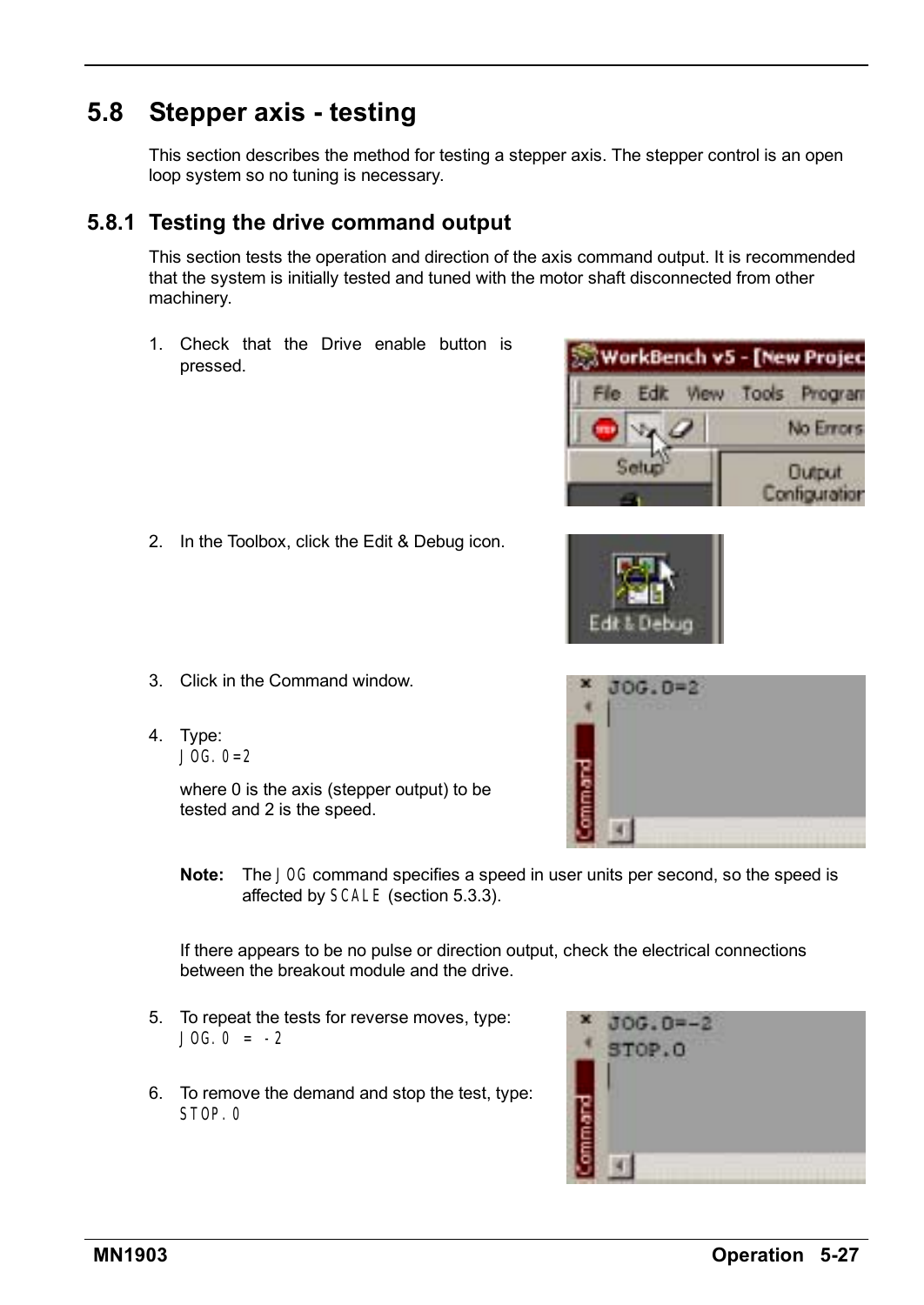# **5.9 Digital input/output configuration**

The Digital I/O window can be used to setup other digital inputs and outputs.

### **5.9.1 Digital input configuration**

The Digital Inputs tab allows you to define how each digital input will be triggered and, optionally, if it is to be allocated to a special function, for example the Forward Limit. In the following example, digital input 1 will be set to trigger on a falling edge, and allocated to the forward limit input of axis 0:

1. In the Toolbox, click the Digital I/O icon.



2. At the bottom of the Digital I/O screen, click the **Digital Inputs** tab.

The left of the screen shows a column of yellow icons - High, Low, Rising, Falling and Rise/Fall. These describe how the input will be triggered.



3. Drag the **Falling** icon **n** onto the **IN1** icon **n** . This will setup IN1 to respond to a falling edge. IMT

| Inquir<br>Congaston |           | Program 0-13          | ×            | Fwd<br>Lleaf | Fury<br>Link | Homi | Titas | East | Aid 37 W        |
|---------------------|-----------|-----------------------|--------------|--------------|--------------|------|-------|------|-----------------|
| ikut.               | Di ti     | <b>IMB</b>            | B416         | 属            | 図            | 醚    |       | 図    | 4.4880          |
| $\frac{1}{2}$       | nr*       | IN9                   | 1M17         |              |              |      |       | 図    | <b>C-Aves T</b> |
| Ru                  | 面<br>n:   | 拆油                    | <b>DUIE</b>  | ×            |              | х    | 闔     | 頥    | $1 - 4662$      |
| τ<br><b>Faling</b>  | 37.3      | 面<br>19.11            | <b>IM 19</b> |              |              | 國    |       | 図    | $0$ -Any $2$    |
| п<br><b>RisePol</b> | 對中<br>. . | 屇<br>29:12<br>$-9.11$ |              | 閬            | 図            |      | 図     | 図    | $i$ - June 4.   |
|                     | ▬<br>封生   | 39.12                 |              |              |              | œ    |       | 闔    | $+4448.5$       |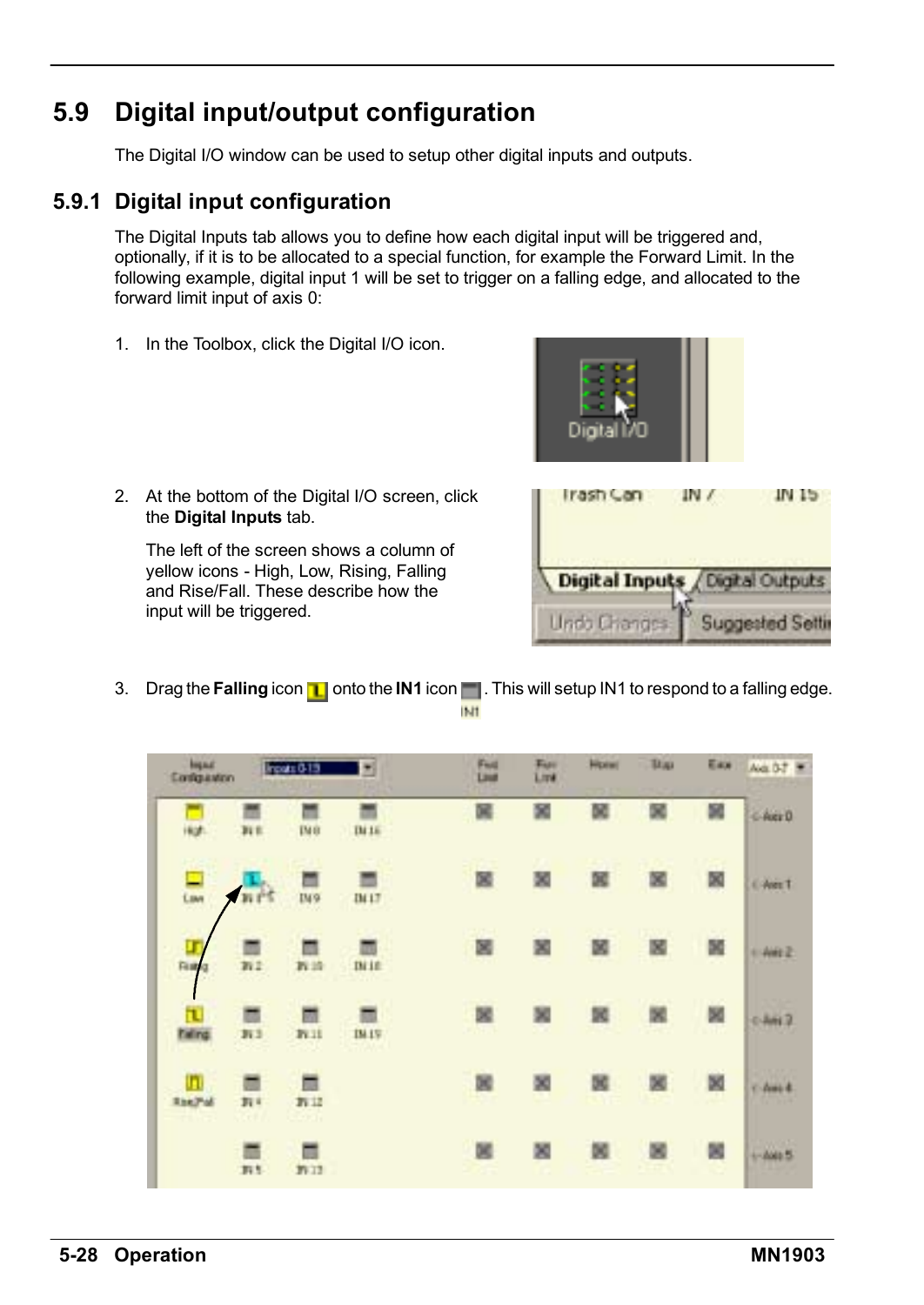4. Now drag the **IN1** icon **IT** onto the **Fwd Limit** icon **First Limit** IN1

| <b><i><u>bress</u></i></b><br><b>Confidental</b> |                     | <b>Triple (FBS</b> | ы     | n<br>Line     | List |   | <b>Size</b> | ties. | Ani 1-7     |
|--------------------------------------------------|---------------------|--------------------|-------|---------------|------|---|-------------|-------|-------------|
| 됴                                                | œ<br>NO             |                    |       | $\frac{1}{2}$ | ×    |   |             | 関     | <b>HART</b> |
| E                                                |                     | Bie                | IM 47 | œ             |      |   | 図           | 國     | $-2$ an 1   |
| $\sim$<br>Œ<br>Karic                             | ٥<br>B <sub>2</sub> | 24:30              | 34.10 | ×             | ×    |   |             | 図     | $+4442$     |
| τ<br>Falsig                                      | m<br>aca            | <b>JAL 11</b>      | 34.40 | 飀             | 飀    | × |             | 図     | $1$ day $3$ |
| п<br><b>HitalFall</b>                            | 31.4                | 道口                 |       | 齃             |      |   |             | 閾     | i dest      |
|                                                  | Bi N                | ini zil            |       | 圖             | 圖    | 図 | ×           | 圖     | il Aws 5    |

This will setup IN1 as the Forward Limit input of axis 0.

5. Click **Apply** to send the changes to the NextMove PCI.

Apply

**Note:** If required, multiple inputs can be configured before clicking **Apply**.

### **5.9.2 Digital output configuration**

The Digital Outputs tab allows you to define how each digital output will operate and if it is to be allocated to a drive enable output (see section 5.3.4). Remember to click **Apply** to send the changes to the NextMove PCI.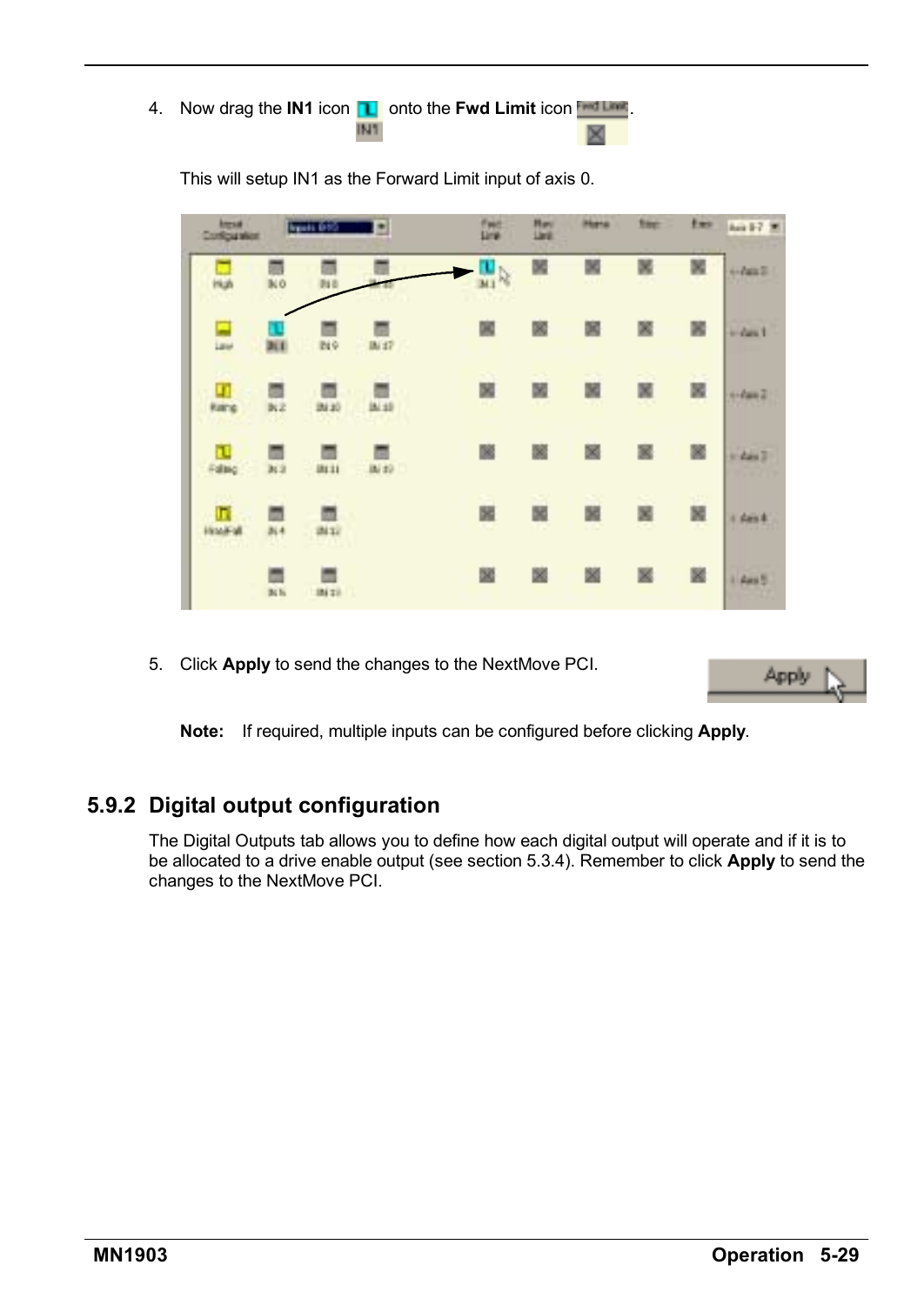# **5.10 Saving setup information**

When power is removed from the NextMove PCI all data, including configuration and tuning parameters, is lost. You should therefore save this information in a file, which can be loaded when the card is next used. Alternatively, the information can be included in program files as part of the Startup block.

- 1. In the Toolbox, click the Edit & Debug icon.
- 2. On the main menu, choose **File**, **New File**.

A new program editing window will appear.

3. On the main menu, choose **Tools**, **Upload Configuration Parameters**.

WorkBench v5 will read all the configuration information from the NextMove PCI and place it in a Startup block. For details of the Startup block, see the MintMT help file.





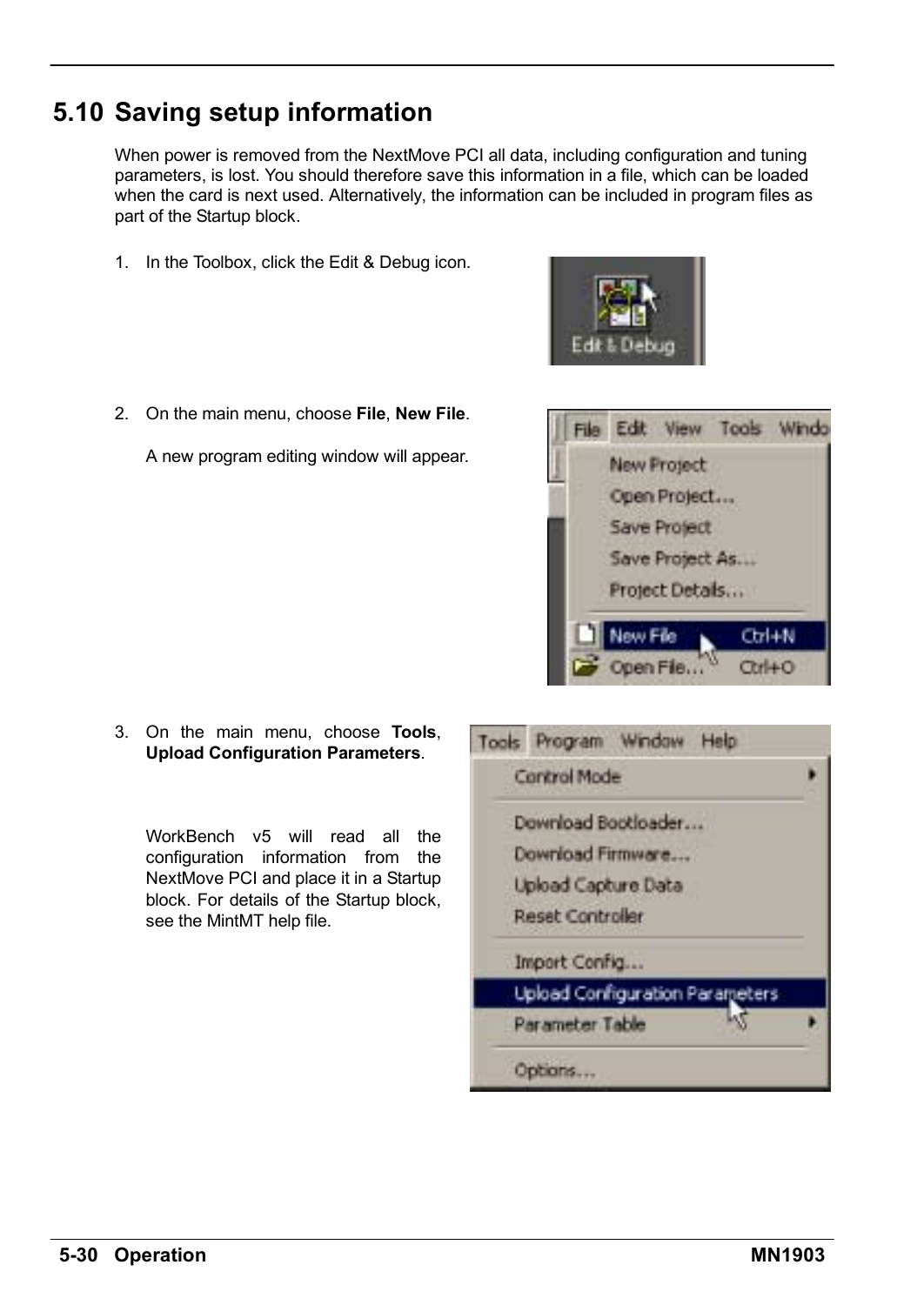4. On the main menu, choose **File**, **Save File**. Locate a folder, enter a filename and click **Save**.



#### **5.10.1Loading saved information**

1. In the Toolbox, click the Edit & Debug icon.



2. On the main menu, choose **File**, **Open File...** Locate the file and click **Open**.

| <b>Open</b>     |                      |                   |
|-----------------|----------------------|-------------------|
|                 | Look in WorkBench    | $+0$ d m          |
| Mycordigs.ont   |                      |                   |
|                 |                      |                   |
|                 |                      |                   |
|                 |                      |                   |
|                 |                      |                   |
|                 |                      |                   |
|                 |                      |                   |
| <b>Fie name</b> | <b>Nycorrighment</b> | Open <sup>1</sup> |

A Startup block should be included in every Mint program, so that whenever a program is loaded and run the NextMove PCI will be correctly configured. Remember that every drive/motor combination has a slightly different response. If the same program is used on a different NextMove PCI installation, the Startup block will need to be changed.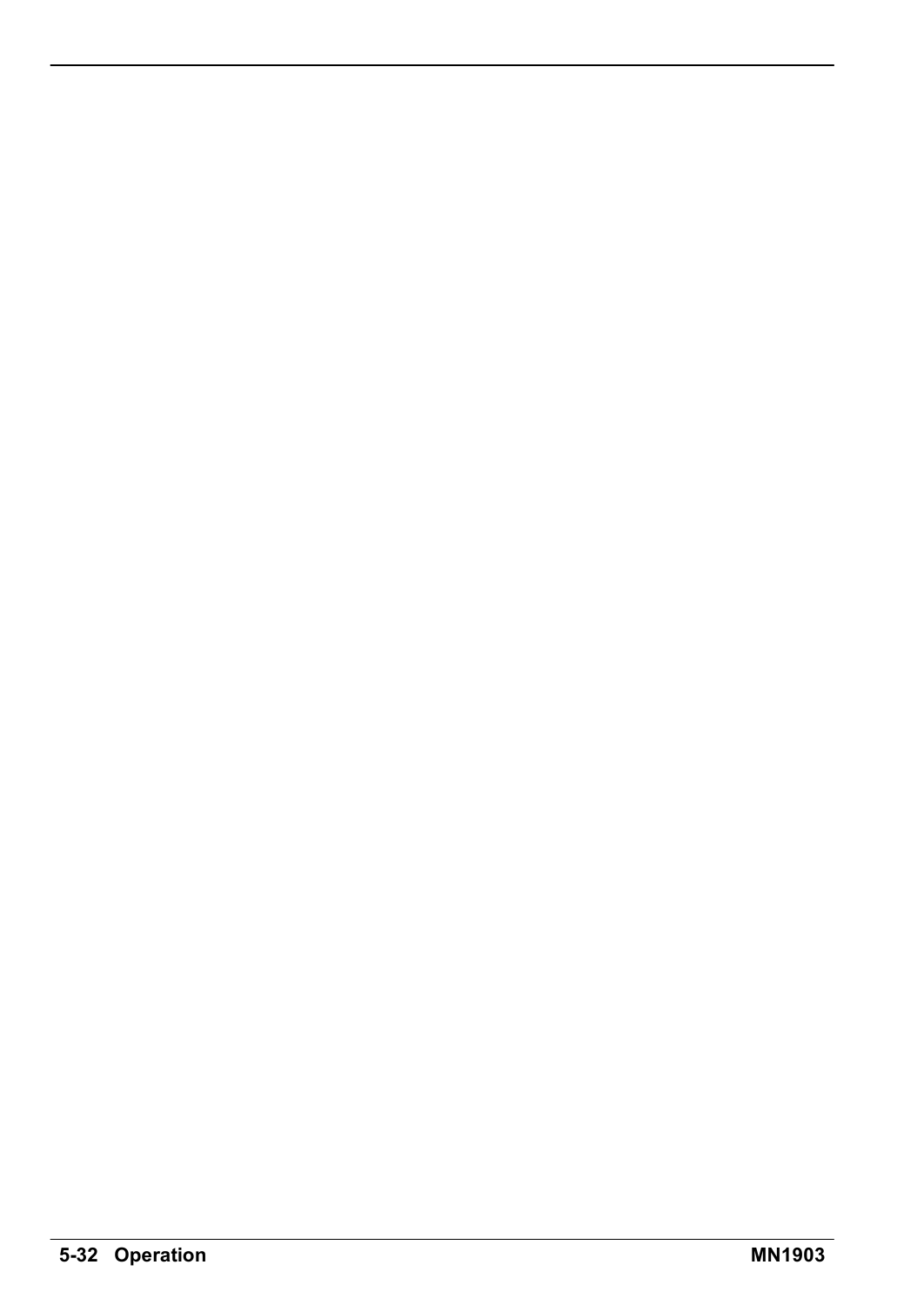

# **6.1 Introduction**

This section explains common problems and their solutions. If you want to know the meaning of the LED indicators, see section 6.2.

## **6.1.1 Problem diagnosis**

If you have followed all the instructions in this manual in sequence, you should have few problems installing the NextMove PCI. If you do have a problem, read this section first. In WorkBench v5, use the Error Log tool to view recent errors and then check the help file. If you cannot solve the problem or the problem persists, the SupportMe<sup> $m$ </sup> feature can be used.

# **6.1.2 SupportMe<sup>™</sup> feature**

The SupportMe<sup> $M$ </sup> feature (on the Help menu) can be used to e-mail information to the Baldor representative from whom you purchased the equipment. If required, you can choose to add your program files as attachments. WorkBench v5 will automatically start up your e-mail program and begin a new message, with comprehensive system information and selected attachments already in place. You can add any additional message of your own and then send the e-mail. The PC must have email facilities to use the SupportMe<sup>™</sup> feature. If you prefer to contact Baldor technical support by telephone or fax, contact details are provided at the front of this manual. Please have the following information ready:

- The serial number of your NextMove PCI (if known).
- Use the Help, SupportMe menu item in WorkBench v5 to view details about your system.
- $\blacksquare$  The type of servo amplifier and motor that you are using.
- H Give a clear description of what you are trying to do, for example performing fine-tuning.
- H Give a clear description of the symptoms that you can observe, for example error messages displayed in WorkBench v5, or the current value of any of the Mint error keywords AXISERROR, AXISSTATUS, INITERROR, and MISCERROR.
- $\blacksquare$  The type of motion generated in the motor shaft.
- H Give a list of any parameters that you have setup, for example the gain settings you have entered.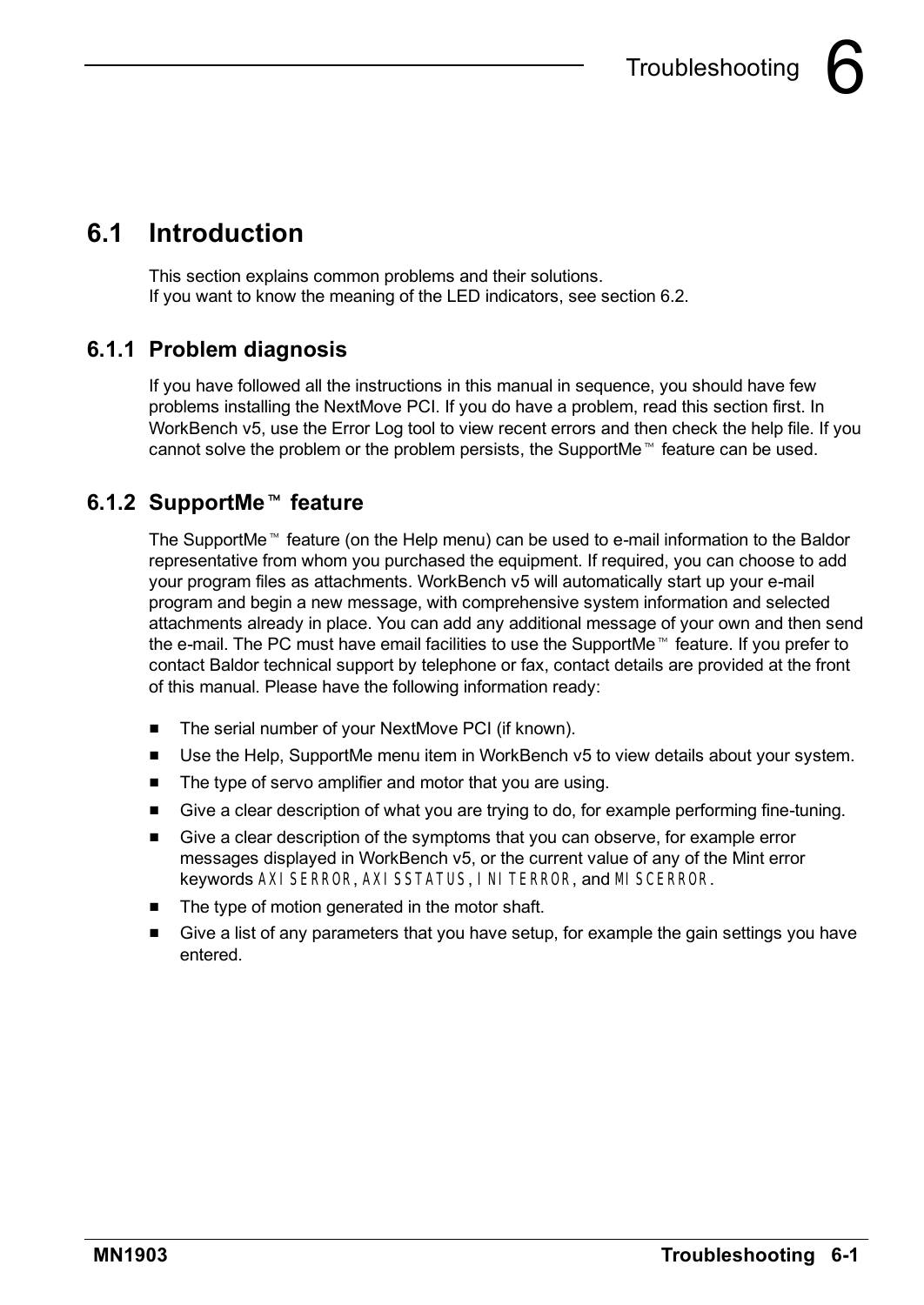# **6.2 NextMove PCI indicators**

#### **6.2.1 Status and CAN LEDs**

The backplate of the NextMove PCI contains four LEDs. S1 and S2 represent general status information. C1 and C2 are CAN traffic indicators. The LEDs may illuminate red or green and can be continuous or flashing.



| <b>LED State(s)</b>                                 | Meaning                                                                       |
|-----------------------------------------------------|-------------------------------------------------------------------------------|
| All off                                             | NextMove PCI is not powered.                                                  |
| All red                                             | In hardware reset (see section 4.8).                                          |
| All green,<br>cycling                               | In software reset, with no errors (see section 4.8).                          |
| All red,<br>cycling                                 | In software reset, Power On Self Test (POST) error has occurred.              |
| S1 green,<br>flashing                               | Program is running OK.                                                        |
| S1 red.<br>flashing                                 | Program is running, but there is an initialization error.                     |
| S1 red,<br>flashing fast                            | Asynchronous error - for example, a limit switch has been activated.          |
| S1 green,<br>flashing fast                          | Miscellaneous error - for example, the output driver board is not<br>working. |
| All green,<br>flashing                              | Updating firmware.                                                            |
| All red, turn off<br>in sequence:<br>C1, S1, S2, C2 | POST is in operation (after reset).                                           |
| C <sub>2</sub> green,<br>flashing                   | Message received on CAN2 bus.                                                 |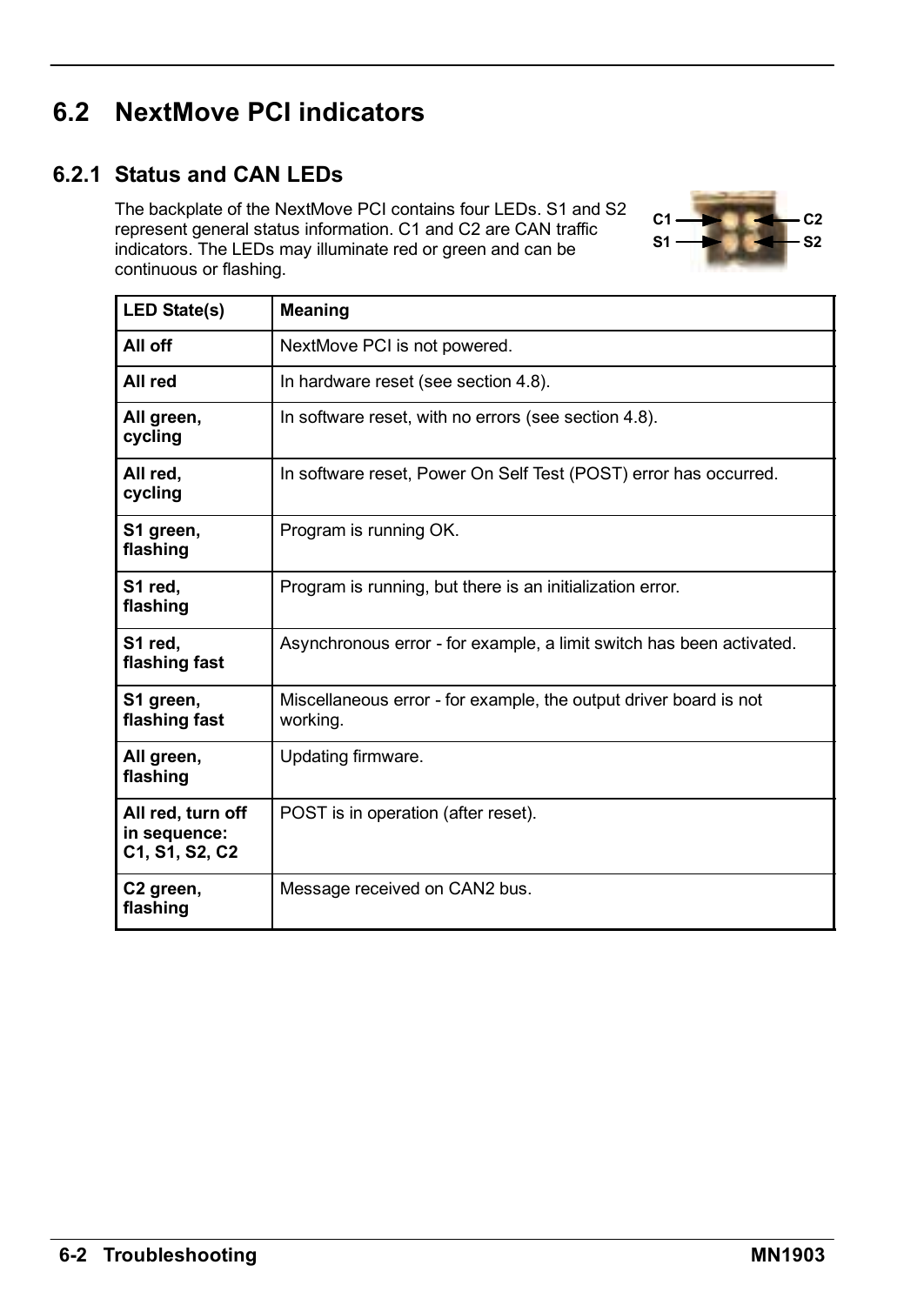## **6.2.2 Communication**

If the problem is not listed below please contact Baldor Technical Support. An oscilloscope will be useful for many of the electrical tests described below.

| Symptom                                    | Check                                                                                                                                                                                                        |  |
|--------------------------------------------|--------------------------------------------------------------------------------------------------------------------------------------------------------------------------------------------------------------|--|
| Cannot detect NextMove<br>PCI              | Check that the NextMove PCI driver has been installed.                                                                                                                                                       |  |
| Cannot communicate with<br>the controller. | Verify that WorkBench v5 is loaded and that NextMove PCI<br>is the currently selected controller. The MintMT operating<br>system (firmware) must be downloaded to the controller<br>each time it is powered. |  |
|                                            | Check the card is firmly seated in its socket in the computer<br>and this socket is of the correct type.                                                                                                     |  |
|                                            | Check that the green S1 LED on the card backplate is<br>flashing (approximately twice per second).                                                                                                           |  |

### **6.2.3 Motor control**

| Symptom                                                                   | <b>Check</b>                                                                                                                                                                                                                                                                 |  |
|---------------------------------------------------------------------------|------------------------------------------------------------------------------------------------------------------------------------------------------------------------------------------------------------------------------------------------------------------------------|--|
| Controller appears to be.<br>working but will not cause<br>motor to turn. | Check that the connections between motor and drive are<br>correct. Use WorkBench v5 to perform the basic system<br>tests (see section 5.4 or 5.8).                                                                                                                           |  |
|                                                                           | Ensure that while the controller is not in error the drive is<br>enabled and working. When the controller is first powered up<br>the drive should be disabled if there is no program running<br>(there is often an LED on the front of the drive to indicate<br>status).     |  |
|                                                                           | Check that the servo loop gains are setup correctly - check<br>the Fine-tuning window. See sections 5.4.2 to 5.6.                                                                                                                                                            |  |
| Motor runs uncontrollably<br>when controller is switched<br>on.           | Check that the encoders are connected, they have power<br>through Encoder $V^+$ (if required, see section 4.5.3) and are<br>functioning correctly. Use a dual trace oscilloscope to<br>display both channels of the encoder and/or the complement<br>signals simultaneously. |  |
|                                                                           | Check that the drive is connected correctly to the breakout<br>module and that with zero demand there is 0V at the drive<br>demand input. See section 5.4.1.                                                                                                                 |  |
|                                                                           | Verify that the breakout module and drive are correctly<br>grounded to a common earth point.                                                                                                                                                                                 |  |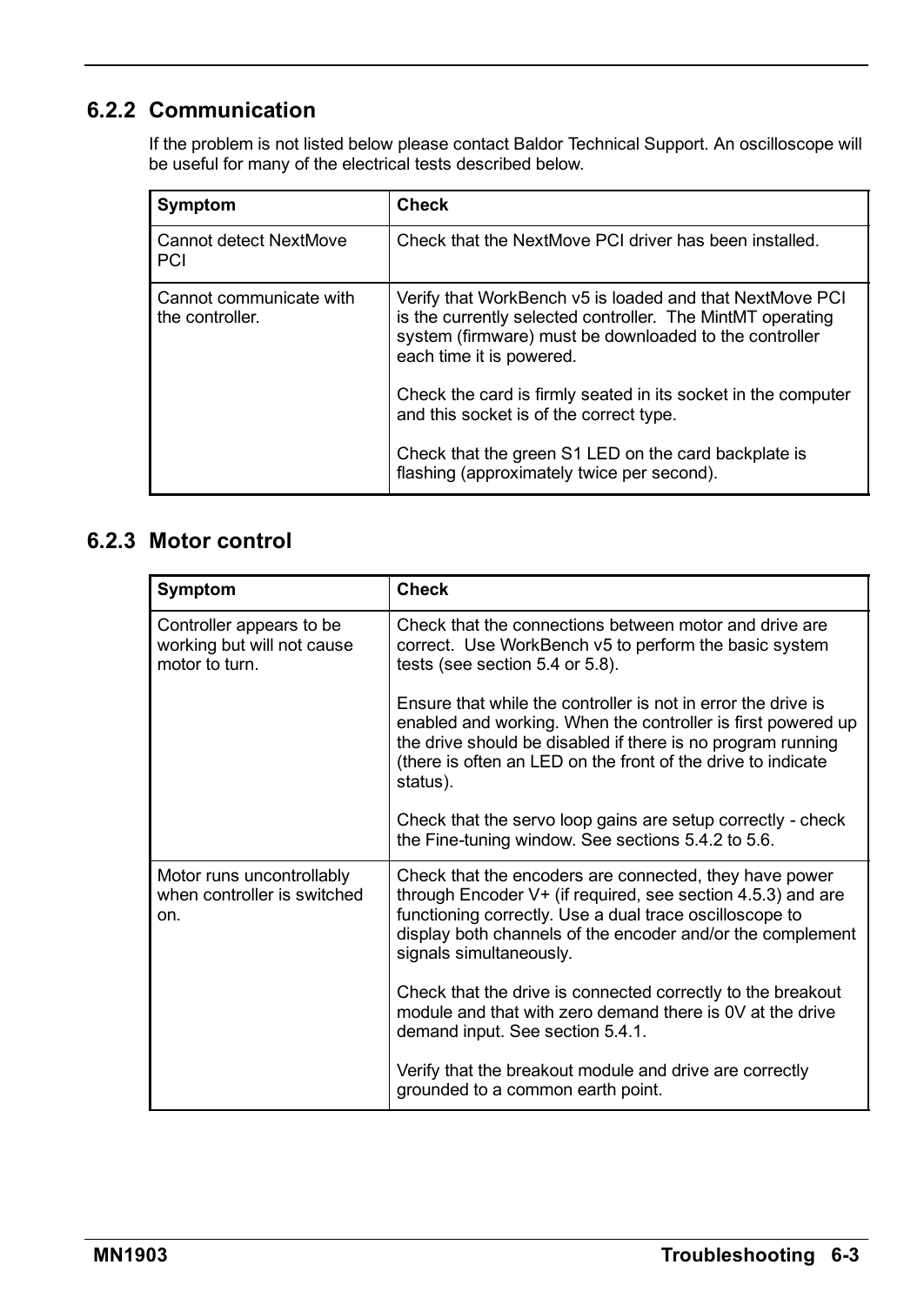| Symptom                                                                                                                                                                          | <b>Check</b>                                                                                                                                                                                                                                            |  |  |
|----------------------------------------------------------------------------------------------------------------------------------------------------------------------------------|---------------------------------------------------------------------------------------------------------------------------------------------------------------------------------------------------------------------------------------------------------|--|--|
| Motor runs uncontrollably<br>when controller is switched<br>on and servo loop gains are<br>applied or when a move is<br>set in progress. Motor then<br>stops after a short time. | Check that the axis' corresponding encoder and demand<br>signals are connected to the same axes of motion. Check<br>the demand to the drive is connected with the correct<br>polarity.                                                                  |  |  |
|                                                                                                                                                                                  | Check that for a positive demand signal, a positive increase<br>in axis position is seen. The MintMT ENCODERMODE<br>keyword can be used to change encoder input direction.<br>The MintMT DACMODE keyword can be used to reverse DAC<br>output polarity. |  |  |
|                                                                                                                                                                                  | Check that the maximum following error is set to a<br>reasonable value. For setting up purposes, following error<br>detection may be disabled by setting FOLERRORMODE = $0$ .                                                                           |  |  |
| Motor is under control, but<br>vibrates or overshoots<br>during a move.                                                                                                          | Servo loop gains may be set incorrectly. See sections 5.4.2<br>to $5.6$ .                                                                                                                                                                               |  |  |
| Motor is under control, but<br>when moved to a position<br>and then back to the start it                                                                                         | Using an oscilloscope at the breakout module connectors,<br>check <sup>-</sup>                                                                                                                                                                          |  |  |
| does not return to the same<br>position.                                                                                                                                         | all encoder channels are clear signals and free from<br>п<br>electrical noise:                                                                                                                                                                          |  |  |
|                                                                                                                                                                                  | they are correctly wired to the controller;<br>п<br>when the motor turns, the two square wave signals are<br>■<br>90 degrees out of phase. Also check the complement<br>signals.                                                                        |  |  |
|                                                                                                                                                                                  | Ensure that the encoder lead uses shielded twisted pair<br>cable and that the shield is attached to the shield connection<br>only at the breakout module end.                                                                                           |  |  |
|                                                                                                                                                                                  | Verify that the breakout module and drive are correctly<br>grounded to a common earth point.                                                                                                                                                            |  |  |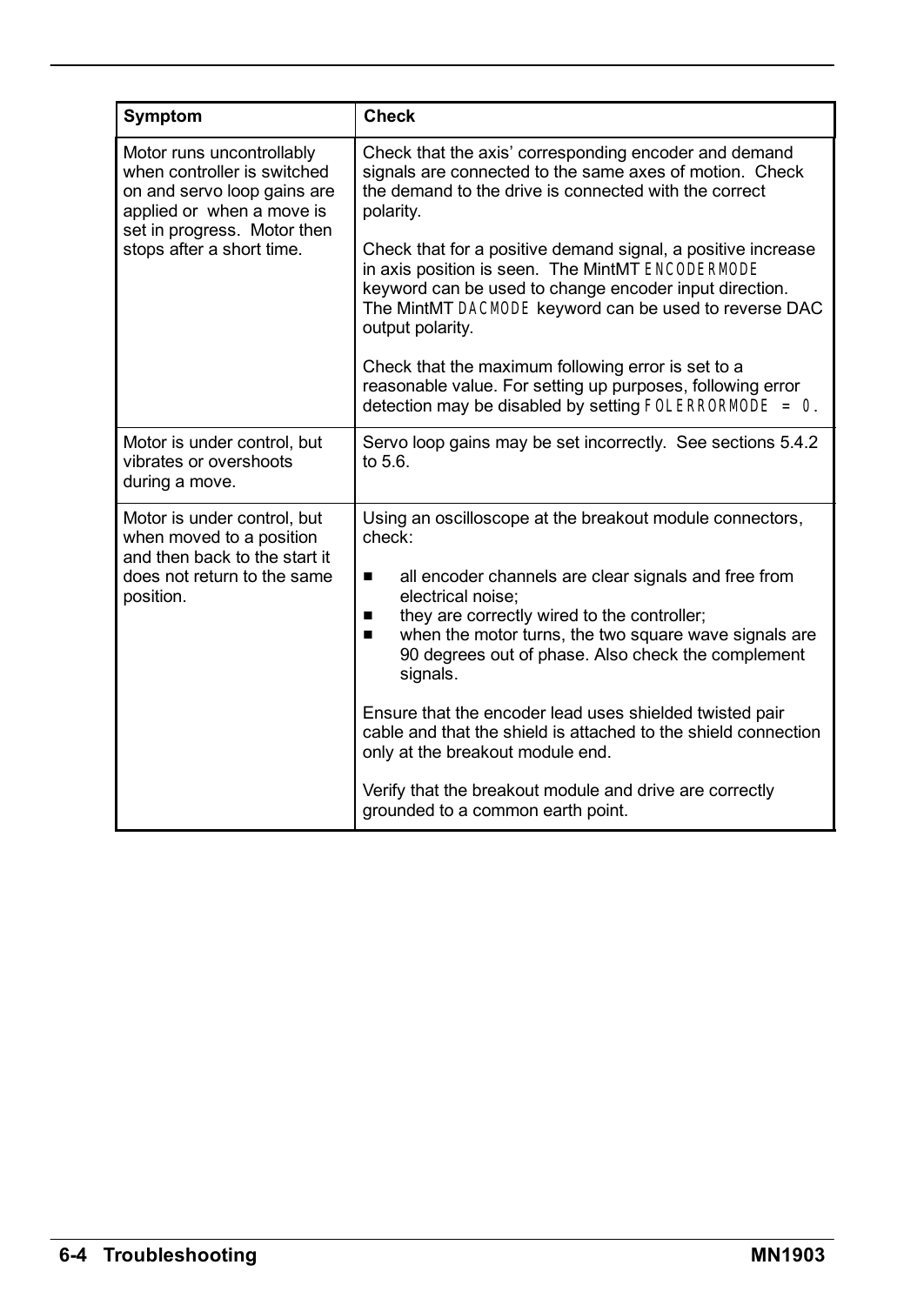# **7.1 Introduction**

This section provides technical specifications of the NextMove PCI

### **7.1.1 Mechanical specifications**

| <b>Description</b>                    | Value                                                                                                                                  |
|---------------------------------------|----------------------------------------------------------------------------------------------------------------------------------------|
| Input power<br>(from host PC)         | $+5V$ at 1200mA<br>$±12V$ at 250mA<br>Additional current will be required when powering the<br>encoders from the host PC's +5V supply. |
| Input power<br>(from customer supply) | +12V to +24V at 1200mA                                                                                                                 |
| <b>Power consumption</b>              | 15W (PCI card only)                                                                                                                    |
| Weight                                | Approximately 0.67lb (305q)                                                                                                            |
| <b>Nominal overall</b><br>dimensions  | Standard 7in PCI card<br>175mm (6.875in) long x 106.7mm (4.2in) high.                                                                  |
| <b>Operating temperature</b>          | $0 - 40^{\circ}$ C (32 - 104 $^{\circ}$ F) ambient                                                                                     |

The host PC must have a spare 7 inch PCI card slot. Additional slots will be required to accommodate expansion cards. The PC must be an AT type - the card cannot be fitted into MCA type machines. The card dimensions conform to the PCI standard except that it cannot be fitted with a Micro Channel bracket.

### **7.1.2 Analog inputs (X6)**

| <b>Description</b>                             | Unit        | Value                                                 |
|------------------------------------------------|-------------|-------------------------------------------------------|
| <b>Type</b>                                    |             | Single ended or differential<br>(software selectable) |
| Common mode voltage range                      | <b>VDC</b>  | ±10                                                   |
| Input impedance                                | $k\Omega$   | >5                                                    |
| Input ADC resolution                           | <b>bits</b> | 12<br>(includes sign bit)                             |
| <b>Equivalent resolution</b> $(\pm 10V$ input) | mV          | ±4.9                                                  |
| <b>Sampling interval</b>                       | μs          | 400                                                   |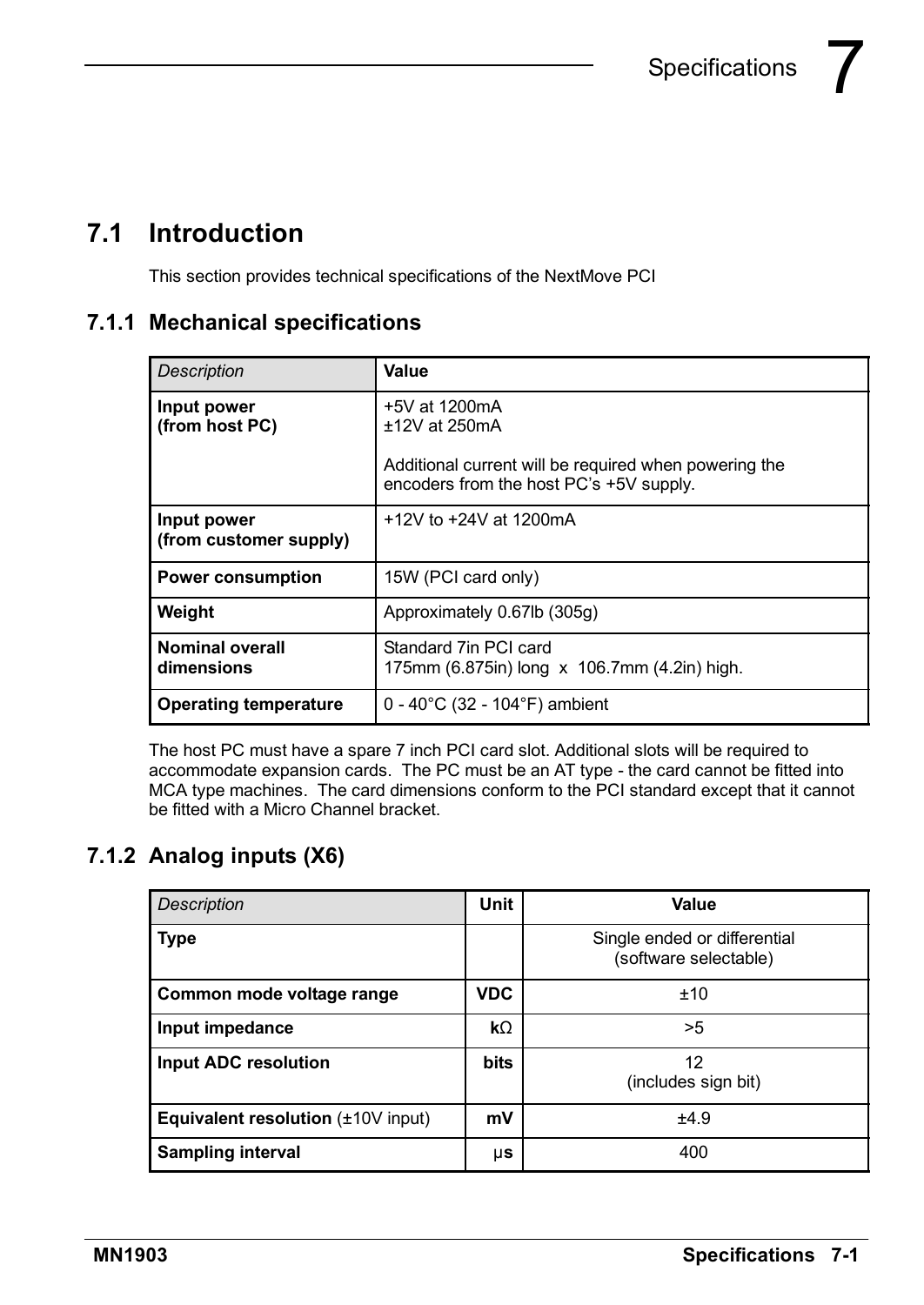# **7.1.3 Analog outputs (Drive Demand/Command - X7)**

| <b>Description</b>           | <b>Unit</b> | Value                     |
|------------------------------|-------------|---------------------------|
| <b>Type</b>                  |             | Bipolar                   |
| Output voltage range         | <b>VDC</b>  | ±10                       |
| Output current (max)         | mA          |                           |
| <b>Output DAC resolution</b> | <b>bits</b> | 14<br>(includes sign bit) |
| <b>Equivalent resolution</b> | mV          | ±1.22                     |
| Update interval              |             | Immediate                 |

## **7.1.4 Digital inputs (X1 & X2)**

| <b>Description</b>                                | <b>Unit</b> | Value                    |
|---------------------------------------------------|-------------|--------------------------|
| Type                                              | <b>VDC</b>  | Opto-isolated, AC inputs |
| Input voltage (Active high)<br>Nominal<br>Minimum | <b>VDC</b>  | 24<br>12                 |
| Input voltage (Active low)<br>Nominal<br>Maximum  | <b>VDC</b>  | 0<br>2                   |
| Input current (approximate, per input)            | mA          | 8                        |
| <b>Sampling interval</b>                          | ms          |                          |

### **7.1.5 Digital inputs (X3)**

| <b>Description</b>                                | Unit       | Value                   |
|---------------------------------------------------|------------|-------------------------|
| <b>Type</b>                                       | <b>VDC</b> | Non-isolated, AC inputs |
| Input voltage (Active high)<br>Nominal<br>Minimum | <b>VDC</b> | 24<br>12                |
| Input voltage (Active low)<br>Nominal<br>Maximum  | <b>VDC</b> | 0<br>2                  |
| Input current (approximate, per input)            | mA         | 8                       |
| <b>Sampling interval</b>                          | ms         |                         |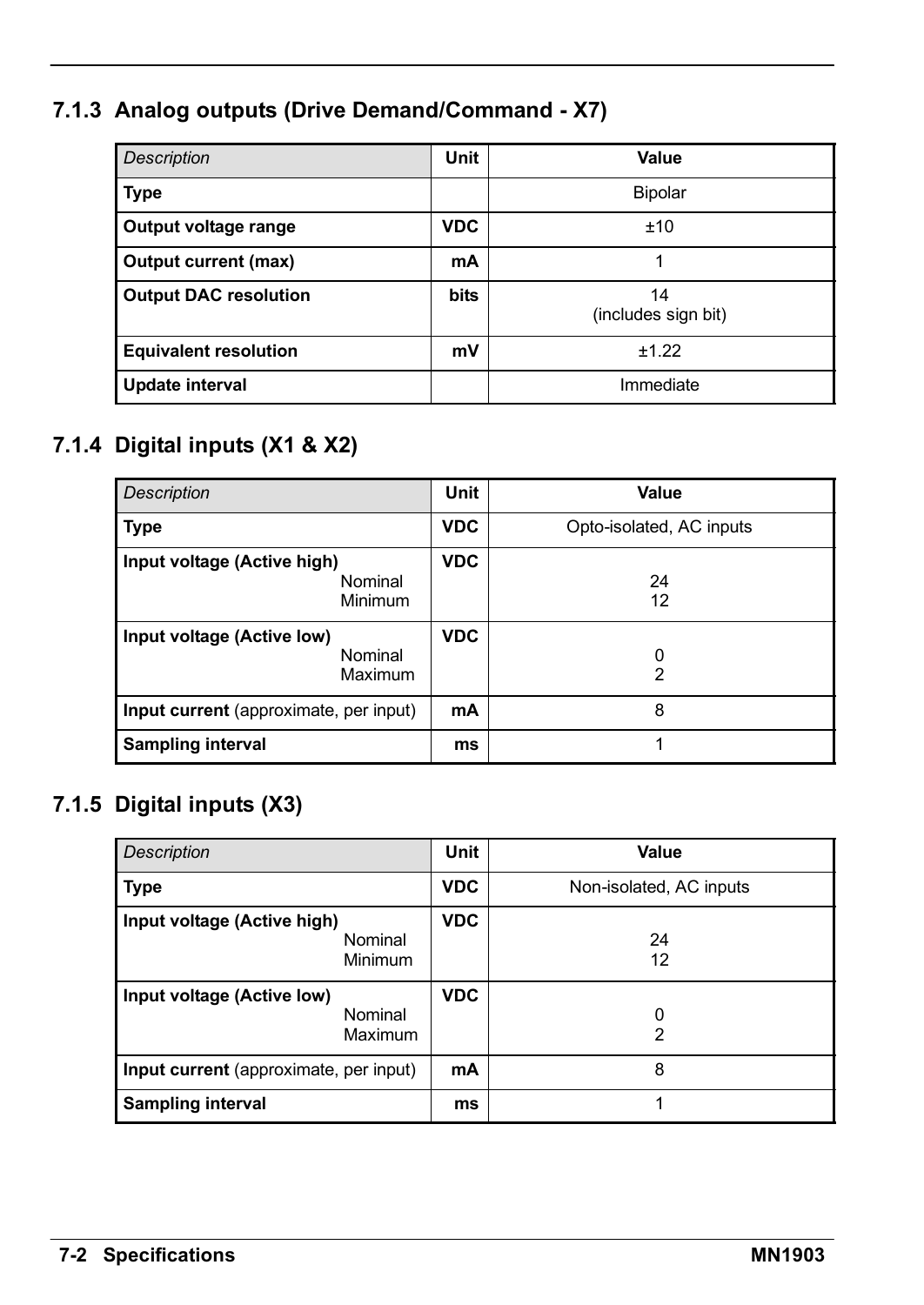## **7.1.6 Digital outputs (X4)**

| Description                                     | Unit | Value     |
|-------------------------------------------------|------|-----------|
| <b>Output current</b><br>(maximum, each output) | mA   | 50        |
| Update interval                                 |      | Immediate |

## **7.1.7 Relay output (X8)**

| <b>Description</b>                | Unit      | Value                             |
|-----------------------------------|-----------|-----------------------------------|
| <b>Contacts</b>                   |           | Normally closed                   |
| <b>Contact rating (resistive)</b> |           | 1A @ 24VDC<br>or<br>0.5A @ 125VAC |
| Maximum carrying current          | A         | 2                                 |
| <b>Maximum switching power</b>    |           | 62.5VA, 30W                       |
| Maximum switching voltage         |           | 125VAC, 60VDC                     |
| <b>Maximum switching current</b>  | A         | 1                                 |
| Contact resistance (maximum)      | $m\Omega$ | 100                               |
| Update interval                   |           | Immediate                         |

## **7.1.8 Encoder interfaces (X12 - X16)**

| <b>Description</b>                                                                                      | Unit       | Value                          |
|---------------------------------------------------------------------------------------------------------|------------|--------------------------------|
| <b>Encoder input</b>                                                                                    |            | A/B Differential, Z index      |
| <b>Maximum input frequency</b><br>(quadrature)                                                          | <b>MHz</b> | 1.87                           |
| Output power supply to encoders<br>Total, if sourced from host PC<br>Total, if sourced from user supply |            | 5V, 500mA max.<br>30V, 3A max. |
| Maximum recommended cable<br>length                                                                     |            | 30.5m (100ft)                  |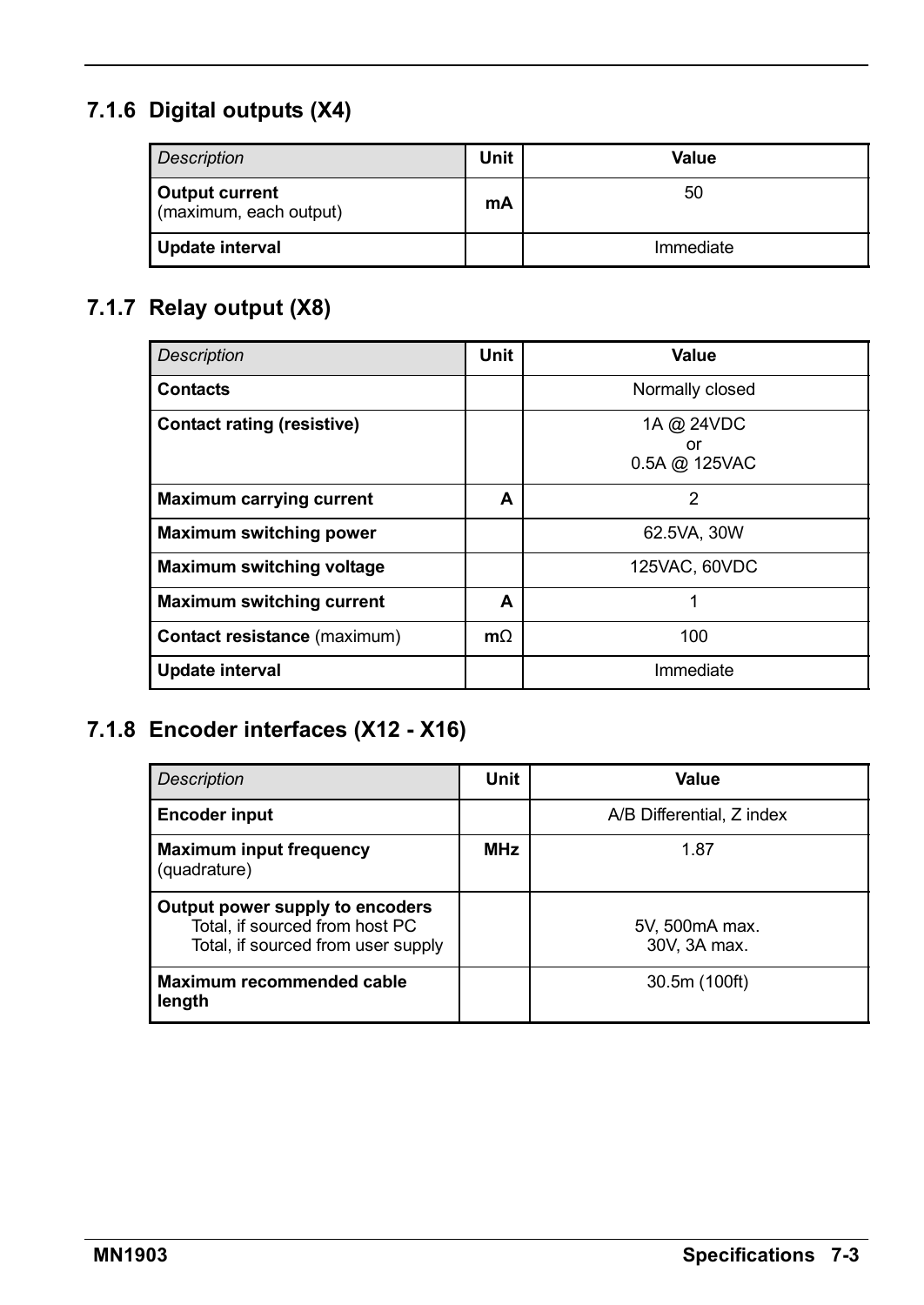# **7.1.9 Stepper outputs (X10 & X11)**

| <b>Description</b>              | Unit       | Value                      |
|---------------------------------|------------|----------------------------|
| Output type                     |            | Pulse (step) and direction |
| <b>Maximum output frequency</b> | <b>MHz</b> |                            |
| Output voltage                  |            | 5V                         |
| <b>Output current</b>           | mA         | 20 max.                    |

### **7.1.10CANopen interface (X17)**

| Description     | Unit   | Value                                     |  |  |
|-----------------|--------|-------------------------------------------|--|--|
| Signal          |        | 2-wire, isolated                          |  |  |
| <b>Channels</b> |        |                                           |  |  |
| <b>Bit rate</b> | Kbit/s | 10, 20, 50, 100, 125, 250, 500, 800, 1000 |  |  |
| Protocol        |        | CANopen                                   |  |  |

### **7.1.11Baldor CAN interface (X18)**

| Description     | Unit   | Value                                |
|-----------------|--------|--------------------------------------|
| Signal          |        | 2-wire                               |
| <b>Channels</b> |        |                                      |
| <b>Bit rate</b> | Kbit/s | 10, 20, 50, 125, 250, 500, 800, 1000 |
| Protocol        |        | <b>Baldor CAN</b>                    |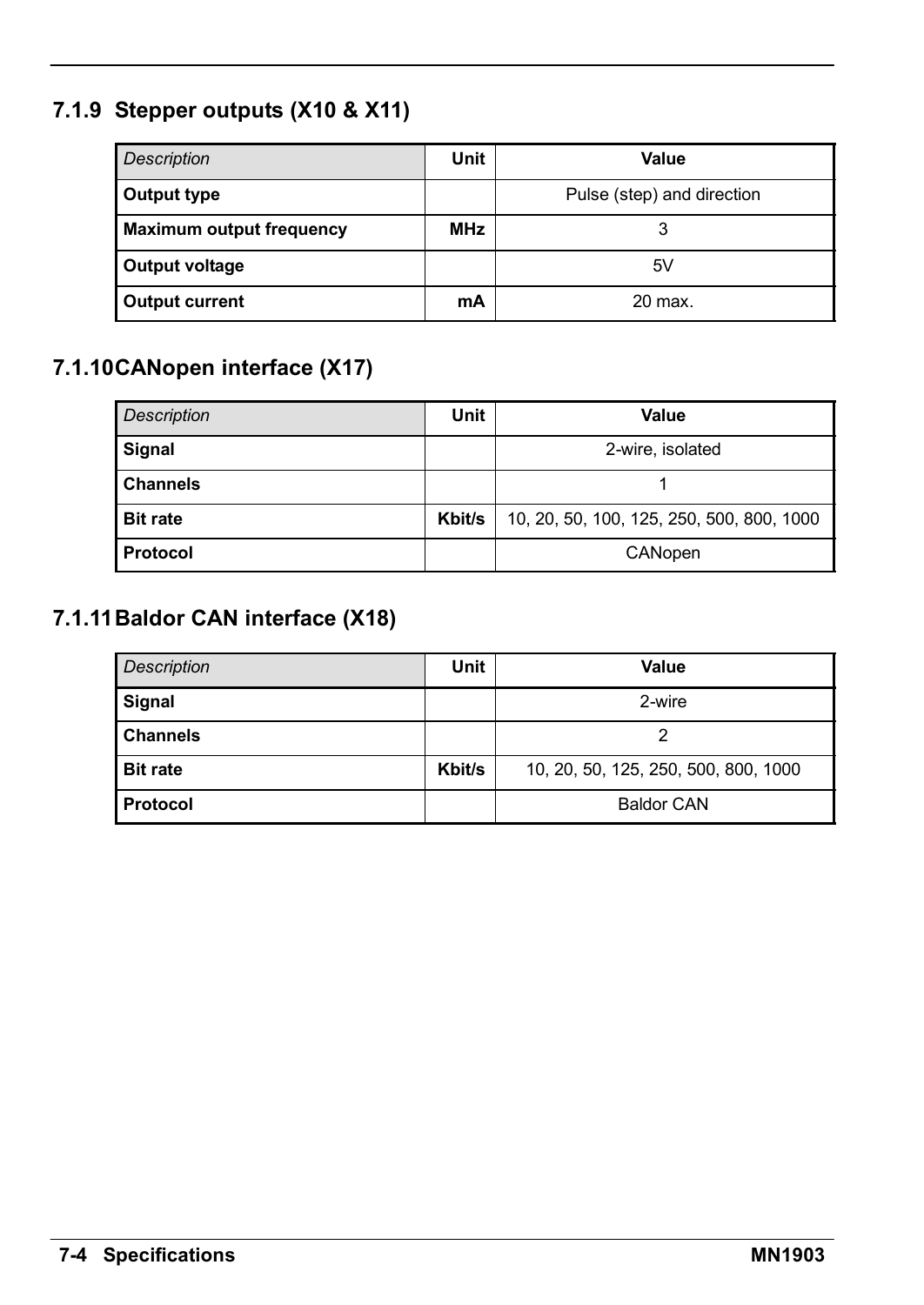# **A.1 Introduction**

NextMove PCI is supplied with a software license to control 1, 2, 3, 4 or 8 axes. Similarly, the NextMove PCI Expansion Card is supplied with a software license to control a further 4 or 8 axes. A license cannot be upgraded.

#### **A.1.1 NextMove PCI Expansion card**

The NextMove PCI Expansion Card is available in 4 or 8 axis variants and provides an additional 20 digital inputs, 12 digital outputs, 4 analog inputs, 4 analog outputs (drive command outputs) and a relay. However, there are no CAN functions. The electrical specification of the I/O is the same as the main NextMove PCI card. The card requires its own additional breakout module and 100-pin cable.

NextMove PCI supports either one or two expansion cards. Connection to the cards is made through a bridging PCB (the expansion interconnect) that connects across the top of the cards.



**Figure 17 - NextMove PCI Expansion card**

**Note:** If two expansion cards are used then the dual interconnect board is needed. It is advisable to exert a retaining force on the interconnect board, to prevent it working loose due to vibration.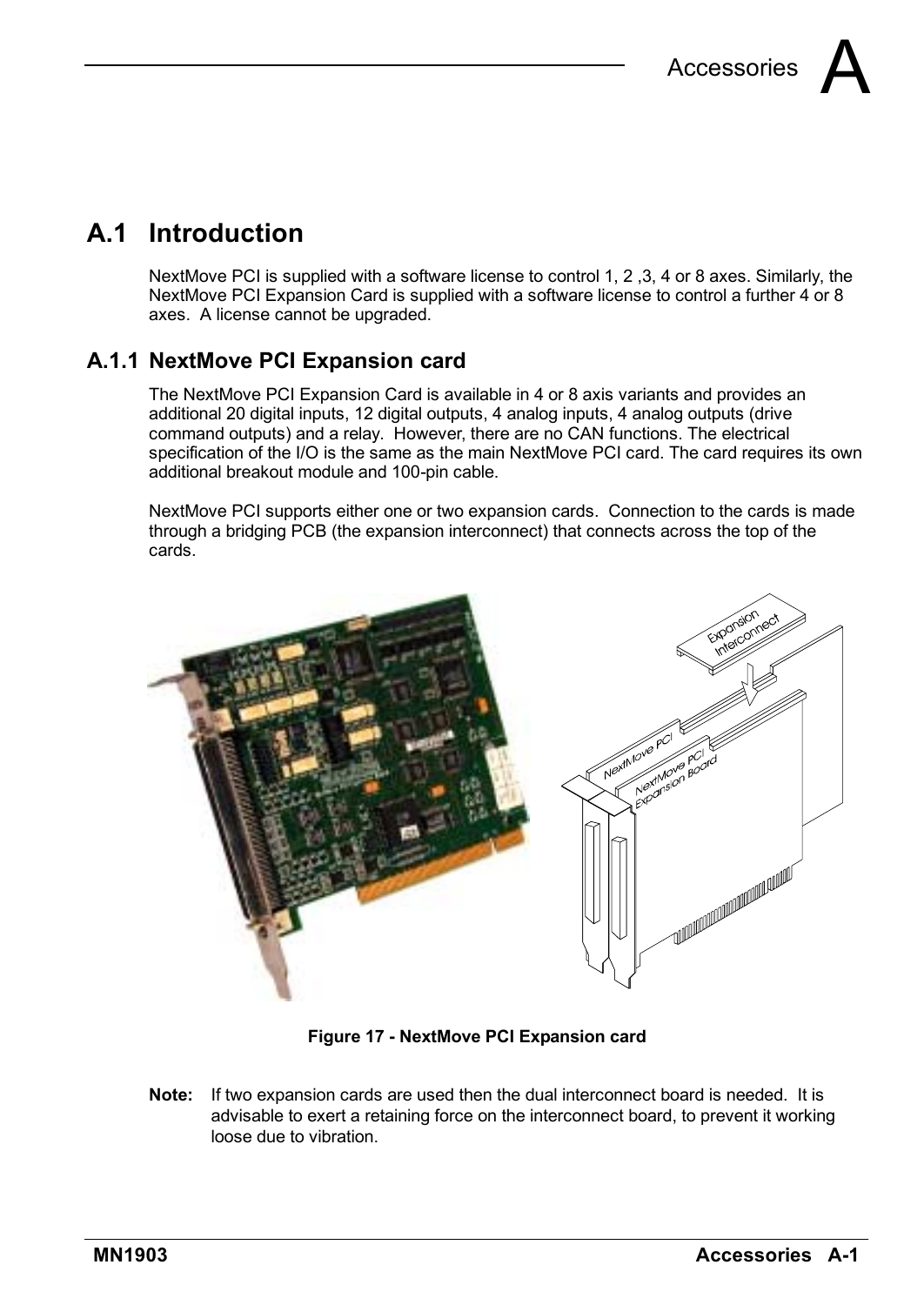A description of the catalog numbers are shown in the following table:

| Catalog<br>number | <b>Description</b>                                                                 |
|-------------------|------------------------------------------------------------------------------------|
| PC1002-501        | NextMove PCI Expansion card with PNP digital outputs, 4 axis                       |
| PC1002-502        | NextMove PCI Expansion card with PNP digital outputs, 8 axis                       |
| PC1002-503        | NextMove PCI Expansion card with NPN digital outputs, 4 axis                       |
| PC1002-504        | NextMove PCI Expansion card with NPN digital outputs, 8 axis                       |
| OPT025-504        | Expansion interconnect card to connect NextMove PCI to one expansion<br>card       |
| OPT025-505        | Dual expansion interconnect card to connect NextMove PCI to two<br>expansion cards |

The relay on the expansion card can be accessed by using the MintMT RELAY keyword, with the *bank* dot parameter set to 1. For example,  $RELAY$ .  $1=1$  will activate the relay on the first expansion card. The RELAY keyword cannot be used if the relay is being used as a drive enable output. See the MintMT help file.

Connections to the expansion cardís relay are present only on the breakout module attached to the expansion card.

#### **A.1.2 Axis numbering when using expansion card(s)**

The main NextMove PCI card is available in 1, 2, 3, 4, or 8 axis variants. The expansion card is available in 4 or 8 axis variants. However, using a 8 axis main card and a 8 axis expansion card will not provide 16 axes of control. This is because the NextMove PCI system can control a maximum 12 axes. Also, when the 1, 2 or 3 axis NextMove PCI cards are used, some axis numbers become unavailable.

The axis numbers available for different combinations of hardware are summarized in the following table:

| Main                                        | <b>Expansion cards</b> |                              |           |                              |           |                               |         |          |
|---------------------------------------------|------------------------|------------------------------|-----------|------------------------------|-----------|-------------------------------|---------|----------|
| <b>NextMove</b><br><b>PCI</b><br>card model | With no<br>expansion   | One 4-axis<br>expansion card |           | One 8-axis<br>expansion card |           | Two 4-axis<br>expansion cards |         |          |
|                                             | main                   | main                         | expansion | main                         | expansion | main                          | exp1    | exp2     |
| 1 axis                                      | 0                      | 0                            | $4 - 7$   | $\Omega$                     | $4 - 11$  | 0                             | $4 - 7$ | $8 - 11$ |
| 2 axes                                      | 0,1                    | 0.1                          | $4 - 7$   | 0.1                          | $4 - 11$  | 0.1                           | $4 - 7$ | $8 - 11$ |
| 3 axes                                      | 0, 1, 2                | 0.1.2                        | $4 - 7$   | 0.1.2                        | $4 - 11$  | $0.1, 2$ 4-7                  |         | $8 - 11$ |
| 4 axes                                      | $0 - 3$                | $0 - 3$                      | $4 - 7$   | $0 - 3$                      | $4 - 11$  | $0 - 3$                       | $4 - 7$ | $8-11$   |
| 8 axes                                      | $0 - 7$                | $0 - 7$                      | $8 - 11$  | $0 - 7$                      | $8 - 11$  |                               |         |          |

| Table 5 - Available axis numbers and locations |
|------------------------------------------------|
|------------------------------------------------|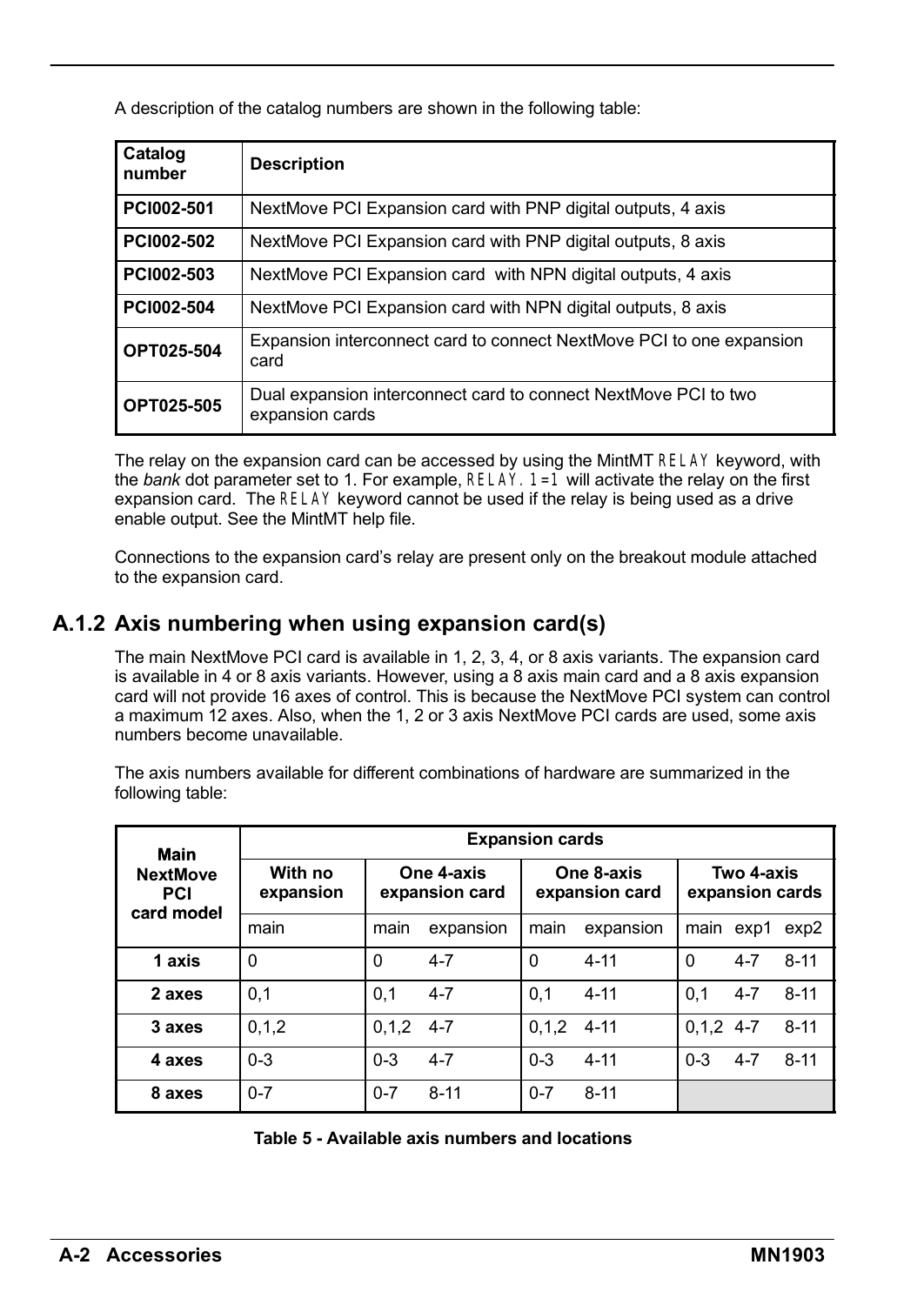### **A.1.3 Expansion card status LEDs**

The backplate of the NextMove PCI Expansion card contains two LEDs, S1 and S2. These represent general status information. The LEDs may illuminate red or green and can be continuous or flashing.

| <b>Expansion card LED</b><br>State(s)  | <b>Meaning</b>                                                                |
|----------------------------------------|-------------------------------------------------------------------------------|
| <b>Both off</b>                        | The expansion card is not powered.                                            |
| <b>Both red</b>                        | In hardware reset (see section 4.8).                                          |
| Both green,<br>flashing alternately    | In software reset, with no errors (see section 4.8).                          |
| Both red,<br>flashing alternately      | In software reset, Power On Self Test (POST) error has occurred.              |
| S1 green,<br>flashing                  | Program is running OK.                                                        |
| S1 red,<br>flashing                    | Program is running, but there is an initialization error.                     |
| S <sub>2</sub> red,<br>flashing fast   | Asynchronous error - for example, a limit switch has been acti-<br>vated.     |
| S <sub>2</sub> green,<br>flashing fast | Miscellaneous error - for example, the output driver board is not<br>working. |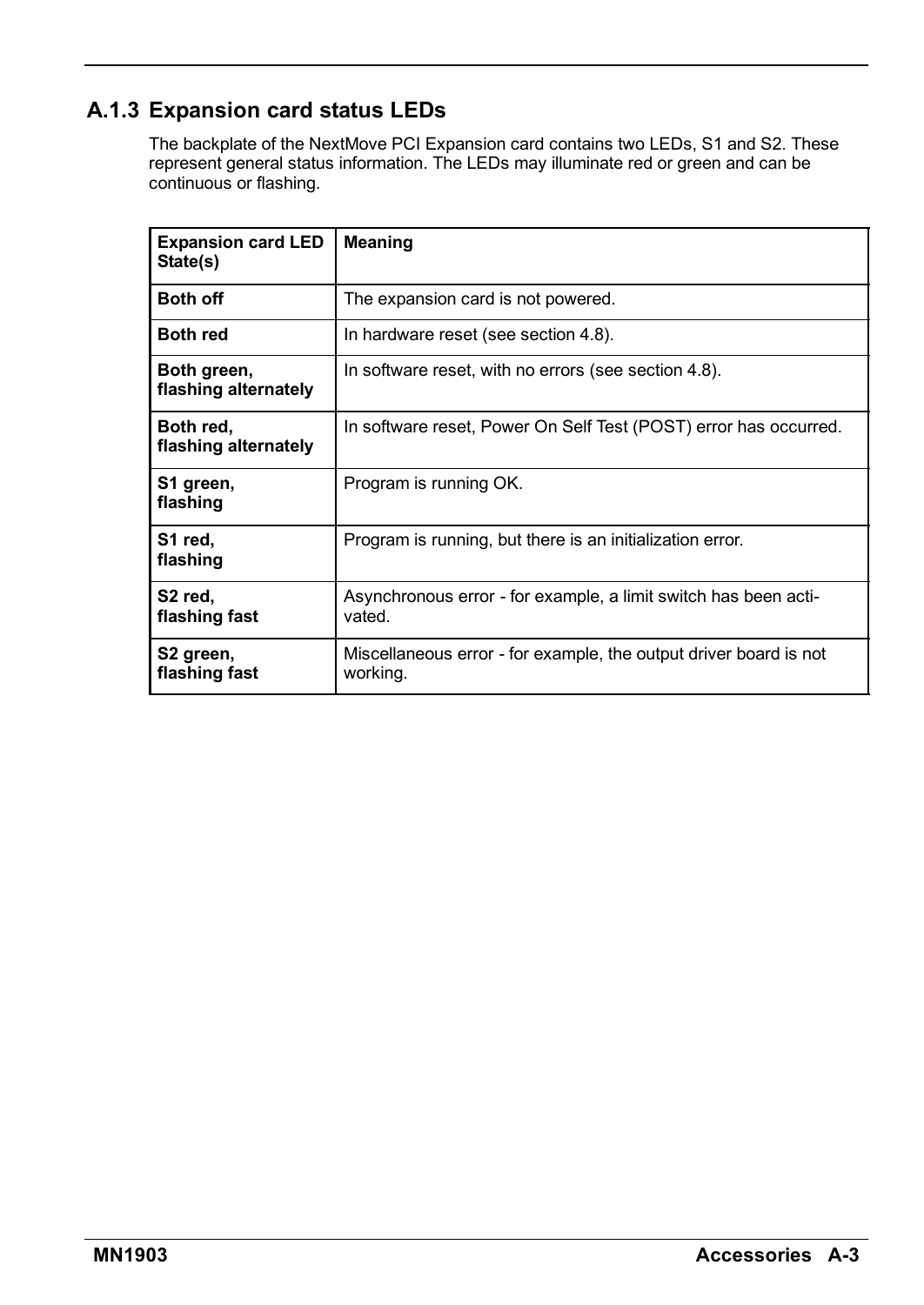#### **A.1.4 NextMove PCI Breakout module**

Breakout modules are available for use with the NextMove PCI and expansion cards, providing one or two part screw-down terminals for the I/O, power and relay connections, with 9-pin D-type connectors for the encoders and steppers. CAN connections are brought out on a CANopen compatible D-type for CAN1 (CANopen) and an RJ45 for CAN2 (Baldor CAN). For further details of each connector, see section 4. The breakout module connects to the NextMove PCI or expansion card using a 100-pin cable.



**Figure 18 - NextMove PCI Breakout module**

The breakout module is approximately 292mm (11.50in) long by 70mm (2.76in) wide by 62mm (2.45in) high. It is designed to mount on either a 35mm symmetric DIN rail (EN 50 022, DIN 46277-3) or a G-profile rail (EN 50 035, DIN46277-1). Ready-made cables of different lengths are available for connecting between the breakout module and NextMove PCI:

| Catalog number | <b>Description</b>                                                            |
|----------------|-------------------------------------------------------------------------------|
| PC1003-501     | Breakout module: Single part screw down terminals and signal<br>conditioning. |
| PC1002-502     | Breakout module: Two part screw down terminals and signal<br>conditioning.    |
| CBL021-501     | 1.0m 100-pin cable to attach card to breakout module                          |
| CBL021-503     | 1.5m 100-pin cable to attach card to breakout module                          |
| CBL021-503     | 3.0m 100-pin cable to attach card to breakout module                          |

The shield connections on the breakout module are all connected internally. These include:

- the 'shield' pins present on many connectors
- the metal backshell of all of the D-type connectors, the CAN connectors and the 100-pin connector
- the stud located below connectors X3 and X4

If the breakout module (Issue 2) is being used to replace an existing Issue 1 breakout module, the power connections must be altered. Connections that were previously made to pins 3, 4, 5 and 6 of the J10 power connector on the Issue 1 board must now be connected only to pins 5 and 6 of the Issue 2 moduleís power connector X9. The issue number of the board is printed below the main title, near connectors X5 and X6.

When connected to an expansion card, the breakout module's two CAN connectors are inactive.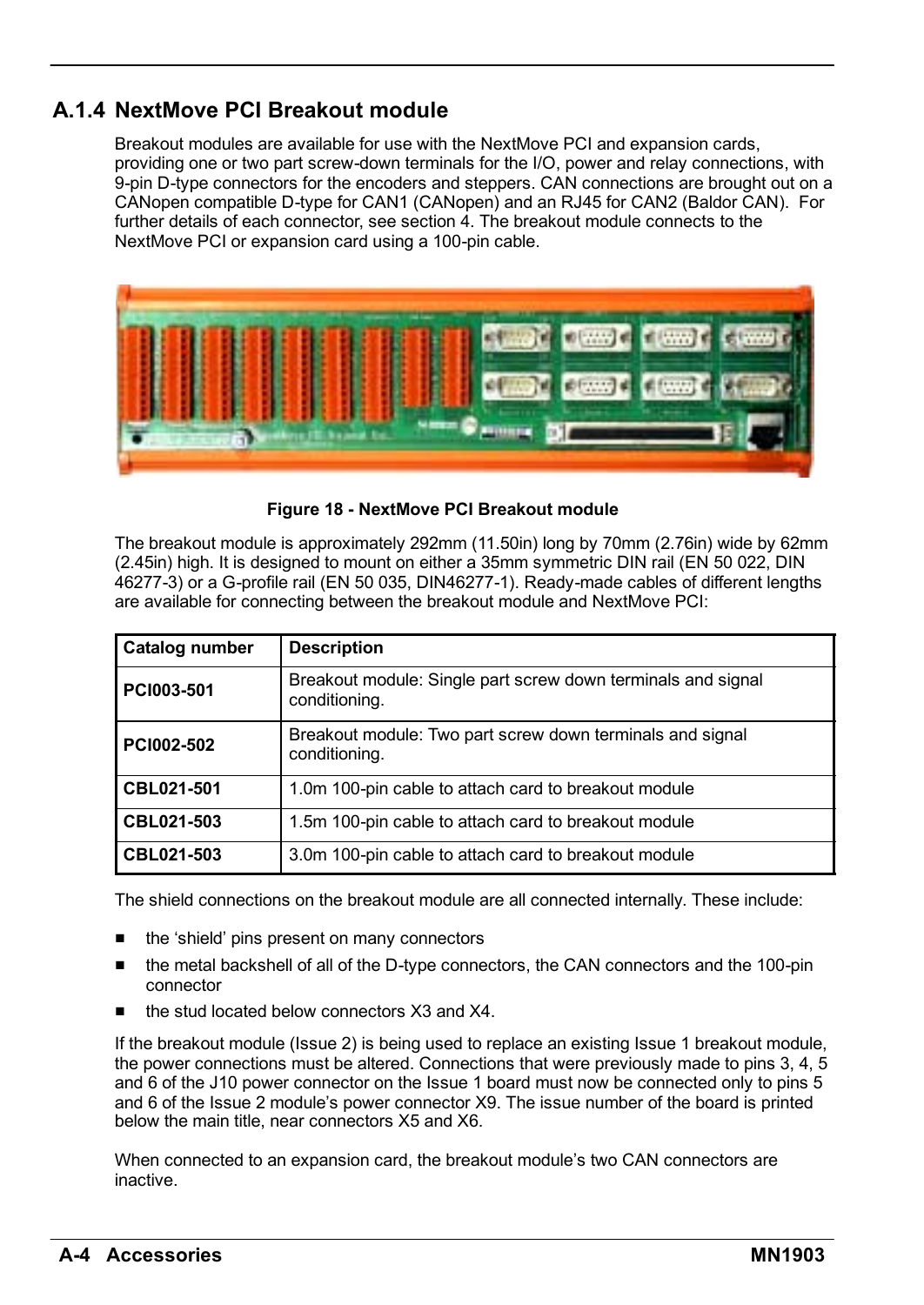### **A.1.5 Digital output modules**

The digital output drive on NextMove PCI is in the form of a removable module which allows different types of outputs for different applications. Currently there are two modules available:

| Catalog<br>number | <b>Description</b>                                                                      |
|-------------------|-----------------------------------------------------------------------------------------|
| OPT025-508        | NPN - N-channel unprotected MOSFET module for current sinking outputs                   |
| OPT025-507        | PNP - Darlington module for current sourcing outputs, with built in fly-back<br>diodes. |

#### **A.1.6 NextMove PC system adapter**

The NextMove PC adapter takes the output from the 100-pin connector of NextMove PCI and converts it to be compatible with the NextMove PC cable, allowing for machine conversion from NextMove PC to NextMove PCI with minimal change to the physical wiring of the machine.

| Catalog<br>number | <b>Description</b>                                      |
|-------------------|---------------------------------------------------------|
| OPT026-506        | Allows NextMove PCI to connect to a NextMove PC system. |

**Note:** If the NextMove PC Breakout module is also being used, the digital input banks use one common connection. The USR V+ supply is used to determine the sense of the digital inputs. Connecting CGND to the common connection will cause inputs to be active high (active when a +24V is applied). Connecting USR V+ to the common connection will cause inputs to be active low (active when a 0V is applied). Jumpers on the system adapter select whether USR V+ or CGND is connected to the common connection.

#### **A.1.7 Spares**

| Catalog<br>number | <b>Description</b>                                                                    |
|-------------------|---------------------------------------------------------------------------------------|
| <b>FU056A01</b>   | NextMove PCI - Strip of 10 fuses for the digital outputs.                             |
| OPT025-501*       | Cable to allow NextMove PCI to connect to a NextMove PC system.                       |
| OPT025-502*       | Non-isolated CAN transceiver (SIL hybrid module).<br>Supports speeds up to 500Kbit/s. |
| OPT025-503*       | Isolated CAN transceiver (SIL hybrid module).<br>Supports speeds up to 1Mbit/s.       |

\*These items are located on the breakout module.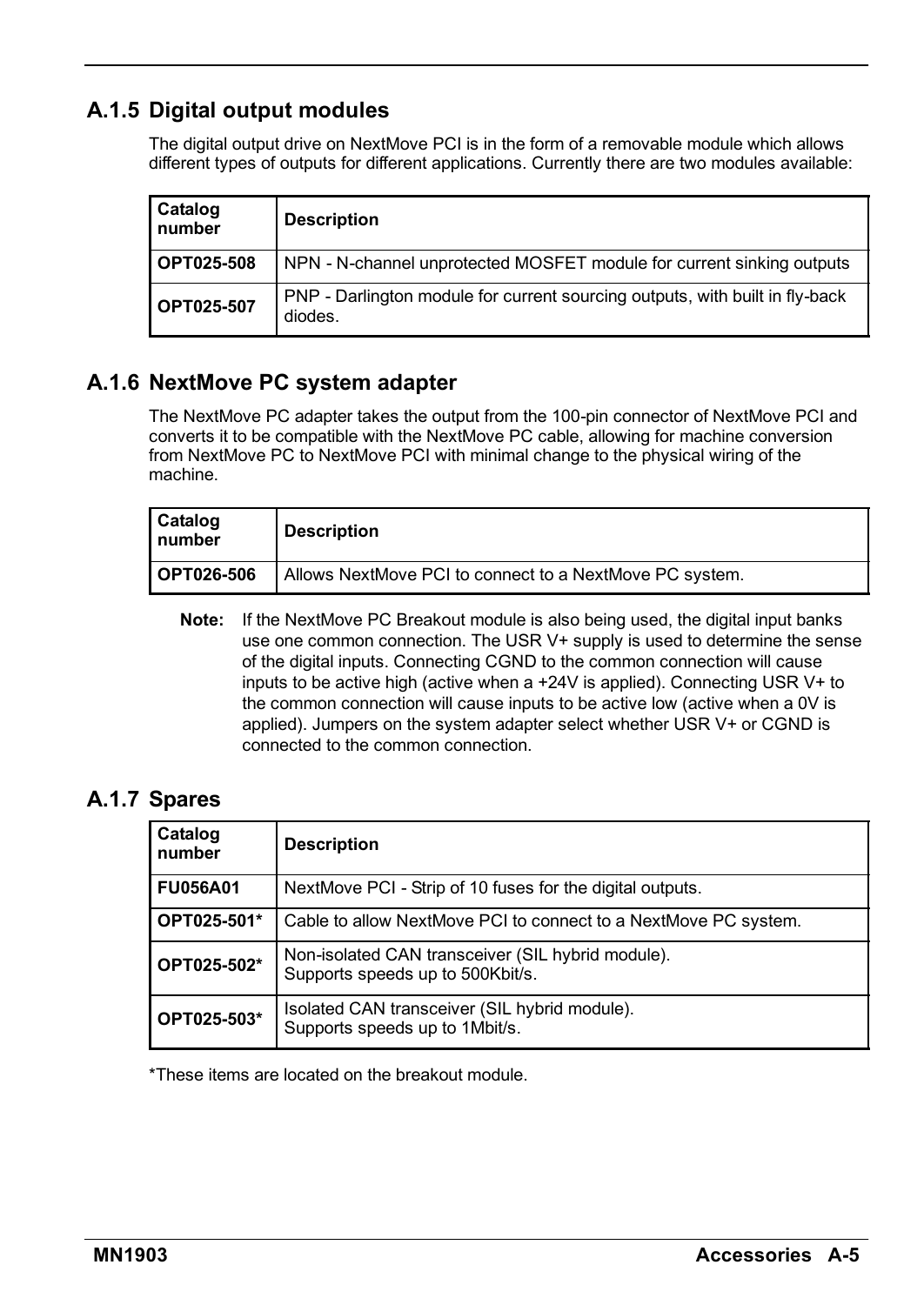### **A.1.8 Baldor CAN nodes**

Digital I/O can be expanded easily on NextMove PCI using the Baldor CAN (CAN2) connection. This provides a high speed serial bus interface to a range of I/O devices, including:

- *inputNode 8*: 8 opto isolated digital inputs.
- *relayNode 8*: 8 relay outputs.
- **H** *outputNode 8*: 8 opto isolated digital outputs with short circuit and over current protection.
- *ioNode 24/24*: 24 opto isolated input and 24 opto isolated outputs.
- *keypadNode*: General purpose operator panel (3 and 4 axis versions).



| Catalog<br>number | <b>Description</b>                       |
|-------------------|------------------------------------------|
| <b>ION001-503</b> | 8 digital inputs                         |
| <b>ION002-503</b> | 8 relay outputs                          |
| <b>ION003-503</b> | 8 digital outputs                        |
| <b>ION004-503</b> | 24 digital inputs and 24 digital outputs |
| KPD002-502        | 27 key keypad and 4 line LCD display     |
| KPD002-505        | 41 key keypad and 4 line LCD display     |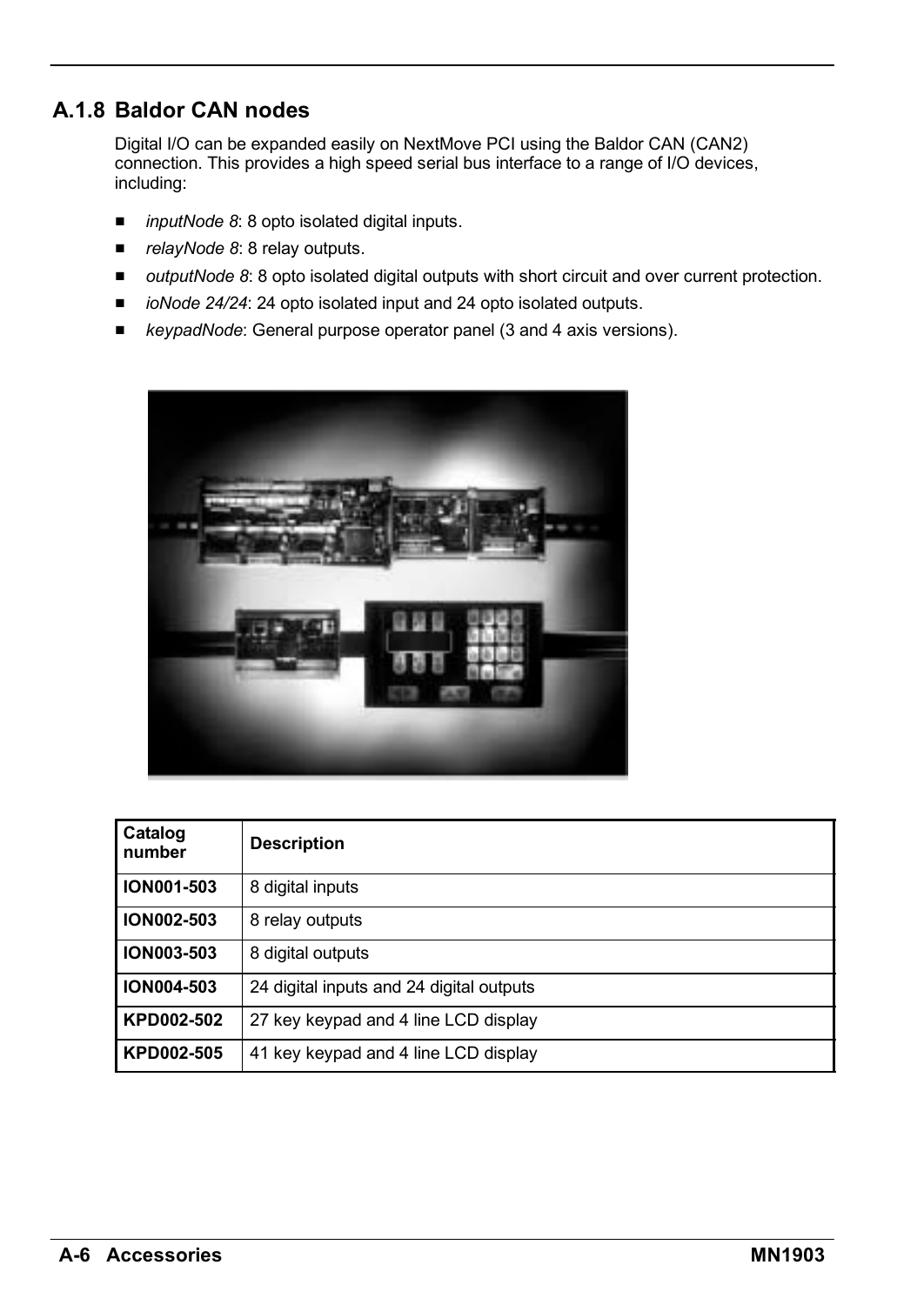### **A.1.9 NextMove PCI CAN Bracket board**



This is a compact alternative to using the breakout module when the NextMove PCI controller is being used only as a CAN network manager. Both CAN channels are presented on 9-pin D-type connectors. The board is connected to the NextMove PCI CAN jumpers by a ribbon cable.

The CAN1 (CANopen) channel is presented on a 9-pin male D-type connector and is fitted with the isolated CAN transceiver module. A supply of 12-24V (60mA) must be connected to CAN1 V+ and CAN1 GND (see section 4.6).

The CAN2 (Baldor CAN) channel is presented on a 9-pin male D-type and is fitted with the non-isolated CAN transceiver module.

Terminators J4 (Baldor CAN) and J5 (CANopen) are provided for terminating the CAN networks. There should be terminators at the both ends of each network and nowhere else.

| Catalog<br>number | <b>Description</b>                                                                |
|-------------------|-----------------------------------------------------------------------------------|
| OPT030-501        | CAN bracket assembly - alternative to breakout module for CAN<br>connections only |

#### **A.1.10 Encoder Splitter/Buffer board**

This is a stand alone PCB that takes an encoder signal, either single ended or differential and gives differential outputs. This is useful for ëdaisy chainingí an encoder signal from a master across a number of controllers.

| Catalog<br>number | <b>Description</b>                                                                                                      |
|-------------------|-------------------------------------------------------------------------------------------------------------------------|
| <b>OPT008-501</b> | 2-way encoder splitter - allows a single-ended or differential encoder pulse<br>train to be shared between two devices  |
| OPT029-501        | 4-way encoder splitter - allows a single-ended or differential encoder pulse<br>train to be shared between four devices |